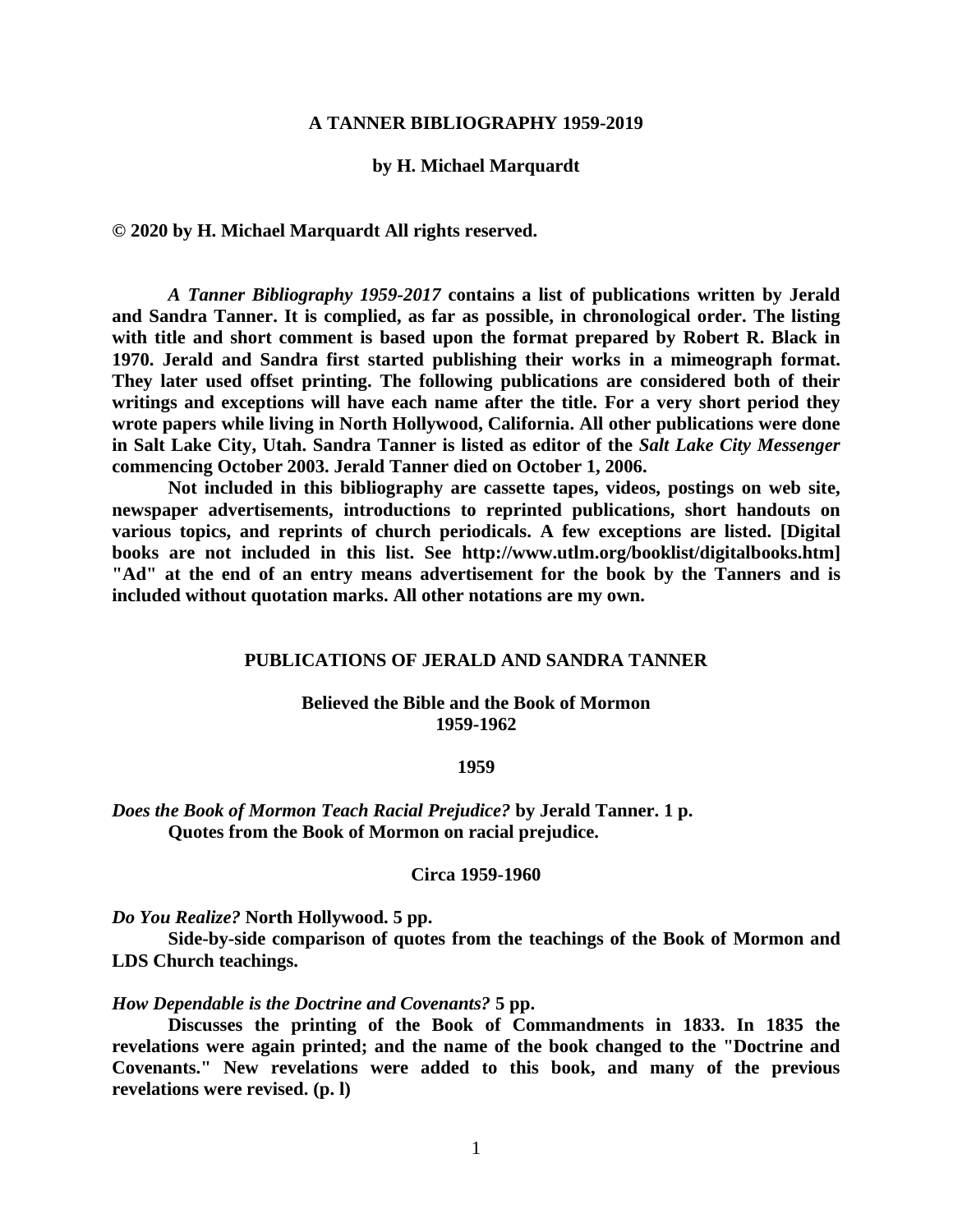*LDS Church Authorities Speak on Blood Atonement***. 3 pp.** 

**Quotes from past and present leaders of the LDS Church on the Blood Atonement teaching.**

*The Mormon Church and Plural Marriage***. 5pp. Condemns the practice of plural marriage.**

**1960**

*Out of Darkness, into the "Sonlight"* **by Sandra Tanner. 2 pp. Explains her conversion to Christ.** 

*The Father and the Son?* **5 pp.**

**Quotes early church leaders on the First Vision. "No one can really believe the Book of Mormon, and still believe that God the Father and his Son, Jesus Christ, appeared to Joseph Smith as two separate personages!" (p. 4)**

**Open letter to "Dear Friend" by Sandra Tanner. 2 pp.** 

**Tells about withdrawing from LDS Church and lists seven reasons "I have found that since I accepted Jesus Christ as my personal Savior that I cannot reconcile the teachings of the church with those of Christ....The church does not put enough emphasis on Christ and His marvelous atonement. It is too much 'church' and not enough 'Christ.'" (p. 1)**

**Open letter to "Dear Friend" by Sandra Tanner. 1 p.** 

**Corrects an error in the previous open letter. "Some time ago I wrote a letter stating my reasons for withdrawing from the church. In it I stated that there was no Mormon or anti-Mormon literature published before 1870 which identified the personages in the first vision as God the Father and His Son, Jesus Christ. I would like to apologize, for 1 have found that an anti-Mormon writer named John Hyde, in his book 'Mormonism,' published in 1857, states that Joseph saw God and Christ in 1820." (p. l)**

*A Comparison of the Teachings of the Book of Mormon and Those of the LDS Church***. 6 pp, A revision of** *Do You Realize?*

#### **1961**

**Open letter to "Dear Sir" by Sandra Tanner. 1 p.**

**Asks for help in getting early church documents, journals and manuscripts housed in the Church Historian's Office microfilmed.**

*Changes in the Book of Mormon***. 2 pp.** 

**Compares four important changes in 1 Nephi.**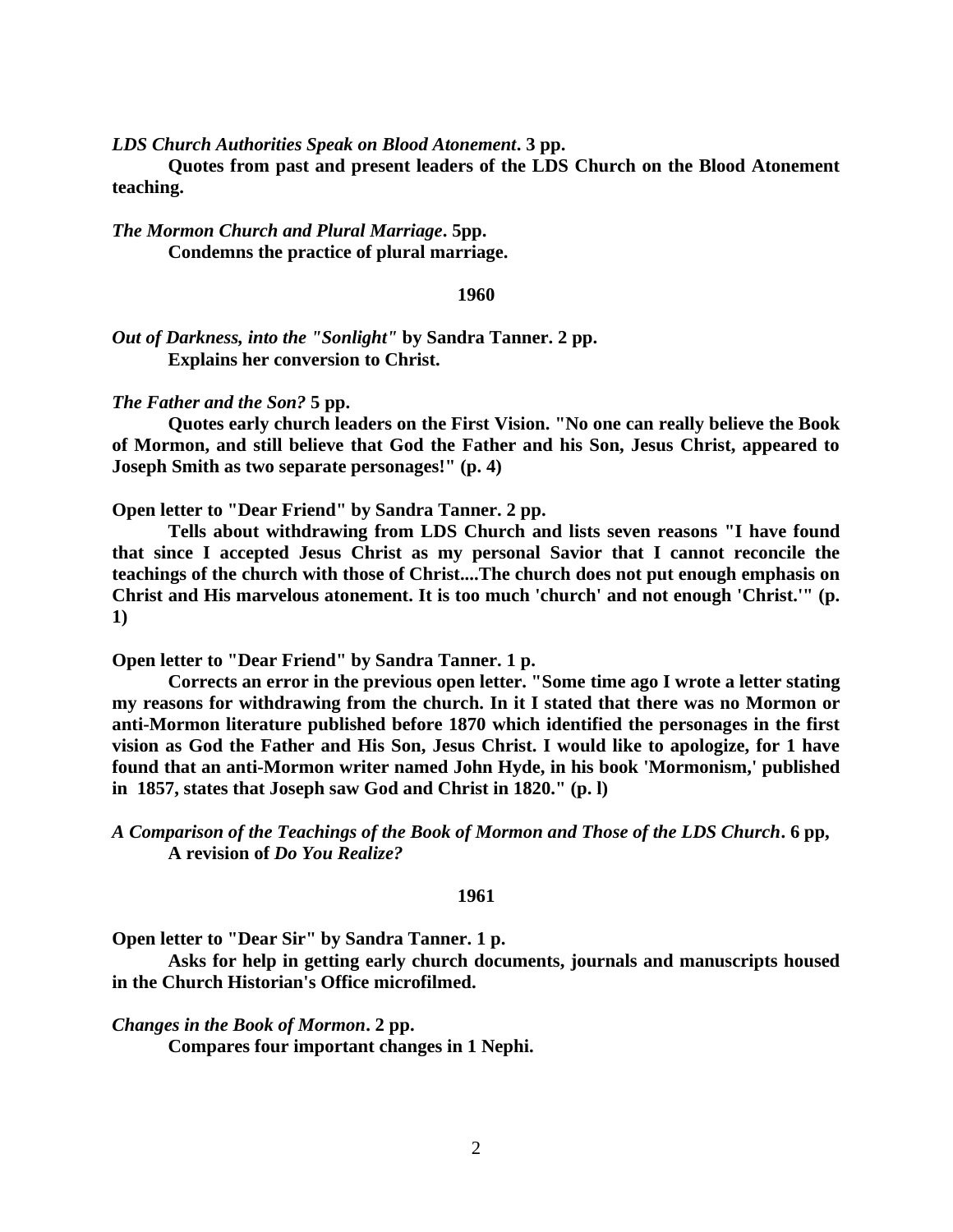*Does the Book of Mormon Agree with the Bible?* **5 pp.** 

**A comparison of 17 items that the Bible and Book of Mormon teach, to show that the Book of Mormon agrees with the teachings of the Bible.**

#### *Joseph Smith Speaks on the First Vision***. 1 p.**

**Compares an excerpt from the** *Deseret News* **and the** *History of the Church* **on the First Vision.**

*The Book of Commandments***. 2 pp. [also a 4 pp. version] Problems in obtaining a copy of** *A Book of Commandments***.**

# **Circa 1961**

*Heaven Three Kingdoms or One?* **7 pp.** 

**"One of these false doctrines that the Bible and Book of Mormon grow together to confound is the doctrine of three kingdoms in heaven." (p. 1)**

## **Circa 1961-1962**

#### *Revealing Facts Concerning the Revelations***. 16 pp.**

**Contains background to the publication of the Book of Commandments and changes in some of Joseph Smith's revelations.**

## *Suppression of the Records***. 6 pp.**

**Excerpts from letters received in their project of having historical records microfilmed.**

### *The Book of Mormon and Plural Marriage***. 27 pp.**

**Quotes from early leaders and members on polygamy.**

#### *The Priesthood***. 7 pp.**

**Contains a copy of page 577 of Andrew Jensen's** *Biographical Encyclopedia* **on Elijah Abel who had been ordained to the priesthood during the lifetime of Joseph Smith. Abel, a black man, was ordained to the office of Elder and Seventy. Also discusses the restoration of the priesthood, ordination of High Priests and ordaining young boys.**

#### *The Truth about Blood Atonement and the Danites***. 11 pp.**

**Contains a list of capital crimes, information concerning the Danites in Missouri and Joseph Smith joining the Masonic Lodge at Nauvoo, Illinois.**

#### *Who Censored the Joseph Smith Story?* **22 pp.**

**Replies to a series of articles published in the** *Improvement Era* **by Dr. Hugh Nibley on "Censoring the Joseph Smith Story." "The teaching that the Father and the Son appeared to Joseph Smith in the year 1820, is used to try to prove that there is a plurality of Gods. This is in contradiction to the teachings of the Book of Mormon." (p. 17-18)**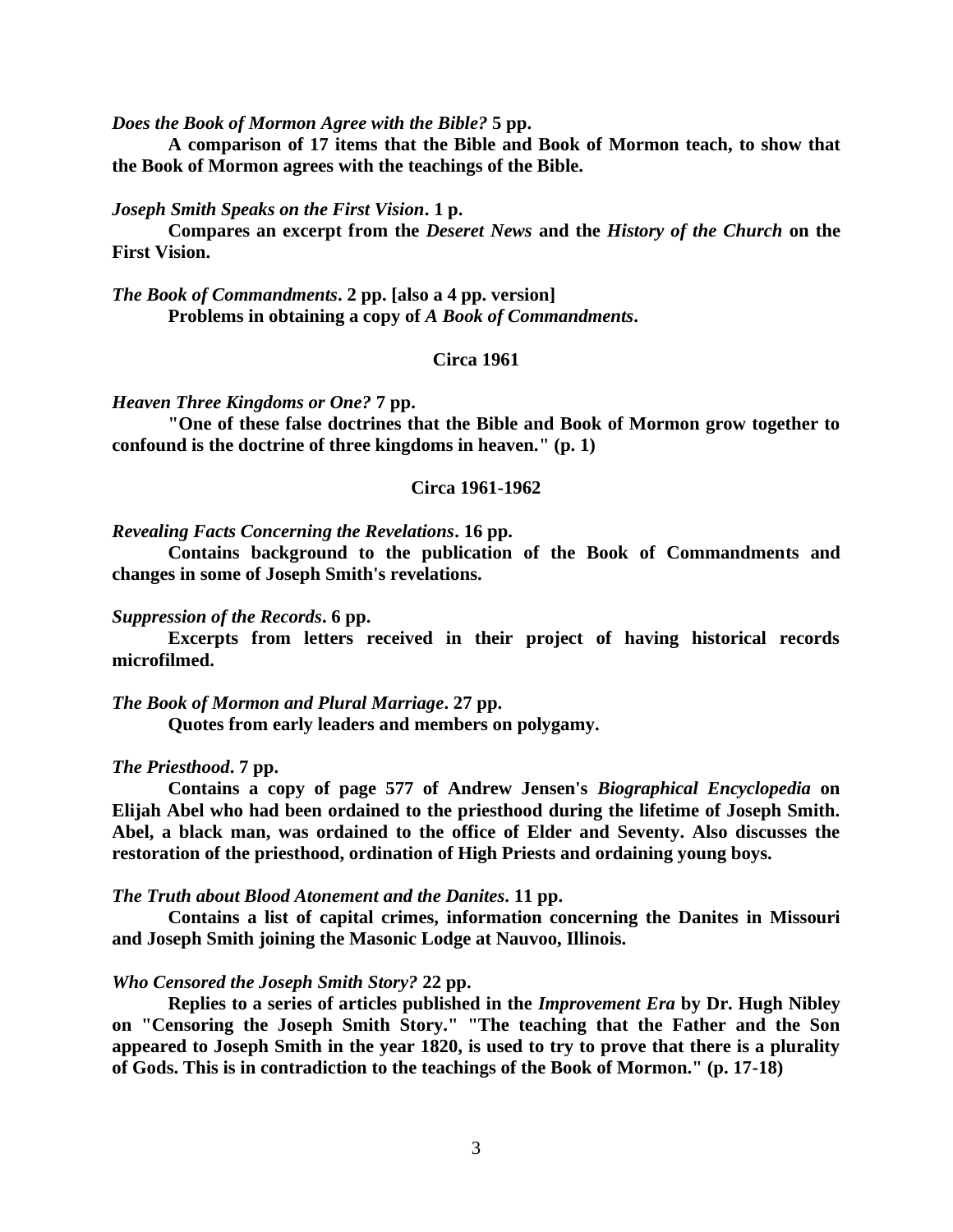*Solving the Racial Problem in Utah***. 10 pp.** 

**Seventeen questions and answers are given to better understand and solve the racial problem in Utah.**

**Beliefs by Jerald Tanner listed in "Denominations that Base their Belief on the Teachings of Joseph Smith,"** *Our Pioneer Heritage* **5 (1962):375.**

*Decided that the Book of Mormon was not true*

## **1962**

*The Facts about the Book of Mormon* **by Jerald Tanner. 28 pp.** 

**This booklet became chapter 3 in** *Mormonism (A Study of Mormon History and Doctrine)***, 1963. "Did Joseph Smith use a stone in a hat to translate. Has the Book of Mormon been changed. Does the Book of Mormon fulfill Bible prophecy. Does archeology prove the Book of Mormon is true. Were the plates necessary for translating[?]" (Cover). The position is against the Book of Mormon.**

#### **1963**

*Mormonism (A Study of Mormon History and Doctrine)* **by Jerald Tanner. 262 pp. Contents 21 chapters:** 

**Preface**

- **1. Change, Censorship and Suppression**
- **2. The Doctored Covenants**
- **3. The Book of Mormon**
- **4. The Arm of Flesh**
- **5. Mormonism and Truth**
- **6. The First Vision**
- **7. The Godhead**
- **8. The Adam-God Doctrine**
- **9. Blood Atonement**
- **10. Avenging Blood at Mountain Meadows**
- **11. Old Testament Practices in Mormonism**
- **12. The Danites**
- **13. Mormonism and Plural Marriage**
- **14. The Noblest Spirits [The Negro in Mormon Theology]**
- **15. The Mormon Priesthood**
- **16. The Word of Wisdom**
- **17. Mormonism and Money**
- **18. Temple Work**
- **19. The Apostasy**
- **20. Miscellaneous Mormon History and Doctrine**
- **21. Conclusion**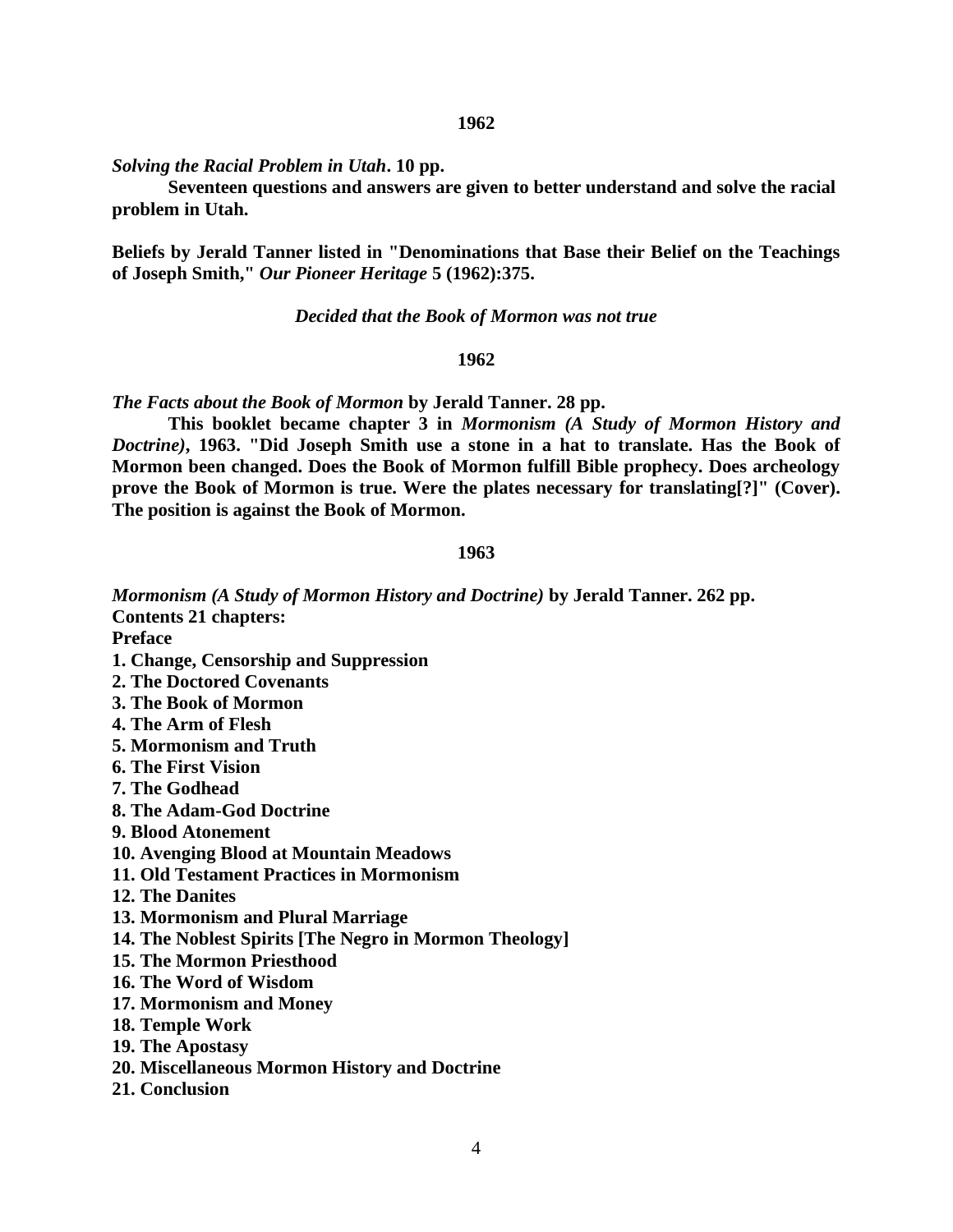**Appendix: Book of Mormon Parallels**

**Note added May 4, 1963 on long sheet concerning salaries of church officials mentioned on page 201.**

## *Publications by Modern Microfilm Company 1963-1982*

## **1963**

*The Negro in Mormon Theology* **by Jerald Tanner. 28 pp.**

**A 28 page mimeographed pamphlet which explains the Mormon doctrine concerning the Negro. It also shows how this doctrine concerning the Negro has affected the thinking of the Mormon people. (Ad)**

#### **1964**

*Mormonism—Shadow or Reality?* **431 pp. [Second Edition]**

**Contents 27 chapters:**

**Preface**

- **1. The Claims of Mormonism**
- **2. Censorship and Suppression**
- **3. The Book of Mormon**
- **4. Changing the Revelations**
- **5. Joseph Smith**
- **6. Arm of Flesh**
- **7. False Prophecy**
- **8. Mormonism and Truth**
- **9. Old Testament Practices**
- **10. First Vision**
- **11. The Godhead**
- **12. The Adam-God Doctrine**
- **13. Freedom and Politics**
- **14. Blood Atonement**
- **15. Plural Marriage**
- **16. The Manifesto**
- **17. The Virgin Birth**
- **18. Avenging Blood at Mountain Meadows**
- **19. The Mormon Priesthood**
- **20. The Negro in Mormon Theology**
- **21. The Word of Wisdom**
- **22. Danites and Other Organizations**
- **23. Temple Work**
- **24. Mormonism and Money**
- **25. The Hereafter**
- **26. Miscellaneous History and Doctrine**
- **27. Conclusion**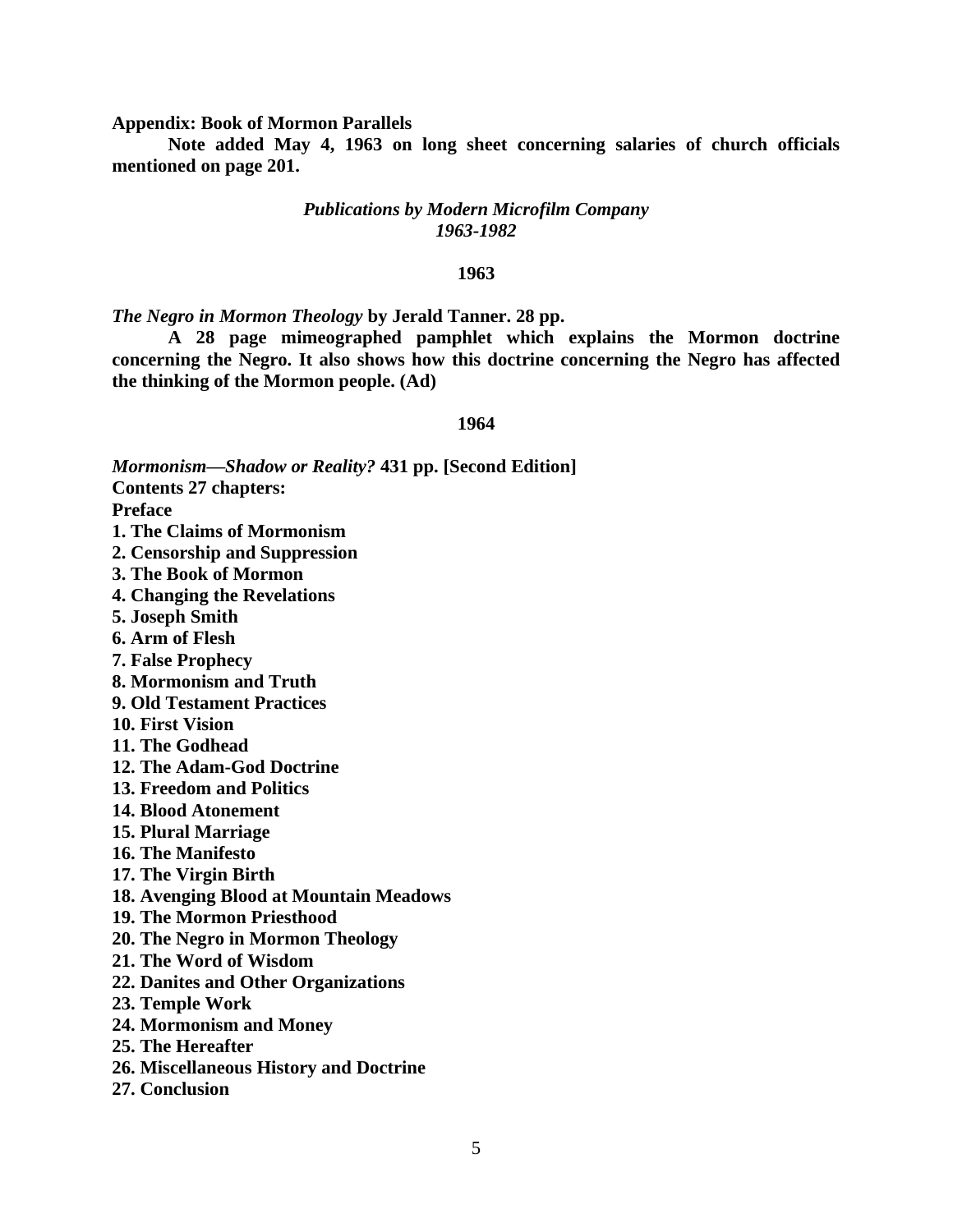**Appendix: Book of Mormon Parallels**

**A revised and enlarged edition of** *Mormonism (A Study of Mormon History and Doctrine)***. The most documented book on Mormonism. (Ad)**

## *Problems Facing Modern Microfilm Co.* **by Jerald Tanner. 2 pp.**

**Open letter to "Dear Friends." This letter mentions the need of working capital and states that "Modern Microfilm Co. was started with the idea of making rare books and documents available to the general public." (p. 2)**

*The Salt Lake City Messenger***. Issue No. 1, November 1964. 3 pp. Contents: Mormon Church Suppresses Book of Commandments; First Vision.**

### **1965**

#### *Changes in Joseph Smith's History***. 88 pp.**

**A study of the many changes that have been made in Joseph Smith's history since it was first published. Many important meaning changes have been made; more than 62,000 words have been added or deleted. (Ad).** 

**This is a study of some of the printed textual changes in the "History of Joseph Smith" as published in the Times and Seasons and the Millennial Star compared with the six volumes History of the Church published by the LDS Church.**

## *Changes in the Pearl of Great Price***. 56 pp.**

**The text is an exact photomechanical reprint of the 1851 edition, and the handwriting shows the changes that would have to be made in the text to bring it into conformity with the 1965 edition. (Ad)** 

*The Pearl of Great Price* **was published by Franklin D. Richards at Liverpool, England in 1851 from earlier printed periodicals of the Church and some of the textual material was published here basically for the first time. The material dealing with Enoch and Moses were excerpts from early printed and manuscript sources.**

*Joseph Smith's Strange Account of the First Vision***. various pp.** 

**Contents:** 

**Part 1 A Critical Study of the First Vision**

**Part 2 Joseph Smith's Strange Account of the First Vision.** 

**Photographs from the thesis, "An Analysis of the Accounts Relating Joseph Smith's Early Visions," by Paul R. Cheesman. [Masters Thesis, Brigham Young University, May 1965]. In the critical study we show some of the discrepancies between this account and the one Joseph Smith later wrote. Also included is an extract concerning the First Vision from the Journal of Alexander Neibaur. (Ad)**

## *The Salt Lake City Messenger***. No. 2, Apri1.1965, 3 pp.**

**Contents: Changes in Joseph Smith's History; Threats from Mormon Apostles; Continued Suppression.**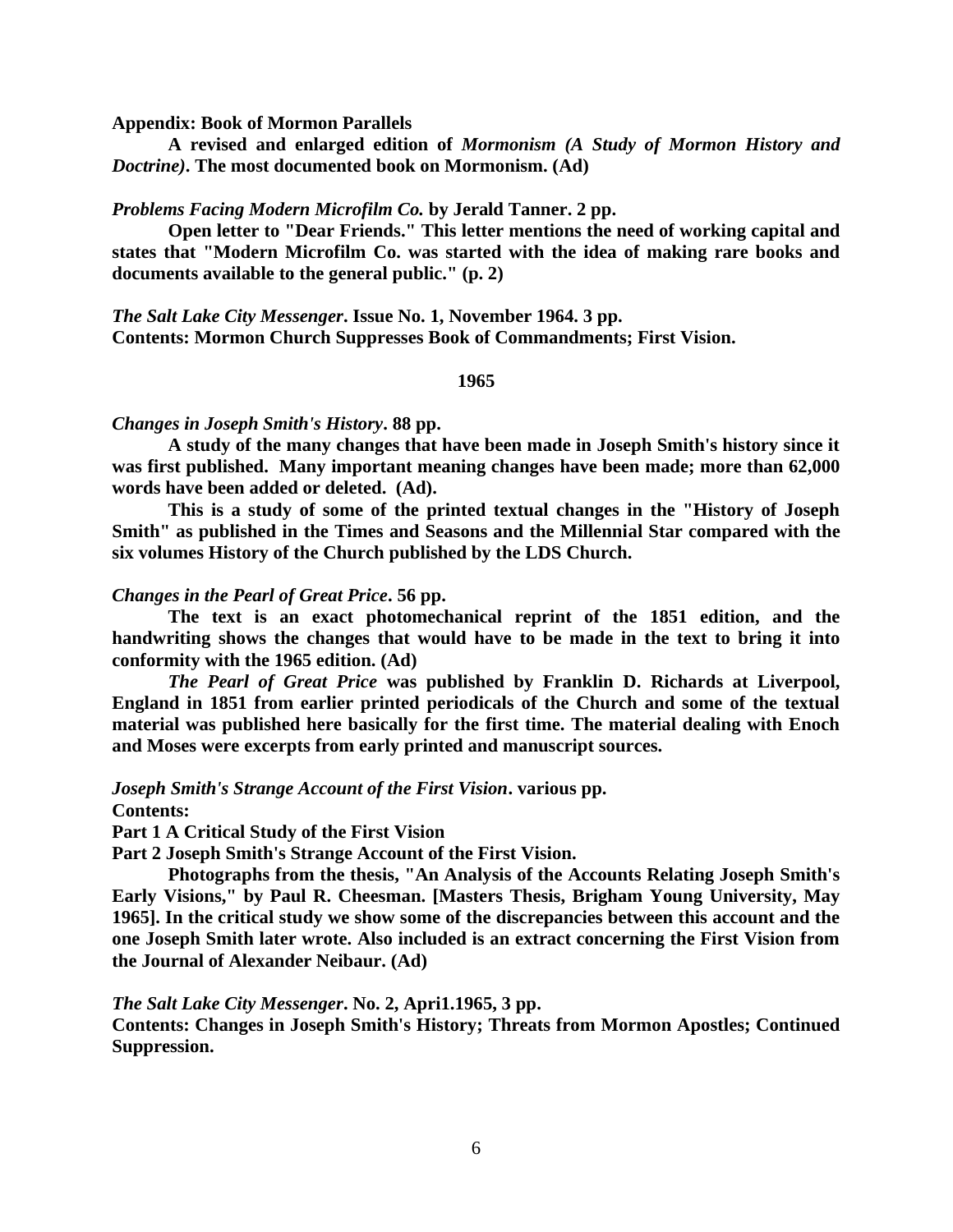*The Salt Lake City Messenger***. No. 3, May 1965. 4 pp. Contents: The Book Brigham Young tried to Destroy; Cut their Throats.**

*3,913 Changes in the Book of Mormon***. 588 pp. Introduction 16 pp. plus a photograph from the original manuscript of 1 Nephi 11:32-12:4.** 

**A Photo Reprint of the Original 1830 Edition of the Book of Mormon With all the Changes Marked (title page).** 

*The Book of Mormon* **was published by Egbert B. Grandin at Palmyra, New York in 1830 for Joseph Smith, Jr. This printing contains markings in the text as compared with the 1964 printing of the Book of Mormon by the LDS Church. This printing is based upon the 1920 edition of the Book of Mormon. Places where words were added, deleted, together with textual and spelling changes are marked. The 1830 (first edition) printed text is used as the basic text.**

*The Salt Lake City Messenger***. No. 4, October 1965. 2 pp. Contents: 3,913 Changes in the Book of Mormon.**

# *Joseph Smith's Curse Upon the Negro***. 45 pp. plus** *Race Problems—As They Affect the Church* **by Mark E. Petersen. 7 pp.**

**A study of the Mormon doctrine concerning the Negro. The Mormon leaders teach that a person with even "one drop of Negro blood" cannot hold the Priesthood. This book, however, proves that the descendants of Elijah Abel (a Negro) have been ordained to the Priesthood. Included is an actual photograph from the Logan Tenth Ward membership records which proves that Elijah Abel's grandson was ordained an Elder in 1935. In this book six pages are devoted to Elijah Abel, his descendants and other Negroes who have held the Priesthood in the Mormon Church. This book gives new information on slavery in Utah, the Mormon leaders' trouble with the NAACP, the attempt to find "pure white blood" in Cuba, the failure of the Nigerian mission, a change in the Book of Abraham, etc. This book proves that the Book of Abraham is a fraud and that there is no real basis for the Mormon doctrine concerning the Negro. (Ad)**

*Changes in the Key to Theology***. 173 pp. Reprint of** *Key to the Science of Theology* **by Parley P. Pratt (Liverpool: 1855).**

**In comparing the first edition of the** *Key to Theology* **(written by the Mormon Apostle Parley P. Pratt) with the 1965 reprint we have found many important changes. Hundreds of words concerning the doctrine of polygamy have been deleted without any indication. The teachings concerning the Holy Spirit have been drastically changed. Many other important changes have been made. (Ad)**

*The Salt Lake City Messenger***. No. 5, November 1965. 2 pp. Contents: Negroes in the Priesthood; Changes in the Key to Theology.**

*The Salt Lake City Messenger***. No. 6, January 1966. 4 pp. Contents: Suppression of the News; Reed Peck Manuscript; Letters by Orson Spencer.**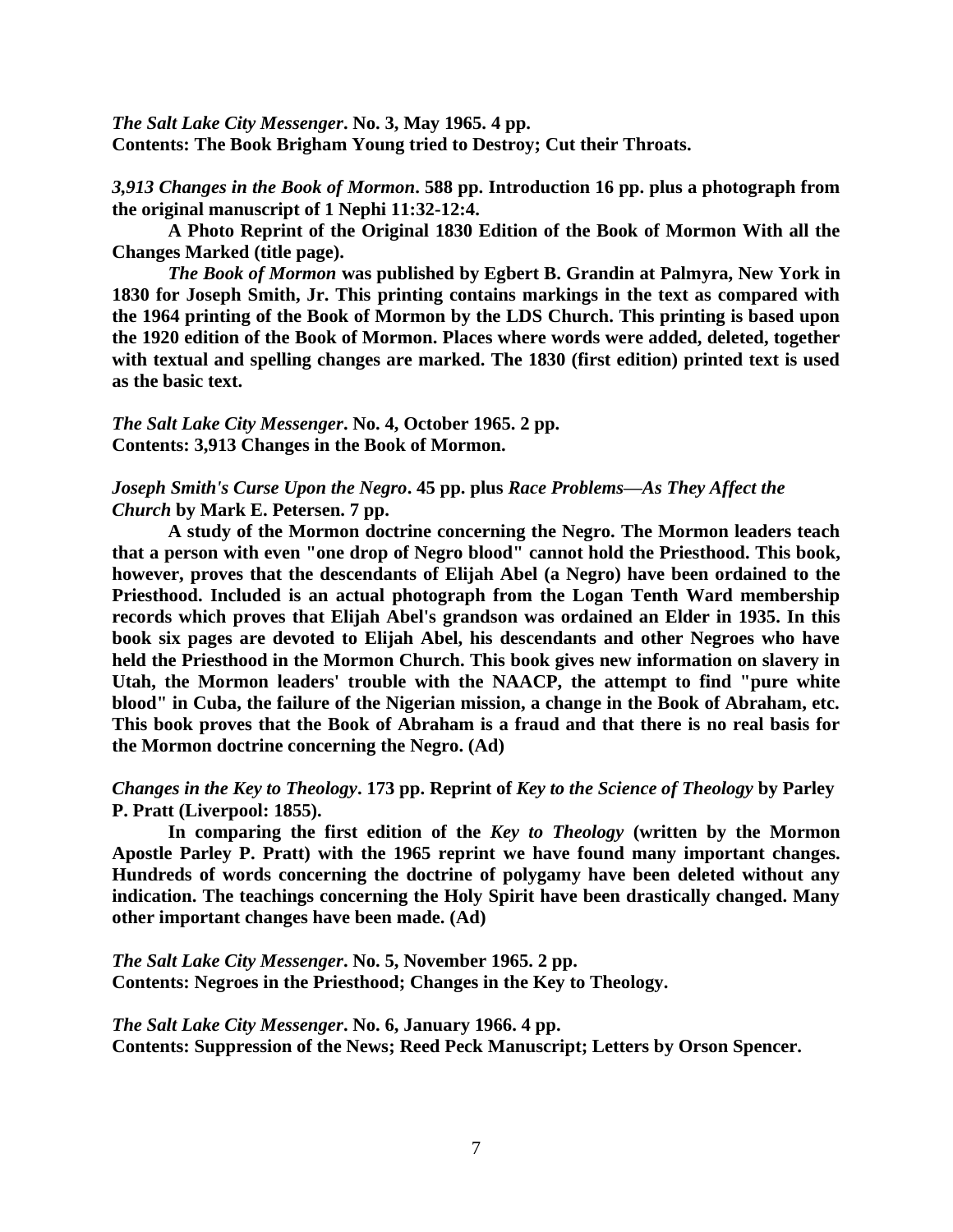*Joseph Smith's Egyptian Alphabet and Grammar***. various pp. Introduction.**

**This work was published in two editions. Small Edition—contains photos of all the Egyptian characters and drawings with the English words typed out for easy reading. Large Edition—contains all of the above material plus actual photos of every page. In this edition the reader will not only see photos of all the Egyptian characters, but also photos of all the English writing (as written by Joseph Smith and his scribes). A photographic reproduction of a handwritten document which was suppressed by the Mormon leaders for 130 years because it proves that Joseph Smith did not understand ancient Egyptian and that his Book of Abraham is a fraud. Also contains part of two handwritten manuscripts of the Book of Abraham. A vital document for students of the Book of Abraham. (Ad)**

*The Salt Lake City Messenger***. No. 7, April 1966. 4 pp.** 

**Contents: Hidden Document revealed, Joseph Smith's Egyptian Alphabet and Grammar Suppressed for 130 years now comes to light....; Joseph Smith's Egyptian Alphabet.**

*The Salt Lake City Messenger***. No. 8, July 1966. 2 pp. Contents: A Work of the Imagination; Myth-makers.**

*The Salt Lake City Messenger***. No. 9, September 1966. 4 pp. Contents: Orson Pratt's Troubles.**

*The Salt Lake City Messenger***. No. 10, October 1966. 2 pp. Contents: The Mormon Establishment.**

*The Salt Lake City Messenger***. No. 11, November 1966. 4 pp. Contents: The Mormon Executioner; Problems in Mormon Text.**

### **1967**

*Joseph Smith and Polygamy***. 124 pp. Includes "Plural Marriage" an article written by Andrew Jenson published in the** *Historical Record* **6 (May 1887):219-40.** 

**Contains information concerning the spiritual wife doctrine, the John C. Bennett book, the Nancy Rigdon affair, the Sarah Pratt affair and also the Martha H. Brotherton affair. Also included is a list of 84 women who may have been married to Joseph Smith. (Ad)**

*The Salt Lake City Messenger***. No. 12, January 1967. 4 pp. Contents: Joseph Smith and Polygamy; Important Letter.**

*The Salt Lake City Messenger***. No. 13, February 1967. 4 pp. Contents: The Case Against Mormonism; Is all well in Zion?; Skyscrapers; False Scriptures.**

*A Critical Look: A Study of the Overstreet "Confession" and the Cowdery "Defence."* **31 pp. Contents: Introduction**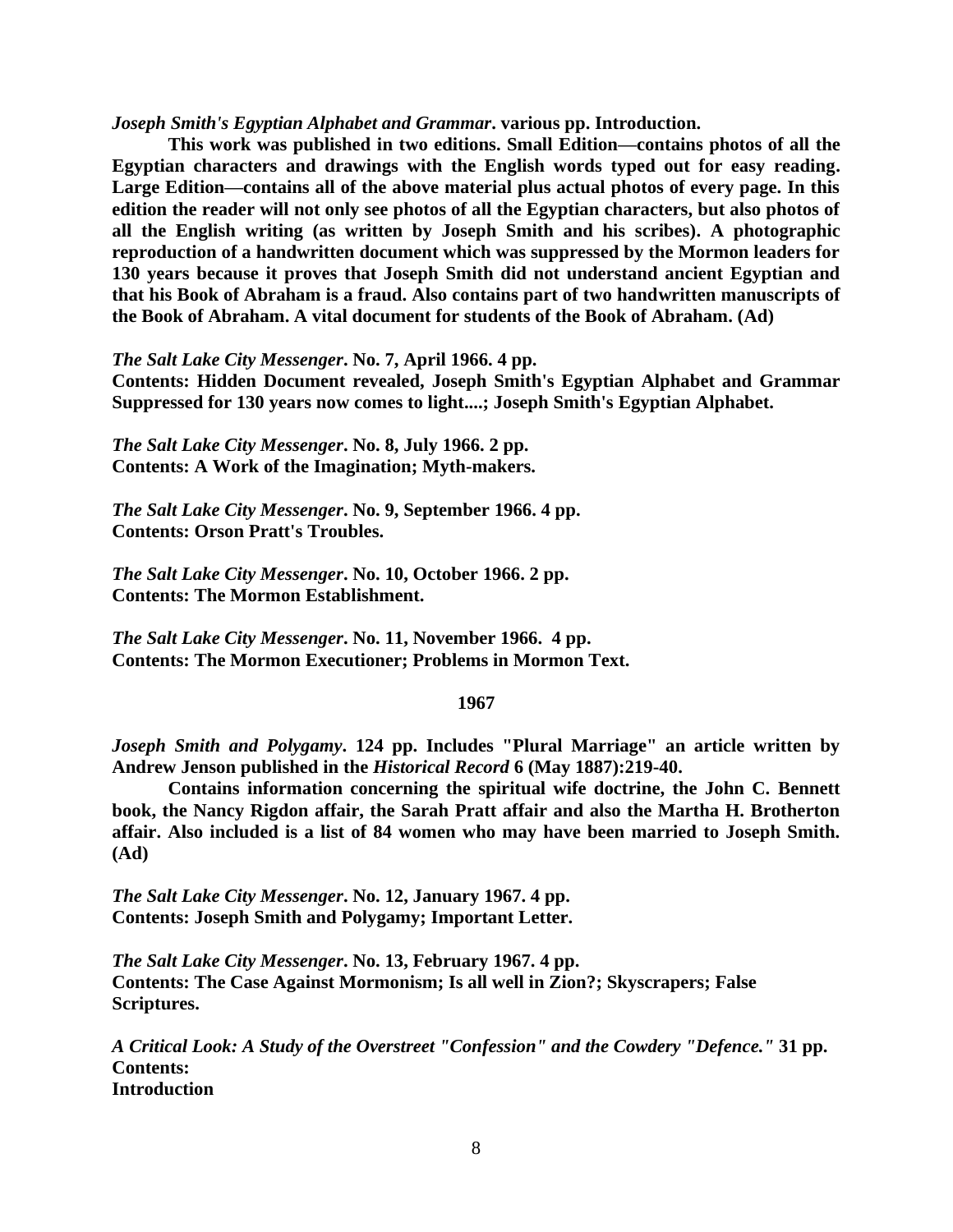**Part 1 The Overstreet "Confession"**

**Part 2 The "Defence"**

**"Although Oliver Cowdery may not have died in full fellowship with the Church, we do not feel that there is any real evidence to prove that the purported Overstreet Confession is a genuine document. On the contrary, all evidence which we have found seems to show that Oliver Cowdery was at Council Bluffs at the time the Mormons claim." (p. 6)** 

**"After carefully examining the evidence, we have come to the conclusion that the 'Defence' is probably a spurious work, written sometime after 1887-ie, after David Whitmer's pamphlet appeared. Until an original copy or a contemporary reference to it is found, we must regard it as spurious." (p. 31)**

#### *The Salt Lake City Messenger***. No. 14, May 1967, 4 pp.**

**Contents: The Mormon Kingdom; Joseph Smith for President; The Kingdom in Utah; A Testing Time?**

*The Salt Lake City Messenger***. No. 15, July 1967. 4 pp.** 

**Contents: Examining the First Vision; Strange Accounts; No Revival in 1820; Fraudulent Acts.**

*The Negro in Mormon Theology***. 58 pp.**

**Quotes from LDS Church leaders from Joseph Smith to David O. McKay. Evidence is presented to show that several Negroes have been ordained in the LDS Priesthood. Alvin R. Dyer's anti-Negro speech, which was "not" meant for the investigator, is printed in full. (Ad) Dyer's speech "For What Purpose?" is contained on pages 48 to 58.**

*Is There a Personal God?* **by Jerald Tanner. 56 pp.**

**A 56 page pamphlet on Christianity. (Ad)** 

**Contains some personal reminiscences in section titled "My encounter with Christ," pp. 17-21.**

#### **1968**

*The Case Against Mormonism***. Volume 1. 191 pp. [1967-1968] Contents 6 chapters: Preface 1. A Marvelous Work? 2. Changes in Mormonism**

- **3. The Myth Makers**
- **4. Censorship and Suppression**
- **5. The First Vision**
- **6. Changing the Revelations**

**Deals with Joseph's First Vision, changes in Mormon revelations and documents, the Law of Adoption, the Mormon Battalion, suppression of the records, book-burning, the BYU spy ring and many other subjects. (Ad)**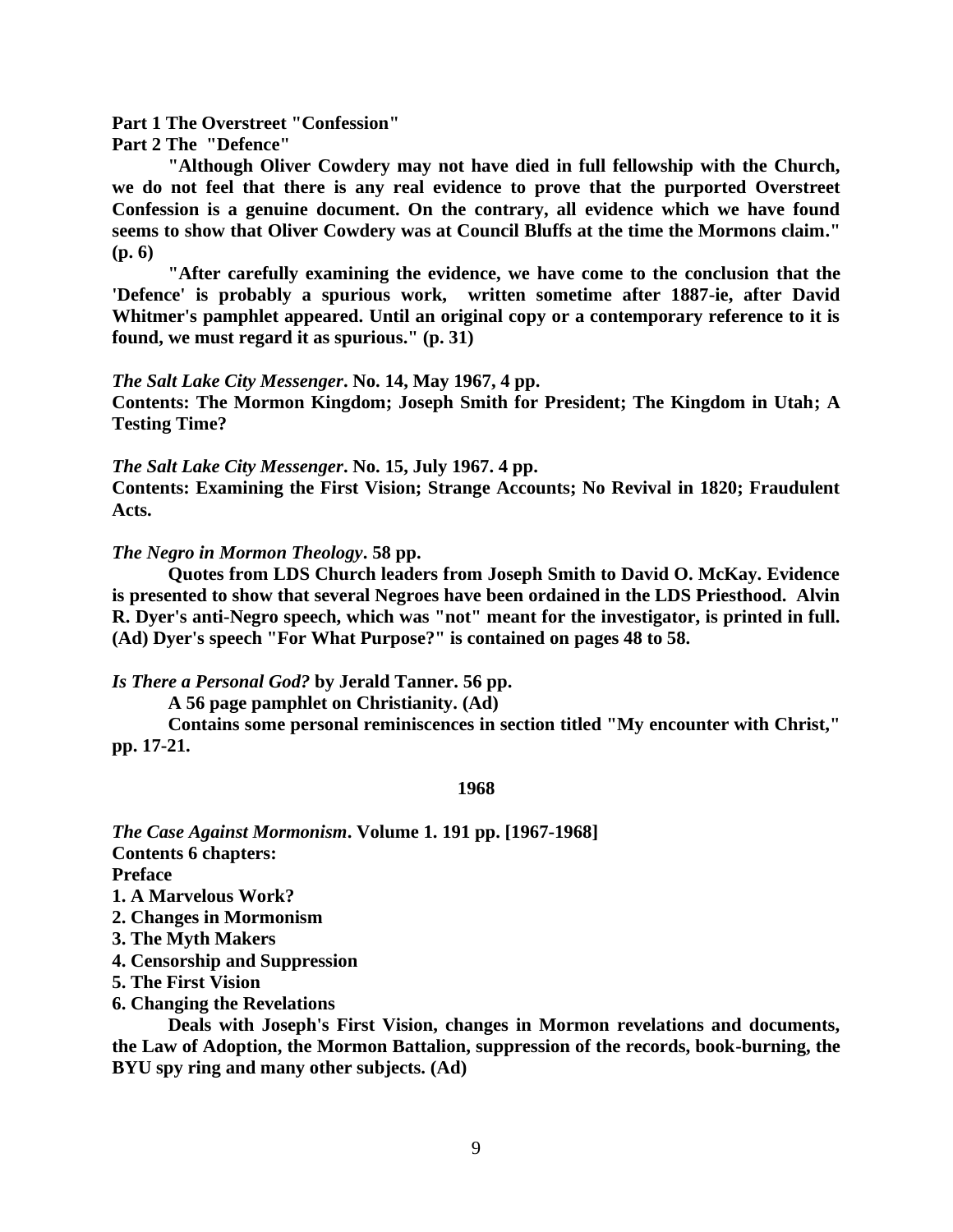## *The Mormon Papyri Question***. 32 pp.**

**Deals with the recent discovery of the Mormon papyri. Proves that Joseph Smith was not able to translate Egyptian and that the Book of Abraham was a work of his own imagination. The supposed writings of Abraham and Joseph in Egypt turn out to be nothing but parts of Egyptian funerary texts. (Ad)**

### *The Salt Lake City Messenger***. No. 16, February 1968. 4 pp.**

**Contents: The Mormon Papyri Question; The Missing Head; Book of the Dead; Dr. Nibley Repudiates Joseph's "Grammar."**

## *The Salt Lake City Messenger***. No. 17, March 1968. 4 pp.**

**Contents: Fall of the Book of Abraham; The Dilemma; Nibley Retreats; Smoke Screen; Contents of Papyrus.**

## *The Salt Lake City Messenger***. No. 18, April 1968. 4 pp.**

**Contents: Papyri not about Abraham; A Translation Rejected; Nothing about Abraham; Dr. Nibley evades the Issue; Is Dr. Nibley Qualified?; The Moment of Truth.**

**"The Source of the Book of Abraham Identified," by Grant S. Heward and Jerald Tanner in** *Dialogue: A Journal of Mormon Thought* **3 (Summer 1968), 92-98.** 

**"The authors demonstrate that Joseph Smith used one of the recently rediscovered fragments from the 'Breathing Permit' of Hor as the source for the Mormon Book of Abraham." Dieter Mueller,** *Annual Egyptological Bibliography***, 1968 (Leiden, 1973), 84.**

*Is the Book of Abraham True?* **23 pp. Appendix "Grant Heward Finds the Key."** 

**Proves that the Book of Abraham is a spurious translation. Contains important new information not found in "The Mormon Papyri Question." Shows how Grant Heward found the key to the Book of Abraham text in Papyrus No. 3284, located in the Louvre in Paris. (Ad)**

*The Salt Lake City Messenger***. No. 19, June 1968. 4 pp.** 

**Contents: Papyri Prove Book of Abraham Untrue; A Devastating Blow; Facing Reality; Nibley Endorses Nelson's Work; A Real Dialogue; More harm than Good.**

*The Salt Lake City Messenger***, No. 20, September 1968. 4 pp.** 

**Contents: Papyri Undermines Negro Doctrine; Nelson Repudiates Book; Identification Correct; A False Translation; A Second Meaning?; A Pagan Text; Ridiculous Ideas!**

*The Case Against Mormonism***. Vol. 2. 182 pp.**

**Contents 5 chapters: Preface 1. Book of Mormon Witnesses 2. Angels and Gold Prates 3. Ancient or Modern?** 

- **4. The Book of Abraham**
- **5. Papyri Not About Abraham**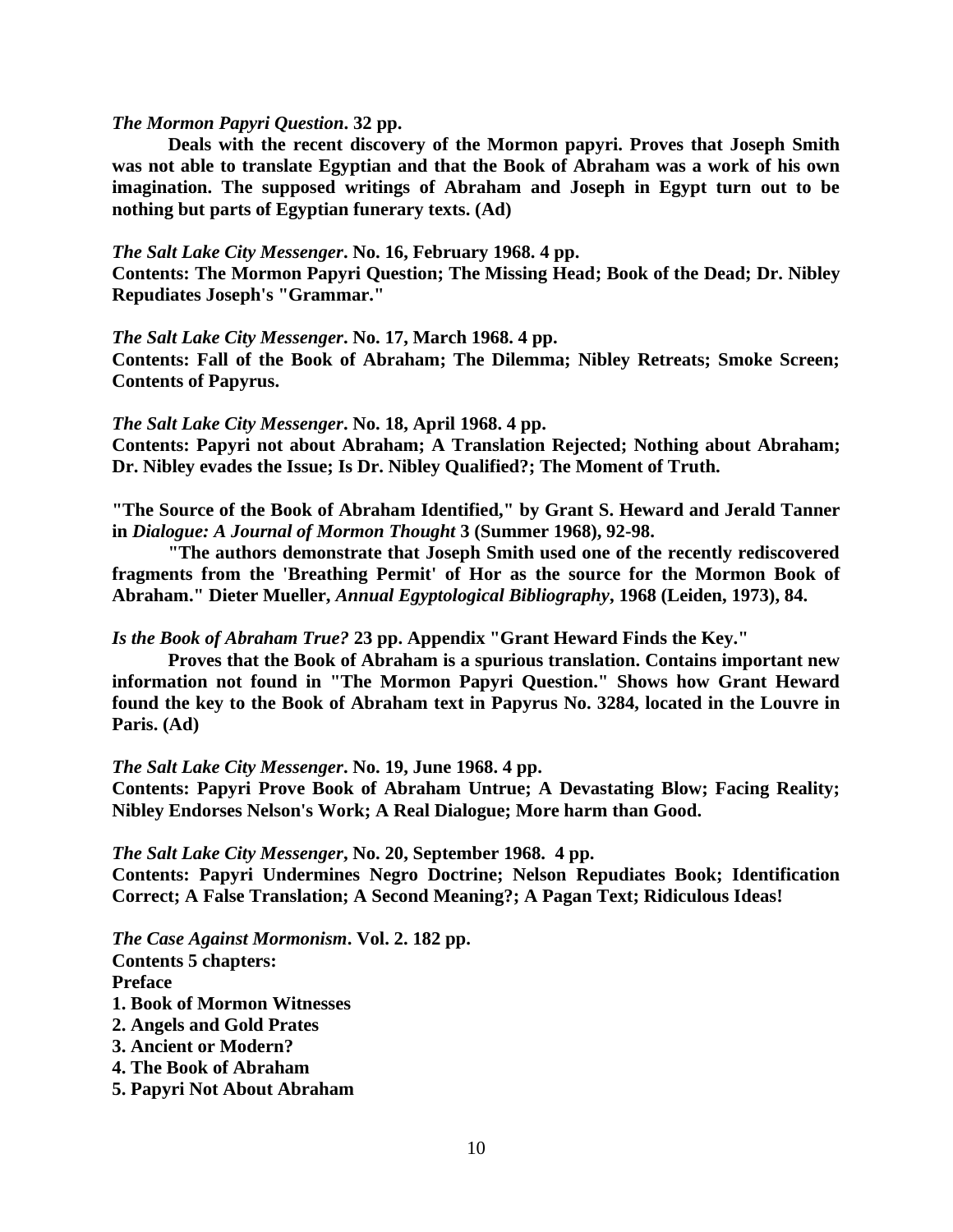**Deals with the Book of Mormon witnesses, the gold plates, parallels between the Book of Mormon and newspapers published in Palmyra, parallels between the Westminster Confession and the Book of Mormon, the influence of the Bible and the Apocrypha upon the Book of Mormon, the discovery of the LDS Papyri in the Metropolitan Museum (includes photographs of all 11 pieces and the first publication of the longer Book of Abraham manuscript) and absolute proof that the Book of Abraham is a spurious work. (Ad)**

*The Salt Lake City Messenger***. No. 21, November 1968. 4 pp. Contents: Facsimiles Altered; Falsification Proven; Facsimile No. 1.**

## **1969**

*The Salt Lake City Messenger***, No. 22, February 1969. 4 pp. Contents: 10,000,000 Mormons?; Is All Well in Zion?; Plagiarism; Temple Ceremonies; Lord Blesses Papyri Work; Amazing Progress; Abraham's Drawings?**

*The First Vision Examined—A Study of New Theories and Documents Regarding Joseph Smith's First Vision and the 1820 Revival***. 50 pp.** 

**Presents new and important material relating to J. Smith's first vision, Shows that the Mormon research team has failed in their effort to establish an 1820 revival in Palmyra. Also new evidence found in "Joseph Smith's Manuscript History," Book A-1, regarding two important changes in Smith's history. (Ad)**

*The Mormon Kingdom***. Vol. 1. 172 pp. [1967-1969] Contents 13 chapters: Preface 1. Conflict 2. Worldly Riches 3. Polygamy and Blood Atonement 4. Materials for an Explosion 5. The Danites 6. War in Missouri 7. After the War 8. A Treasonous Plot 9. Temple Work 10. The Temple Ceremony 11. Changes in Ceremony 12. Testimony on Ceremony 13. The Masonic Influence Appendix—Published Accounts of the Temple Ceremonies by Wesley P. Walters**

**Contains an account of the temple ceremony. Also discusses the changes in the ceremony and garments, the relationship to Masonry, the "oath of vengeance," the doctrine of Blood Atonement, baptism for the dead, the Danites, the Council of 50, the failure of the Kirtland Bank, the war in Missouri, Joseph Smith's secret ordination as king and his candidacy for president of the U.S. (Ad)**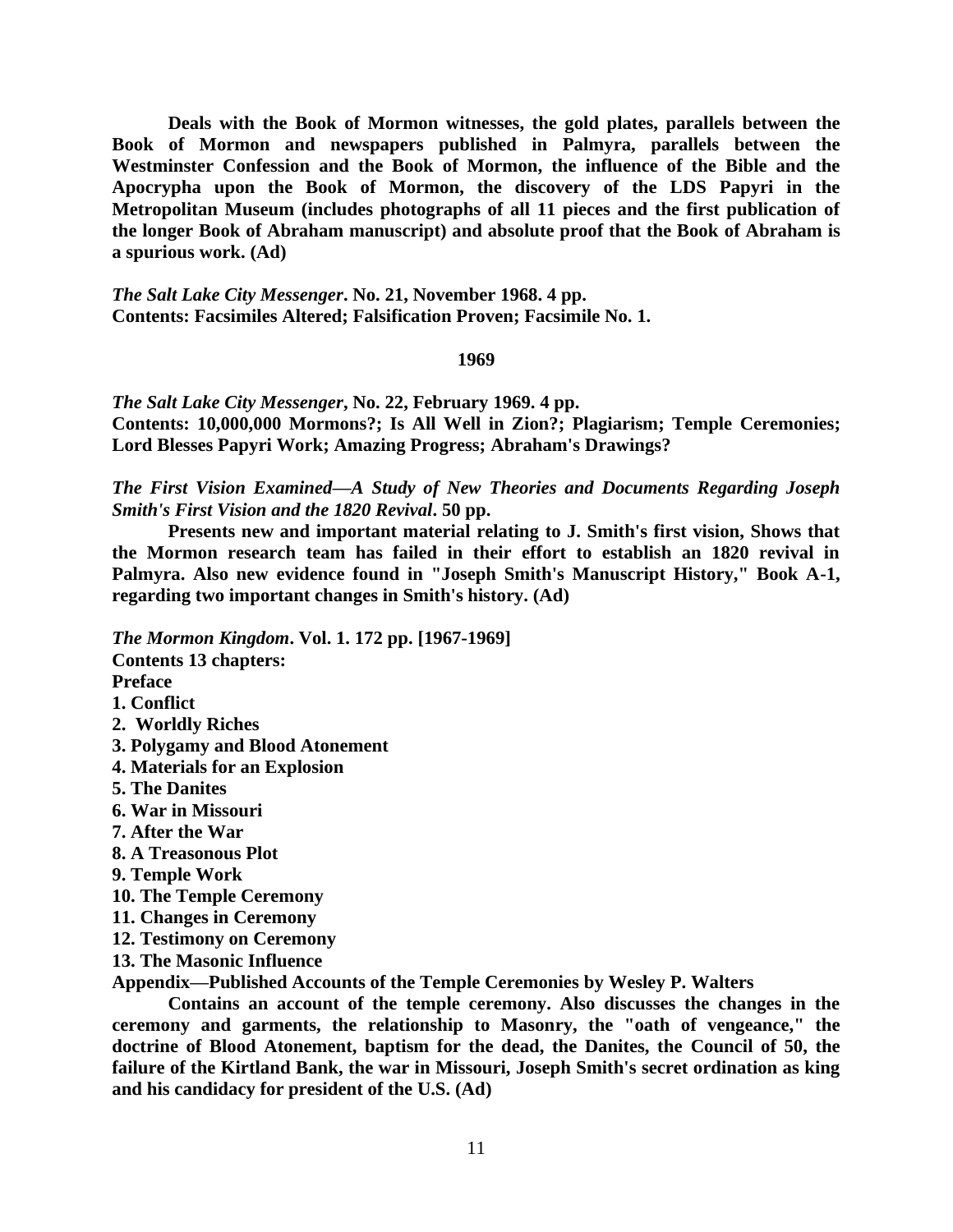*The Salt Lake City Messenger***. No. 23, May 1969. 4 pp.** 

**Contents: Revivals and Visions; One, Two or Many?; No Revival; Secret Temple Ceremony; Oaths Changed; Latest "Finds."**

*Archaeology and the Book of Mormon***. 70 pp. Appendix No. 2 added in 1971.** 

**Book dealing with such subjects as: the Book of Mormon in light of archaeological findings in the New World, the disagreement between Dr. Nibley and Dr. Jakeman over archaeology and the Book of Mormon, Nephite coins, the Anthon transcript, Mayan glyphs, the Parahyba text, Kinderhook plates, Newark stones, Lehi Tree-of-Life Stone, and the problem of Book of Mormon geography. (Ad)**

*The Salt Lake City Messenger***. No. 24, August 1969. 4 pp. Contents: Moonmen and Nephites; Nephites; Joseph's "Inspired" Bible.**

*The Salt Lake City Messenger***, No. 25, October 1969, 4 pp. Contents: Violence in Zion; Bill Hickman; Imitation Genesis?**

## **1970**

*Mormons and Negroes***. 78 pp. Includes Appendix; The Situation Grows Worse plus** *Race Problems—As They Affect the Church* **by Mark E. Petersen. 7 pp.**

**Covers such subjects as: the protests against BYU and the Mormon Church, racism at BYU, dissatisfaction in the Church, the question of a new revelation, President McKay's statement to Dr. McMurrin, Negroes who have held the Priesthood, the failure of the Nigerian Mission, slavery and civil rights among the Mormons, and many other important subjects. (Ad)**

### *The Salt Lake City Messenger***. No. 26, March 1970. 6 pp.**

**Contents: Led by Revelation?; The Coming Crisis; The Great Stall; Naive View; Into the Fire; Negroes in Choir; BYU Troubles; True Revelation; Conquering Prejudice.**

## *The Salt Lake City Messenger***. No. 27, June 1970. 6 pp.**

**Contents: New Light on Blood Atonement; Is Adam Christ's Father?; Forfeiting the Game?; Josephus; Filibuster Ends.**

#### *Mormon Scriptures and the Bible***. 53 pp.**

**Book dealing with such subjects as: the decline of the use of the Bible in Mormon theology, influence of Bible critics on Mormonism, the charge that the Catholics conspired to alter the Bible, a comparison of the manuscript evidence for the Bible and Mormon scriptures, Young's attempt to suppress Joseph Smith's Inspired Revision of the Bible, how Smith ignored his own renderings, the lack of support in ancient manuscripts for Smith's "inspired" renderings, and changes in the Pearl of Great Price. (Ad)**

### *The Salt Lake City Messenger***. No. 28, August 1970. 6 pp.**

**Contents: Mormon Scriptures and the Bible; Dead Sea Scrolls; "Inspired Revision."**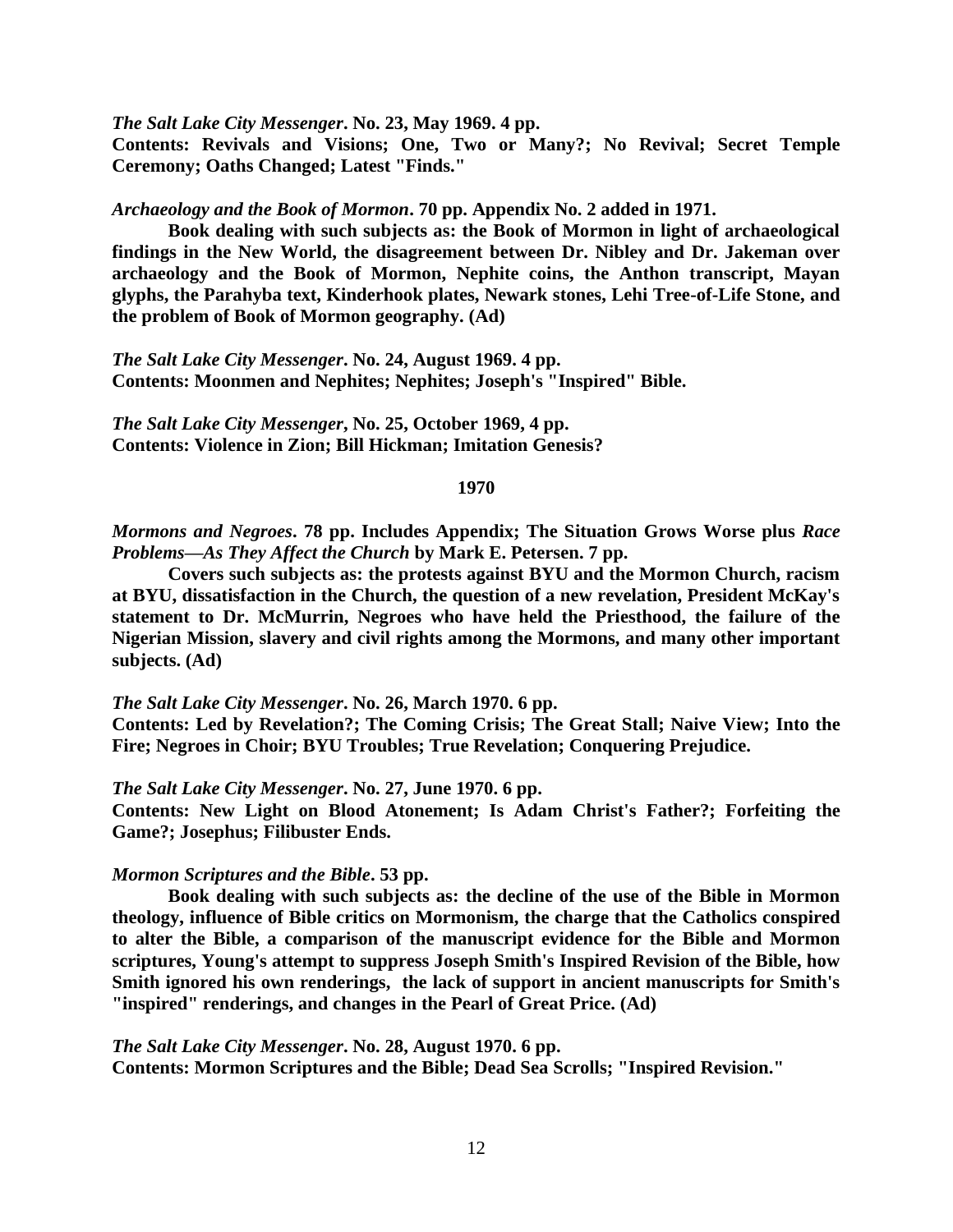*Joseph Smith and Money Digging***. 40 plus pages. Contents: Part 1 Treasure Hunting Part 2 The 1826 Trial Part 3 Howe's Affidavits**

**Deals with such subjects as money-digging in Joseph Smith's time, treasures that slipped into the ground, statements by Martin Harris and Brigham Young on money-digging, Joseph Smith's "seer stone," the use of the "seer stone" to find the Book of Mormon plates and its use to translate the book itself, the agreement between Joseph Smith and other money diggers, other seer stones among the Mormons, the cave in the hill Cumorah, the relationship of money-digging to the story of the gold plates of the Book of Mormon and to the text of the book, the use of the divining rod in the early Mormon Church, the revelation regarding treasure hunting, the 1826 trial of Joseph Smith, an analysis of different accounts of the trial, Joseph Smith's use of the "seer stone" to find treasures for Josiah Stowell, and the practice of sacrificing lambs to find treasures. (Ad)**

*The Salt Lake City Messenger***. No. 29, October 1970. 6 pp. Contents: Joseph Smith and Money Digging; The 1826 Trial; Counterfeiting.**

**1971**

*The Case Against Mormonism***. Vol. 3. 165 pp. [1969-1971] Contents 18 chapters: Preface 1. Abraham's Drawings? 2. Facsimile No. 2 3. Facsimile No. 1 4. Facsimile No. 3 5. Joseph's Egyptian Alphabet 6. Book of Joseph 7. Complete Confusion 8. Possible Sources 9. Origin of Indians 10. The Godhead 11. The Adam-God Doctrine 12. The Virgin Birth 13. Arm of Flesh 14. False Prophecy 15. The Word of Wisdom 16. The Priesthood 17. Old Testament Practices 18. Missionaries**

**Deals with the meaning and changes in the facsimiles in the Book of Abraham, books Joseph Smith may have used in writing the Book of Mormon and the Book of Abraham, the Mormon doctrine of a plurality of Gods, the Adam-God doctrine, the Virgin Birth, false prophecies of Joseph Smith and Brigham Young, the Word of Wisdom, the**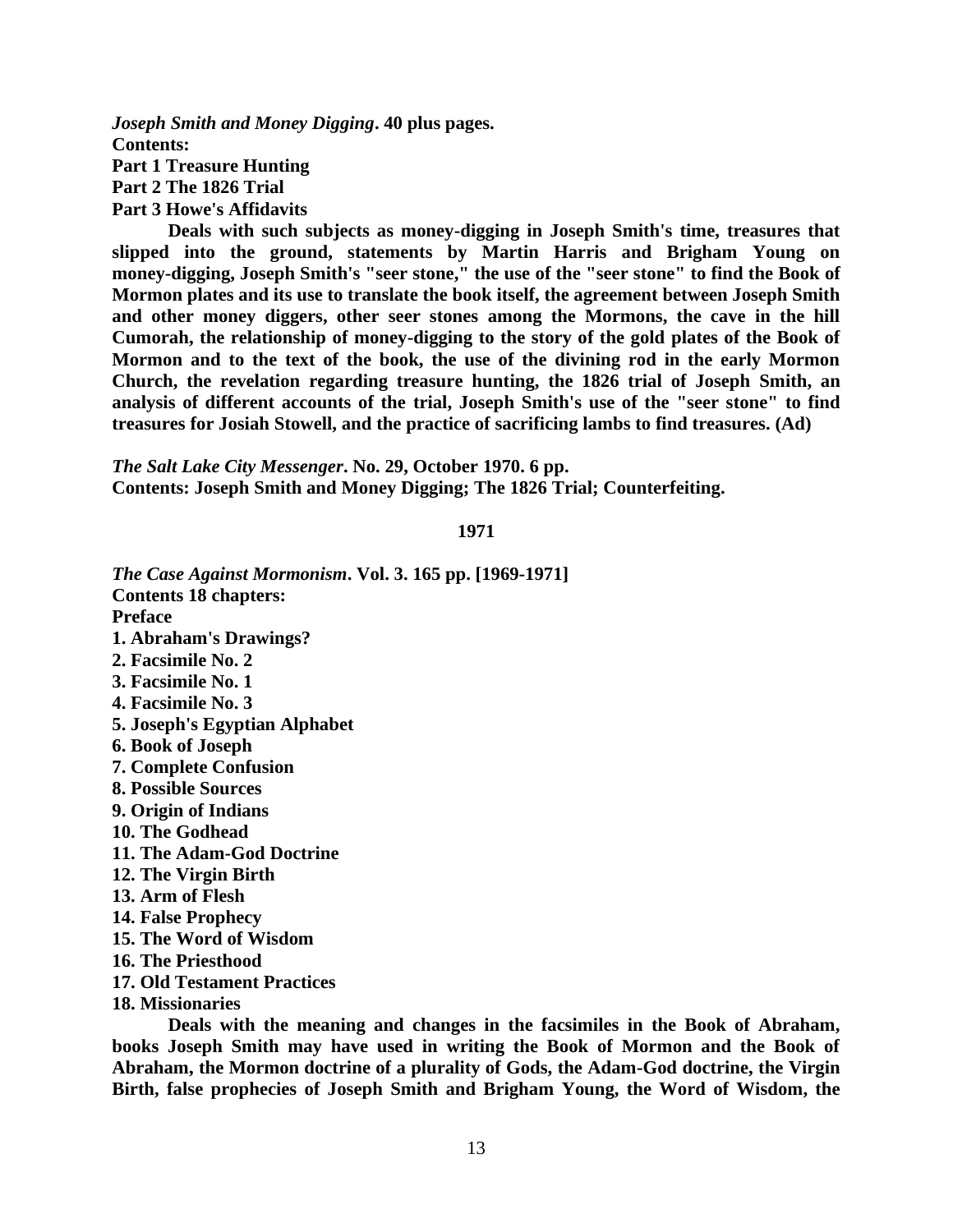**Priesthood, cursing enemies and animal sacrifice after Christ, the Mormon missionary system and many other important subjects. (Ad)**

*Appendix No. 2* **to** *Archaeology and the Book of Mormon***. pp. 71-92.** 

**Deals with the Bat Creek inscription, criticism of Dr. Gordon's work, the location of Adam's altar, the crossing of the Atlantic in a papyrus boat, the decline in support for the Dept. of Archaeology at BYU, the idea of Phoenicians in America, Jewish coins in America, forgeries which have been committed to fool archaeologists. (Ad)**

*The Salt Lake City Messenger***. No. 30, March 1971. 6 pp. Contents: The Thinking Has Been Done; The Seer; The Test; From a Tea-chest?**

*The Salt Lake City Messenger***. No. 31, May 1971. 4 pp. Contents: Reliable Revelations?; More Skeletons?; God's Power.**

*A Look at Christianity***. 91 pp. [Chapter 3 "In the Beginning" deleted in Feb. 1978 printing.] Contents 4 chapters:** 

**Introduction**

**1. Teachings of Jesus**

- **2. The New Testament and History**
- **3. In the Beginning**
- **4. The O1d Testament and History**

**Deals with such subjects as: the age of the earth and of life, the earliest man, the Flood, the report of the discovery of Noah's Ark, Egypt and the Bible, evidence from Palestine, the Moabite Stone, Assyrian records, the Dead Sea Scrolls, the importance of love, the destructive effects of hate, reconciliation with God, our own testimony, the historicity of Jesus, early writings concerning Christianity, manuscripts of the New Testament, recent papyri discoveries, the historical setting of the New Testament, and many other important matters. (Ad)** 

## *Joseph Smith's 1826 Trial***. 22 pp.**

**This booklet proves beyond all doubt that the report of the 1826 trial is authentic. Also included are some affidavits about Joseph Smith's money-digging which do not appear in any of our other works. (Ad)**

## *The Salt Lake City Messenger***. No. 32, August 1971, 6 pp.**

**Contents: New Find Undermines Mormonism; Importance of Discovery; Does Truth Matter?; New Light on Moon men; A Look at Christianity.**

*Falsification of Joseph Smith's History***. 23 pp. Includes Appendix—New Evidence Against "History."** 

**Proves that many serious changes were made in Joseph Smith's history after his death. Although the Mormon leaders claim that Joseph Smith wrote this history, research reveals that less than 40% of it was compiled before his death. Contains photographs of manuscripts suppressed for over a hundred years which deal a devastating blow to Joseph Smith's history. (Ad)**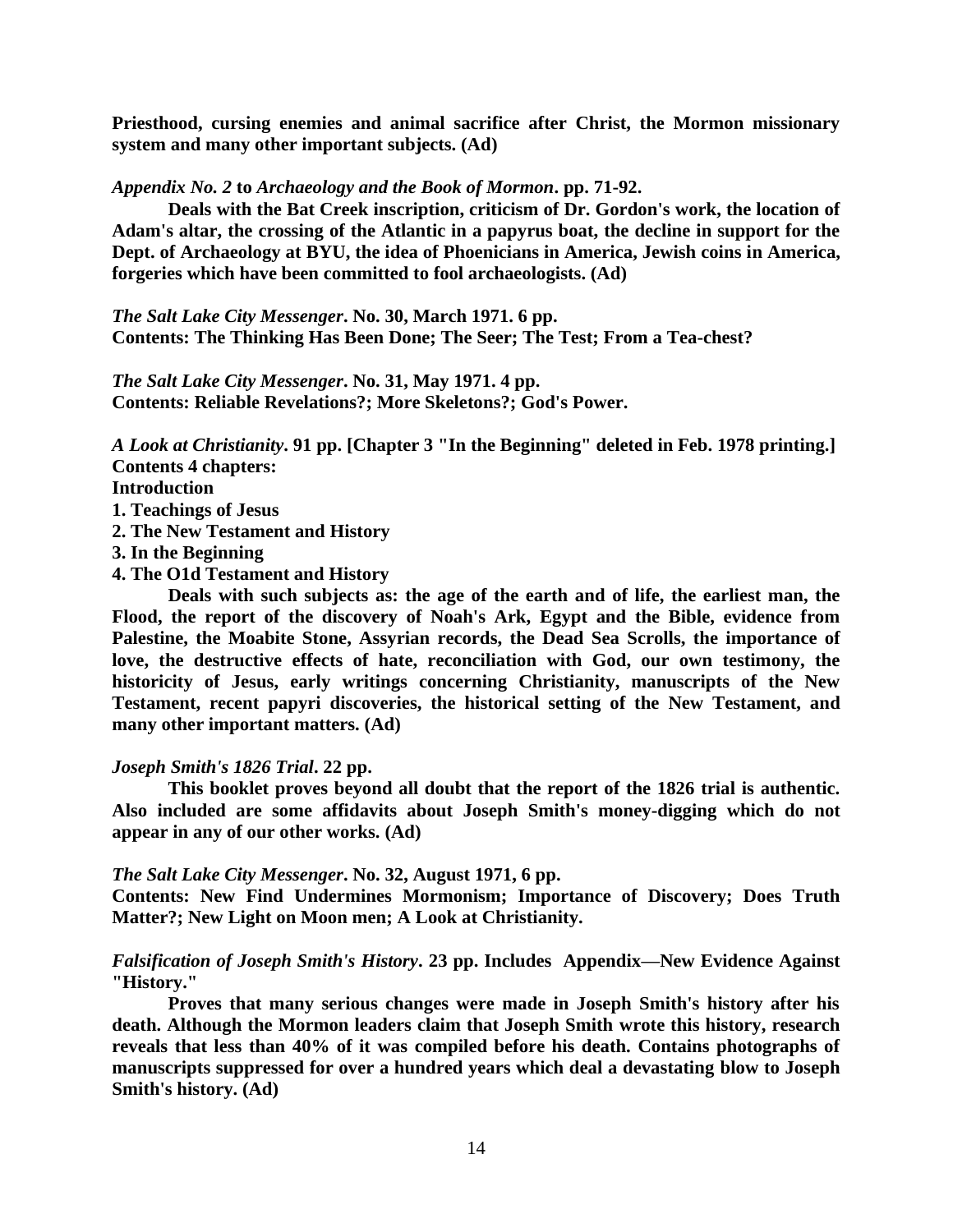**Includes photographs of "Manuscript History" Book A-1:321, 481, 483, 488 and 2 pages from the Addenda.**

*The Mormon Kingdom***. Vol. 2. 169 pp. [1969-1971] Contents 7 chapters:** 

- **1. Works of Darkness**
- **2. Death of Joseph Smith**
- **3. Counterfeiting**
- **4. Mormonism and Money**
- **5. The Kingdom in Utah**
- **6. Mountain Meadows Massacre**
- **7. Murders in Early Utah**

**Deals with the Council of 50 and how it controlled early Utah, Mormonism and money, how Church leaders used Church funds for private gain, Joseph F. Smith's testimony on Church businesses, the involvement of the Church in business today, how the Apostles condemn a paid ministry yet receive large salaries, politics in early Utah, the Law Observance and Enforcement Committee in the Church, the Mountain Meadows Massacre, the Utah War, the practice of Blood Atonement in Utah, Brigham Young's indictment for murder, robbing the Gentiles, counterfeiting, and many other important subjects. (Ad)**

*The Bible and Mormon Doctrine* **by Sandra Tanner. 33 pp.**

**Contents:** 

**Part 1 Eternal Progression**

**Part 2 Beliefs Compared**

**A 33 page booklet dealing with the LDS view of man's eternal progression, modern revelation, the gospel, salvation by grace or works, the true church, pre-existence, kingdoms in heaven, tempts work, priesthood and the nature of God compared with the Bible. A great help in understanding Mormon beliefs. (Ad)**

*The Salt Lake City Messenger***. No. 33, October 1971. 6 pp.** 

**Contents: Falsification of Joseph Smith's History; Written by Joseph Smith?; New Discoveries; Startling Admissions; Reign of the Mormon Kings; New Book—The Bible and Mormon Doctrine.**

## **1972**

*Mormonism—Shadow or Reality?* **Enlarged Edition. 587 pp. [Third Edition] Contents 38 chapters:**

**Preface**

**1. A Marvelous Work?**

**2. Change, Censorship and Suppression**

- **3. Changes in the Revelations**
- **4. Joseph Smith and Money-digging**
- **5. The Book of Mormon**
- **6. Archaeology and the Book of Mormon**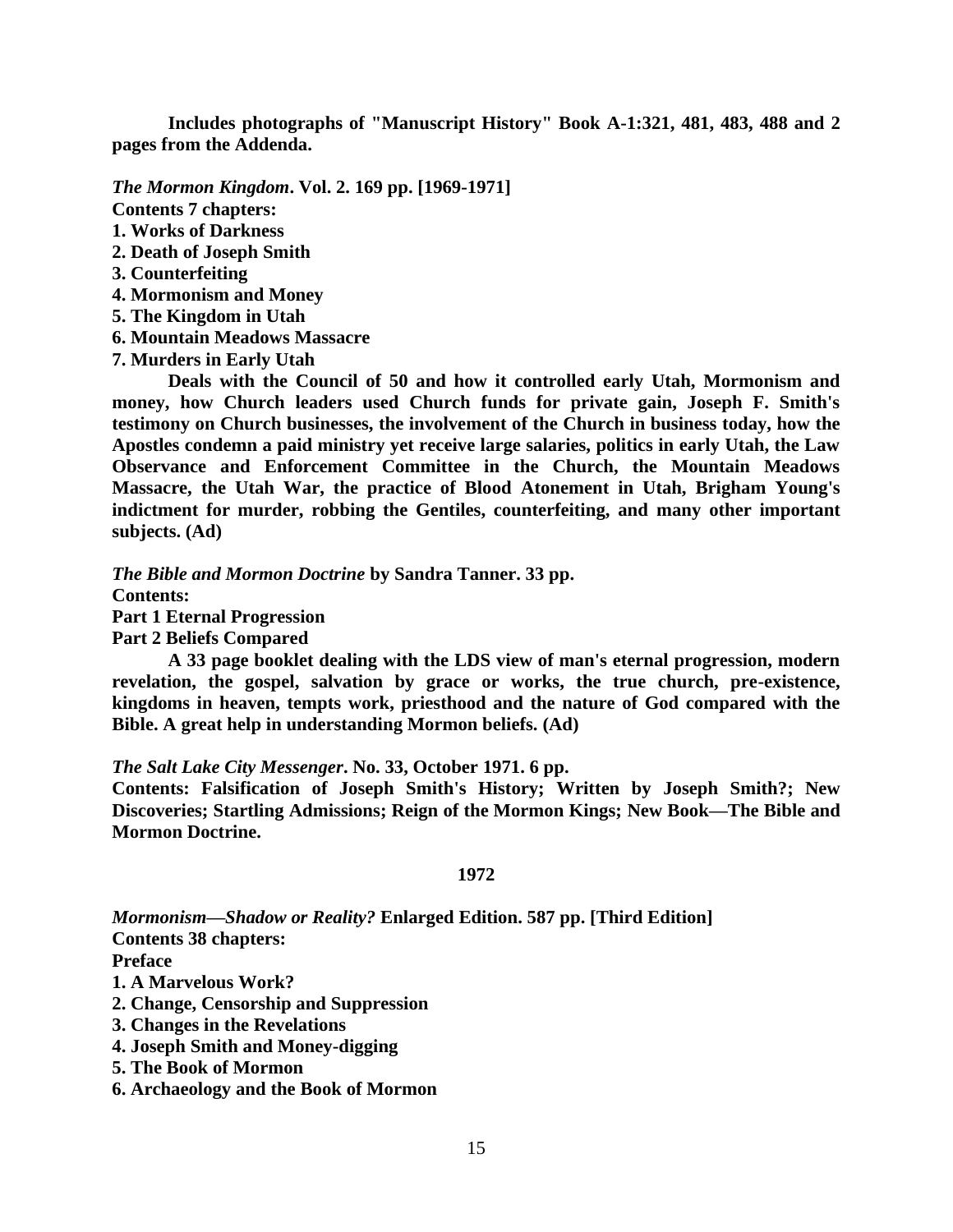- **7. Changes in Joseph Smith's History**
- **8. The First Vision**
- **9. The Godhead**
- **10. The Adam-God Doctrine**
- **11. The Priesthood**
- **12. The Arm of Flesh**
- **13. False Prophecy**
- **14. The Hereafter**
- **15. The Missionary System**
- **16. Plural Marriage**
- **17. The Manifesto**
- **18. Mormonism and Truth**
- **19. Joseph Smith**
- **20. The Virgin Birth**
- **21. The Negro in Mormon Theology**
- **22. The Fall of the Book of Abraham**
- **23. Old Testament Practices**
- **24. Mormon Scriptures and the Bible**
- **25. Blood Atonement**
- **26. The Word of Wisdom**
- **27. The Mormon Kingdom**
- **28. The Danites**
- **29. Temple Work**
- **30. The Temple Ceremony**
- **31. Changes in the Ceremony**
- **32. The Temple Ceremony and Masonry**
- **33. The Mountain Meadows Massacre**
- **34. Mormonism and Money**
- **35. Speculation, Illegal Banking and Counterfeiting**
- **36. Blood Flows in Utah**
- **37. Miscellaneous History and Doctrine**
- **38. Facing Reality**
- **Appendix A—Questions about Our Work**
- **Appendix B—New Information**

**Deals with such subjects as: the claims of Mormonism, the inhabitants of the moon, "Adam's Altar" in Missouri, changing doctrines, suppressing the records, book burning, changes in Joseph Smith's revelations, money-digging, Joseph Smith's 1826 trial for engaging in "glass looking," proof that the Book of Mormon is a product of the 19th century, the Book of Mormon Witnesses, changes in the Book of Mormon, a study of Book of Mormon names, archaeology and the Book of Mormon, changes in Joseph Smith's History, the First Vision, "strange" accounts of the First Vision, no revival in 1820, Joseph Smith seeks membership in the Methodist Church, the Godhead, the Heavenly Mother, the Adam-God Doctrine, the Priesthood, false prophecy, the missionary system, plural marriage, wives before the revelation, taking other men's wives, polygamy after the Manifesto, polygamy in Utah today, death of Joseph Smith, the Virgin Birth, the anti-Negro doctrine, the Genesis Group, the rediscovery of the Joseph Smith Papyri and**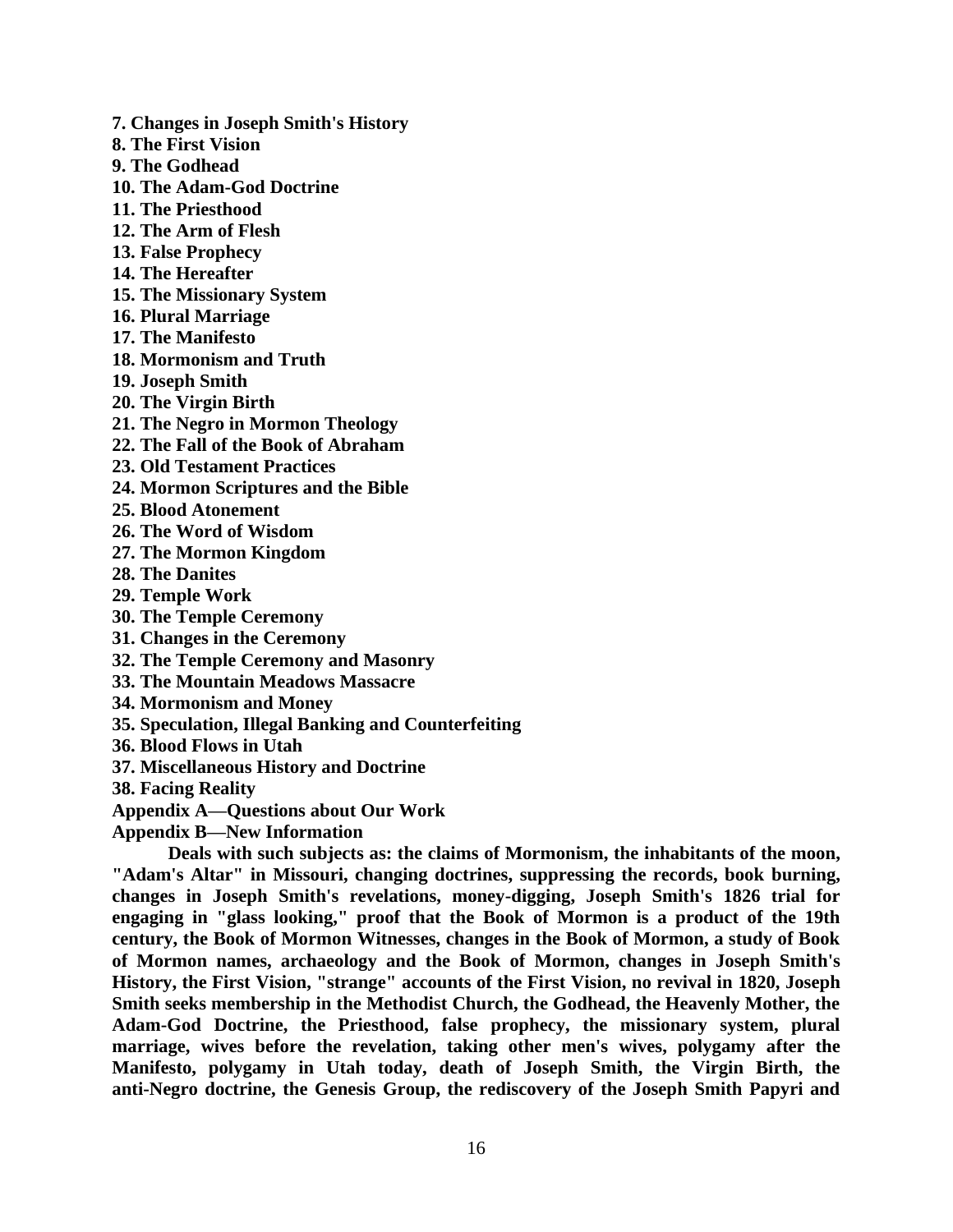**the fall of the Book of Abraham, Mormon scriptures and the Bible, changes in the Pearl of Great Price, Blood Atonement among the early Mormons, the Word of Wisdom, the secret Council of 50, Joseph Smith anointed king, Joseph Smith runs for President of the United States, the Church's "Law Observance and Enforcement Committee," the Danites, Bill Hickman, Orrin Porter Rockwell, baptism for the dead, temple marriage, changes in the temple garments, the temple ceremony by a temple worker, changes in the ceremony, sealing men to men, the temple ceremony and Masonry, the Mountain Meadows Massacre, the Utah War, Mormonism and money, the failure of the bank established by revelation, birth control, our conversion to Christianity, answer to questions about our work, and hundreds of other important subjects. (Ad)** 

*The Salt Lake City Messenger***. No, 34, August 1972. 6 pp.** 

**Contents: Mormonism—Shadow or Reality?; Important Document on Negroes; Genesis Group; Secret Wives and Concubines.**

#### **1973**

*The Salt Lake City Messenger***, No. 35, May 1973. 6 pp.** 

**Contents: The Real Joseph Smith; Liberty Taken on History; Still Suppressing Records?; Joseph Smith and Adultery; A Pretended Marriage; Abraham and Negroes; Hidden Revelation Revealed; A Tremendous Success.**

**"Mormon Records, Like Watergate, Embarrassing," Common Carrier,** *The Salt Lake Tribune***, November 11, 1973, p. 6B.**

## **1974**

### *Mormonism Like Watergate?* **27 pp.**

**Contains an answer to Dr. Nibley's article in the Salt Lake Tribune. This book contains the 1831 revelation on polygamy, which commanded the Mormons to marry Indians to make them a "white" and "delightsome" people. Also includes suppressed material on the anti-Negro doctrine, and a reprint of our article 'Mormon Records, Like Watergate Embarrassing. (Ad)** 

**This publication was written in response to Dr. Hugh Nibley's article "Author Defends Image of Joseph Smith as Prophet," The Salt Lake Tribune, November 25, 1973, p. 2G.**

*The Salt Lake City Messenger***. No. 36, May 1974. 6 pp.** 

**Contents: Mormonism and Watergate; Booth Confirms Revelation; "Bleaching" the Lamanites; Cover-up on Negro Doctrine; Negro Doctrine costs 20,000 Converts; Indians Disturbed; Impeachment?; Repudiates Book of Mormon; Walters Writes on 1826 Trial.**

## **1975**

*The Salt Lake City Messenger***. No. 37, January 1975. 8pp. Contents: Mormons and the Watergate Scandal; Mullen, Mormons and the CIA; A**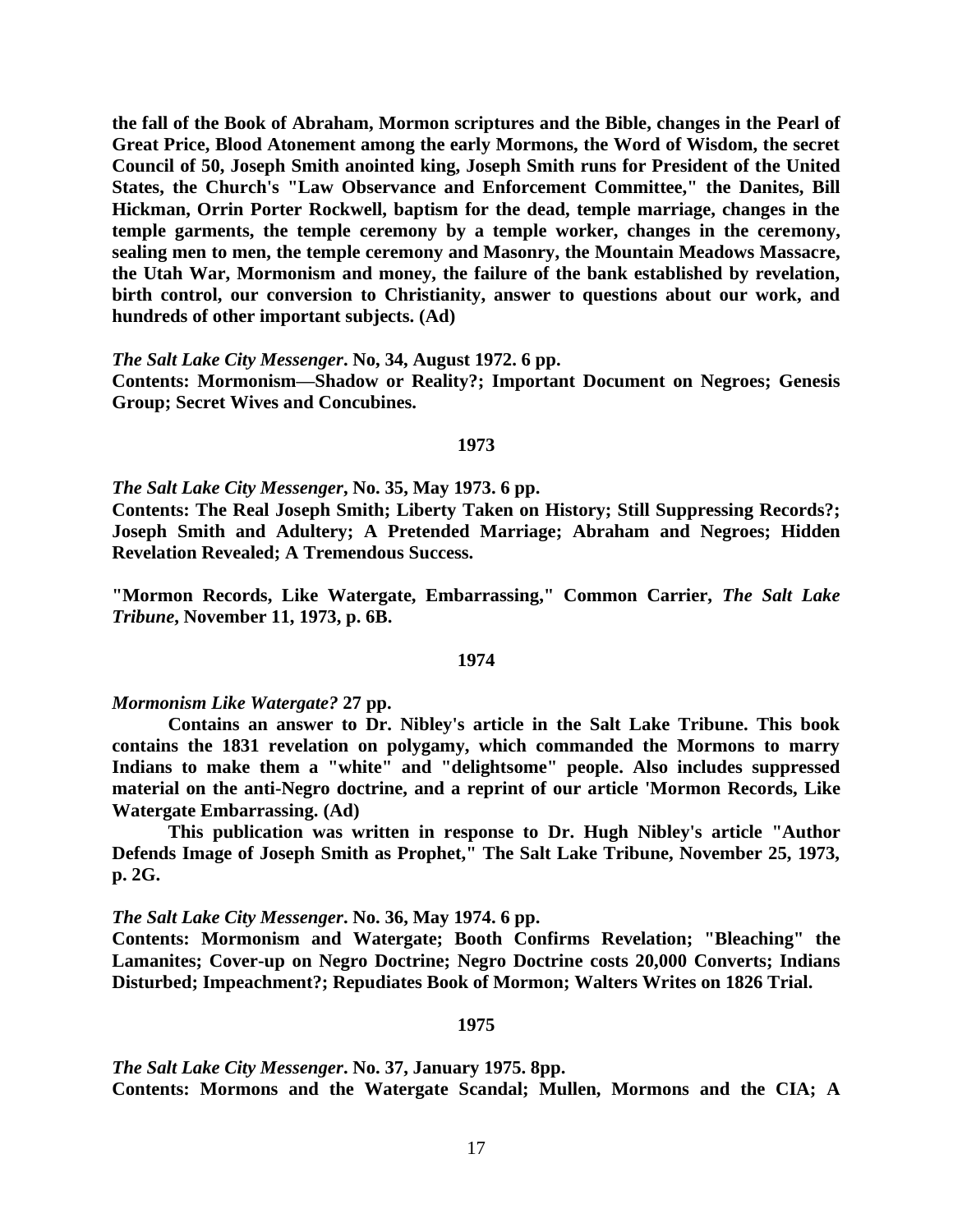**Surprising Discovery; Robert Bennett buys Mullen Company; Burglary and Bugging; Hunt's BYU Spy; Bennett's Company in Trouble; 1 Bennett's Cover-up; Mormons in the CIA; Justice Department warns Church; Information needed for Book; The Book that can not Exist; An Eternal Cover-up.**

**"What Mormons Believe, Pronouncements of Prophet Smith," by Sandra Tanner.** *The Alliance Witness***, August 27, 1975, pp. 6-8.**

*Views on Creation, Evolution and Fossil Man* **by Jerald Tanner. 332 pp. Contents 15 chapters: Introduction 1. Pitfalls in Prehistory 2. Search for the Oldest Tools 3. The Neanderthal Man 4. Pithecanthropus Erectus 5. The Piltdown Forgery 6. Peking, Rhodesian and Heidelberg Man 7. African Genesis 8. The Leakeys in Africa 9. Primitive Characteristics 10. Accident or Design? 11. Confusion over Origin of Species 12. Arguments over Evolution 13. Spontaneous Generation or Creation? 14. The Fossil Record 15. Genesis and the Fossil Record**

**Appendix A through K**

**Contains a very detailed study of evolution. Deals with such subjects as: the gaps and problems in the fossil record, the Neanderthal man, Pithecanthropus erectus, the Piltdown forgery, the Leakey's work in Africa, Zinjanthropus, Home Habilis, the "1470 man," dating fossil men, the oldest tools, mutations and natural selection, sexual selection, evidence from embryotogym vesitigal structures, spontaneous generation, battles over evolution and many other important subjects. (Ad)**

**1976**

*Howard Hughes and the "Mormon Will."* **9 pp.**

*Mormon Spies, Hughes and the CIA***. 95 pp. Includes Appendix. Also added** *Howard Hughes and the "Mormon Will."*

**Deals with such subjects as the Mullen Co. and the Watergate break-in, the BYU spying operations, the prostitution conspiracy and the church, wiretapping and bugging, Mullen and the Mormons, Hunt's BYU spy, Robert Bennett's involvement with Hunt, Bennett's cover-up, Mormons and Hughes, assassination plots, Intertel, Interprogress, the possible existence of the secret Council of 50 in the church, Bennett's dummy milk committee, and many other important subjects. (Ad)**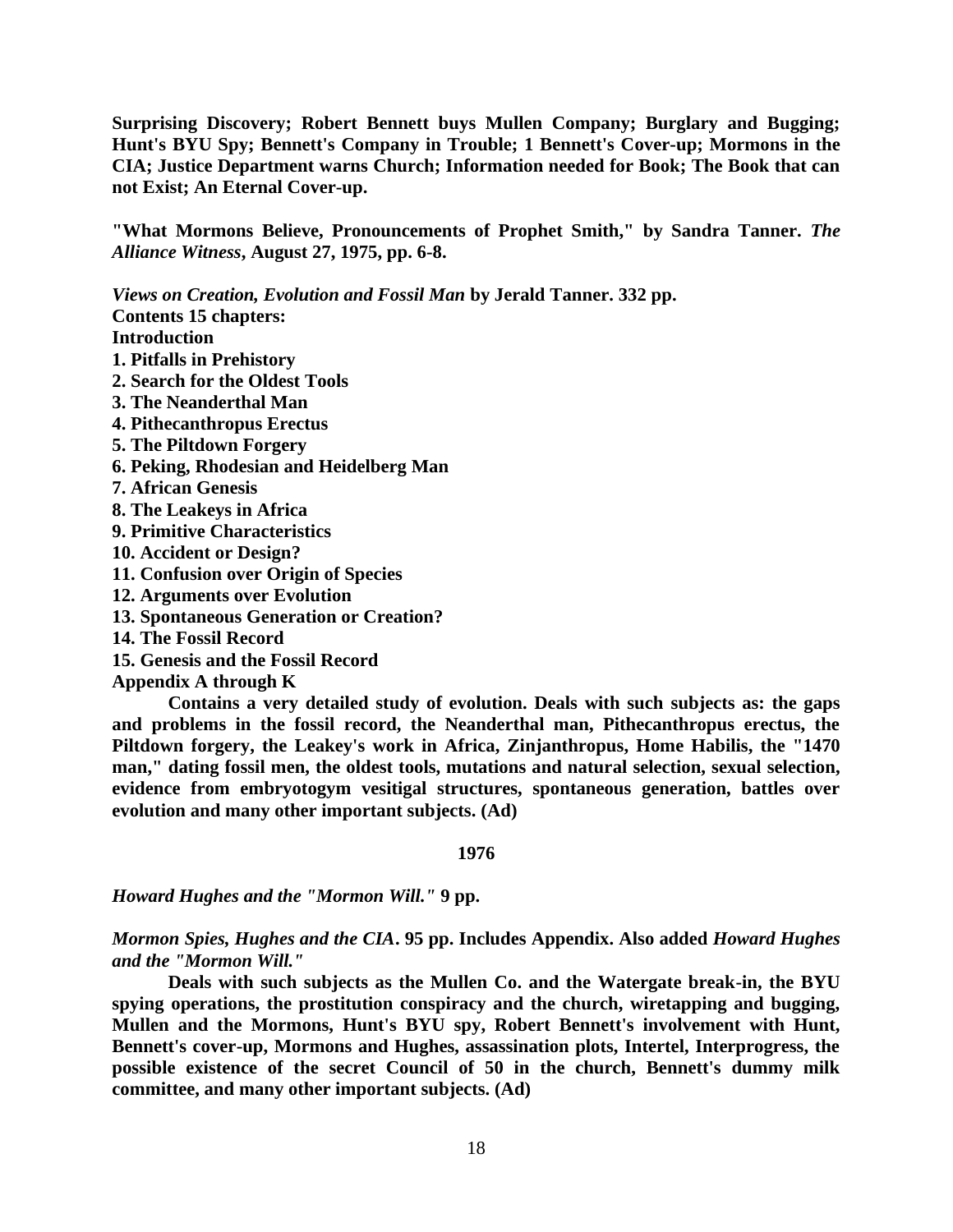*The Salt Lake City Messenger***, No. 38, April 1976. 8 pp.** 

**Contents: Mormons, Hughes and C.I.A.; Missionaries and the C.I.A.; C.I.A. and the Church's Educational System; Hughes and Mormons; So-called Mormon Mafia; Is Hughes Dead?; Hearts Made Glad—A Look at Mr. Petersen's New Book; Wine and Visions; Nibley Fails to save the Book of Abraham; 15,000 books met with silence.**

### **1977**

*Did Spalding Write the Book of Mormon?* **various pp. [An Examination of "Who Really Wrote the Book of Mormon?" added August 8, 1978, pp. 18-33] Contents:** 

**Part 1 Did Spalding Write the Book of Mormon? Part 2 A Photomechanical Reprint of Solomon Spalding's** *Manuscript Story***, 1910 edition [***The Manuscript Found***, Liverpool: Millennial Star Office, l910.**

**Part 3 Joseph Smith's Strange Account of the First Vision; Photographs from the thesis, "An Analysis of the Accounts Relating Joseph Smith's Early Visions," by Paul R. Cheesman.** 

**Part 4 "The Book of Mormon," a chapter from the book Mormonism—Shadow or Reality? [Chapter 5]**

**Part 5 Parallels Between the Book of Mormon and View of the Hebrews by Mormon Historian B. H. Roberts. Reprinted from the** *Rocky Mountain Mason***, January 1956, with an introduction by Mervin B. Hogan.** 

**Explains why the Tanners came out in opposition to the theory that Spalding penned 12 pages of the Book of Mormon. Contains a photographic comparison of Spalding's handwriting with the Book of Mormon manuscript and a photo-reprint of Spalding's** *Manuscript Found***. (Ad)**

### **1978**

*Answering Dr. Clandestine: A Response to the Anonymous LDS Historian***. 22 pp.**

*The Salt Lake City Messenger***. No. 39, July 1978. 12 pp.** 

**Contents: Blacks Receive LDS Priesthood; Brigham Young Misrepresented; "Better late than Never"; Shooting of Officer Olson; Problem in Brazil; Revelation Evades Real Issue; Is the Priesthood Lost?; Impact of Revelation; Ambushing the Tanners; A Real Cover-up; Stonewalling; Honesty with Mormons on Spalding; The "Mormon Will."**

**"Mormonism," in** *Dynamic Religious Movements***. Edited by David J. Hesselgrave, Baker Book House, 200-220.**

*Answering Dr, Clandestine: A Response to the Anonymous LDS Historian***. 56 pp. Enlarged edition.**

**Contents:** 

**[Part 1] Answering Dr. Clandestine: A Response to the Anonymous LDS Historian Part 2 Added Nov. 1, 1978**

**Part 3 A Response to Response by Wesley P. Walters**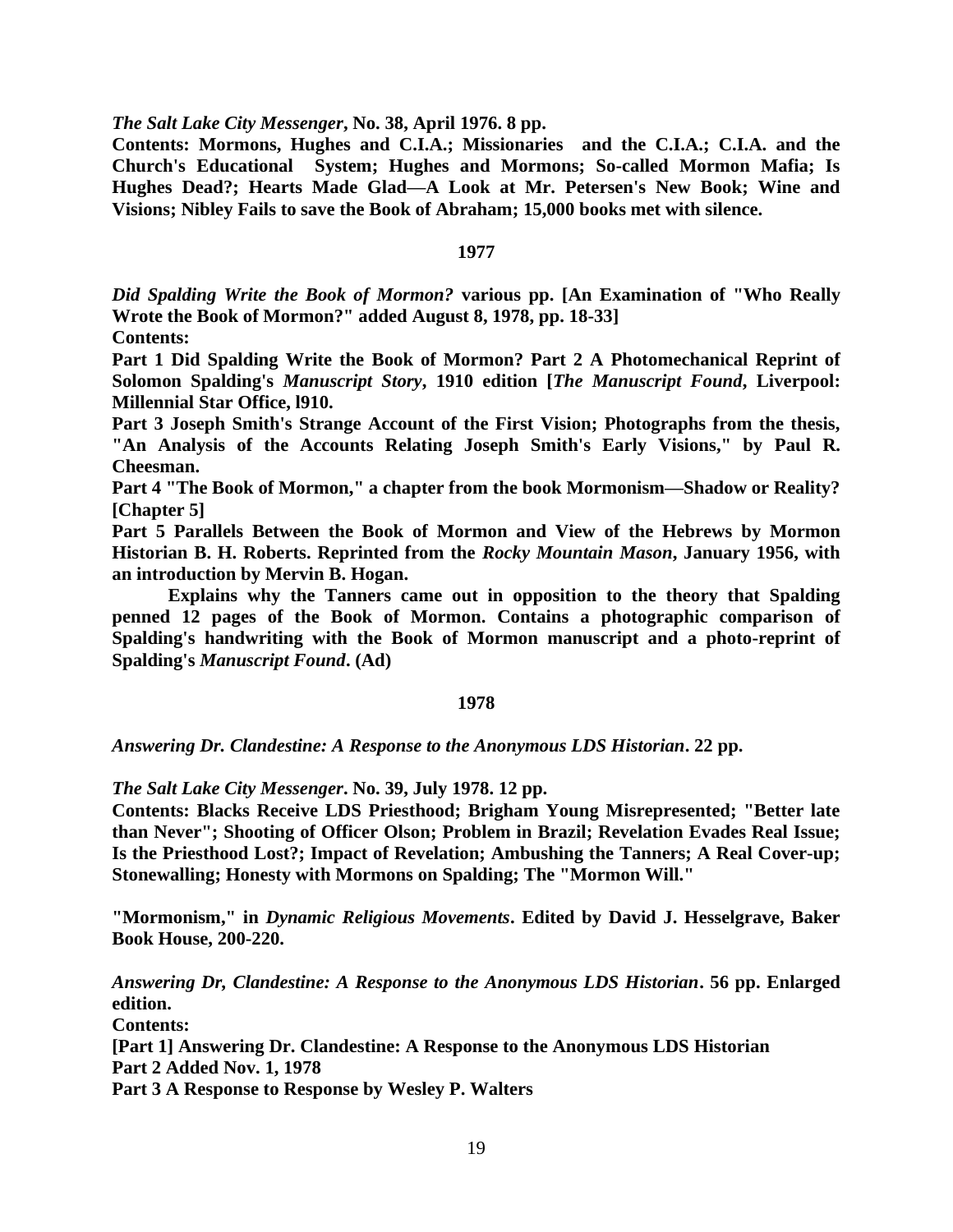**This is an answer to the booklet,** *Jerald and Sandra Tanner's Distorted View of Mormonism* **[***: A Response to Mormonism—Shadow or Reality?* **by a Latter-day Saint Historian]. Contains a photograph of a letter from Church Historian Leonard Arrington showing that he was involved in the project notwithstanding his solemn denials. Also deals with Joseph Smith's Magic Talisman and the Nag Hammadl documents. (Ad)** 

**Presents material which led the Tanners to believe that Dr. D. Michael Quinn was the Latter-day Saint Historian author of the response.**

#### **1979**

## *Salt Lake City Messenger***. No. 40, January 1979. 12 pp.**

**Contents: Unmasking Dr. Clandestine; Rebuttal Altered; Benson vs. Arrington; Joseph Smith's Diaries; Publishing Smith's Diaries; Modern Microfilm and the Future; Tape Embarrassing; The Thinking has been Done: The Mountain Meadows to Guyana; The Massacre; Spiritual Suicide; Excerpts from some of the many letters Received; Alex Joseph.**

*Salt Lake City Messenger***. No. 41, December 1979. 16 pp.** 

**Contents: Changing World of Mormonism; Death of the Anti-Black Doctrine; Old Teachings become Inoperative; Existence of New Revelation Questioned; Adding Old Revelations; Important Change in Canonized Revelation; Criticism still Valid; Suppressed Revelations; Apostle Petersen and the Adam-God Doctrine; A Living Prophet?; BYU Computer Study; B. H. Robert's [sic] Secret Manuscript.**

*Rescuing the Rescue Mission* **by Jerald Tanner. 2 pp.**

### *Fighting Among Christians* **by Jerald Tanner. 15 pp.**

**A 15 page tract dealing with the problem of contention in the church. Gives some helpful advice on how a Christian can help maintain unity in the body of Christ. (Ad)**

*An Update on Rescuing the Rescue Mission* **by Jerald Tanner. 2 pp.**

### **1980**

*The Changing World of Mormonism***. Chicago: Moody Press. 592 pp. Contents 23 chapters: Foreword Preface Acknowledgements Introduction by Wesley P. Walters 1. A Marvelous Work? 2. Change, Censorship and Suppression 3. Changes in the Revelations 4. Joseph Smith and Money digging 5. The Book of Mormon 6. The First Vision**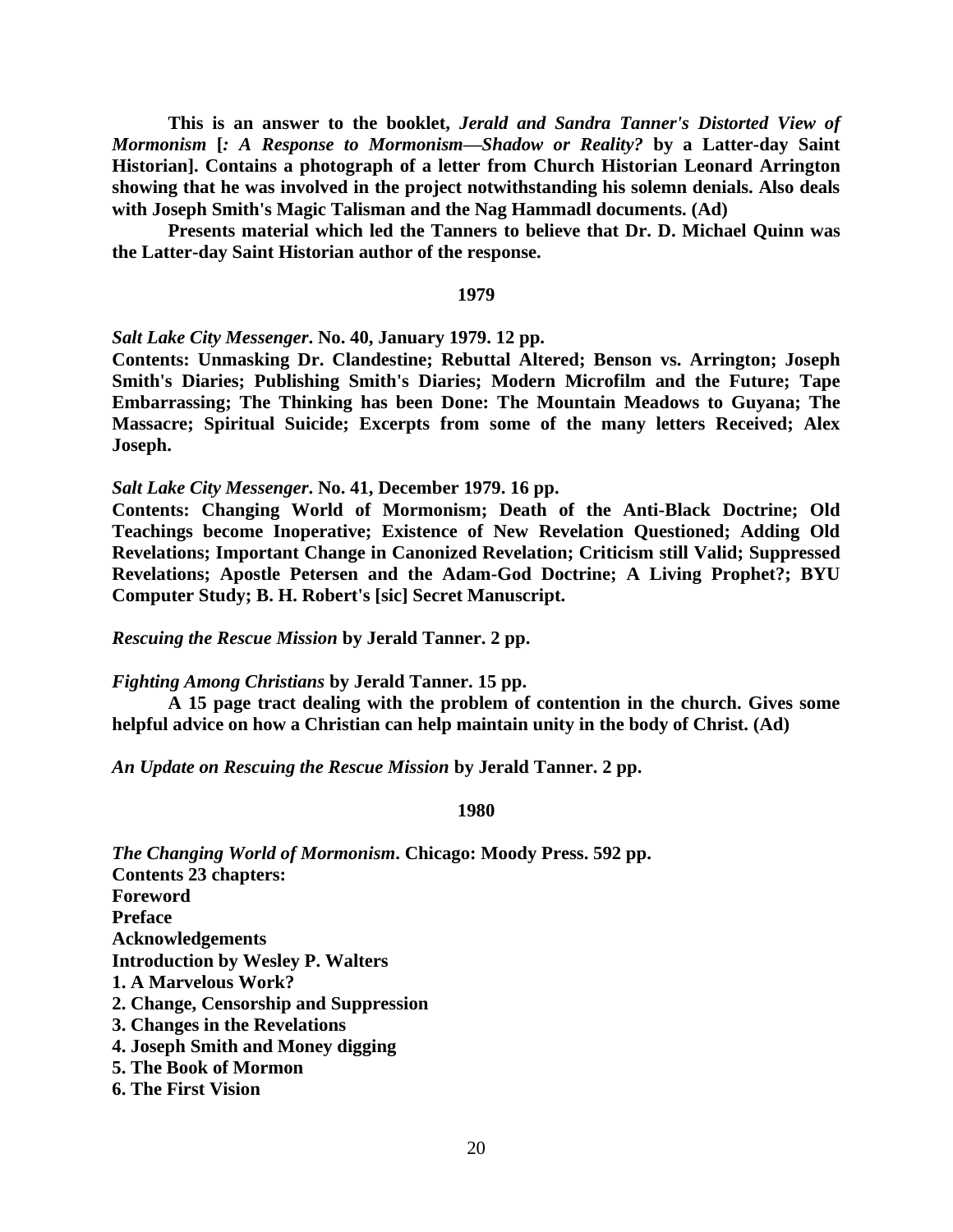**7. The Godhead 8. The Adam-God Doctrine 9. Plural Marriage 10. Changing the Anti-Black Doctrine 11. Fall of the Book of Abraham 12. Mormon Scriptures and the Bible 13. Changes in Joseph Smith's History 14. False Prophecy 15. The Arm of Flesh 16. The Priesthood 17. Joseph Smith 18. The Word of Wisdom 19. Old Testament Practices 20. Blood Atonement 21. The Hereafter 22. Temple Work 23. Facing Reality Appendix A Mormon Plan of Eternal Progression Appendix B The New Mormon Bible Bibliography Index**

**An updated and condensed version of** *Mormonism—Shadow or Reality?* **[1972 edition] Almost 600 pages with an index and bibliography. (Ad)** 

*Salt Lake City Messenger***. No. 42, April 1980. 12 pp.** 

**Contents: Will Benson be King?; The Mormon Kingdom; Joseph Smith for President; The Living Prophet is King; Benson's Political Involvements; Women in Mormon Theology; An Update on the Fall of the Book of Abraham; Dr. Nelson?; Source of Book of Abraham; Egyptian Study Hurts Church.**

**"Testimony," by Jerald Tanner.** *Rescue Mission of Salt Lake City Newsletter***, April 1980 [p. 2]**

**"When Mormons Come Knocking,"** *Moody Monthly* **80 (June 1980):30-32, 34.**

*Salt Lake City Messenger***. No. 43, July 1980. 12 pp.** 

**Contents: Joseph Smith's "Caractors" Found!; No Gift to Translate; Vindicates Smith?; Reformed Egyptian or Deformed English?; Magic Characters?; Will Nibley Translate It?; "1 Nefi"; Micmac? Importance of Circle; Michael Didn't Do It; B. H. Roberts' Manuscripts Revealed.**

*Unmasking a Mormon Spy: The Story of Stan Fields***. 30 pp.** 

**Story of a recent LDS spy, the "enemies list," infiltration into Ex-Mormons for Jesus, intelligence gathering. Mormon Church security, new material on the Council of Fifty. (Ad)**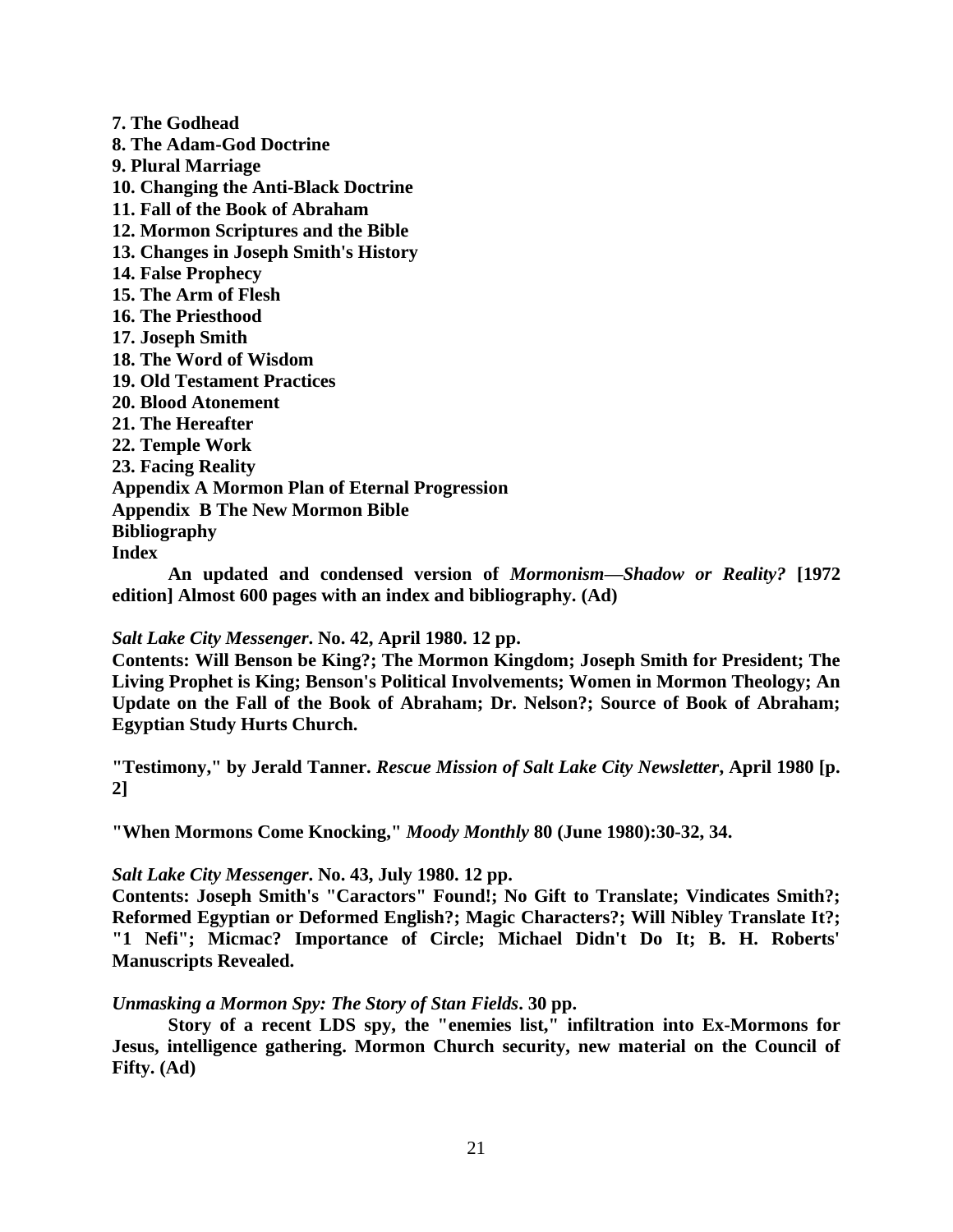*Salt Lake City Messenger***. No. 44, November 1980. 12 pp.** 

**Contents: Unmasking a Mormon Spy; "They're trying to call out"; Mayfield's Confession; Mayfield's mask comes off; Linked to FBI?; Linked to Church Security?; "Enemies List"; Using Church Equipment; Something to Hide?; Turner, Mormons and the C.I.A.**

### *Book of Mormon "Caractors" Found***. 23 pp.**

**A report on the recently discovered sheet containing characters which were supposed to have been copied directly from the gold plates of the Book of Mormon. Although Dr. Hugh Nibley claimed that this sheet contained Egyptian writing and could be translated, his claim has been rejected by competent Egyptologists. Also contains a rebuttal to Barry Fell's work and a look at the theory that Joseph Smith's characters were derived from magic books. (Ad) [A Mark Hofmann forgery.]**

### **1981**

*Salt Lake City Messenger***. No. 45, February 1981. 4 pp. Contents: Communists in Zion?; Skousen's Paranoia; Dangerous Situation; CIA Delays Response; Court Action; Stand by Us!**

*The Changing World of Mormonism***. Chicago: Moody Press. 592 pp. [Third Printing; First Printing of Revised Edition]**

**Pages 337-63 of chapter 11 "Fall of the Book of Abraham" were revised. References to Dee Jay Nelson were removed from the bibliography and some page numbers in the index. Dee Jay Nelson made a claim to holding a legitimate Doctor's degree, dated May 10, 1978, from Pacific North Western University. This reported university was not an accredited institution but provided a Doctor's diploma and a transcript for three years of study at postgraduate level for \$195.00, in other words, a diploma mill. It was considered best to discontinue printing Nelson's publications and quoting from him.**

**A revision was made on page 143 concerning a "discovered" document of characters taken to Professor Charles Anthon of New York City. [Document a Mark Hofmann forgery.]**

#### *Joseph Smith's Successor An Important New Document Comes to Light***. 31 pp.**

**Deals with Joseph Smith's blessing and revelation given to his son, Joseph Smith, III. Shows that Joseph Smith designated his son as successor and that Brigham Young didn't have the right to lead the Church. Photos of documents are included. (Ad)**

**[The succession document of January 17, 1844 was a Mark Hofmann forgery.]**

#### *Can The Browns Save Joseph Smith?* **38 pp.**

**A rebuttal to the book,** *They Lie in Wait to Deceive* **[by Robert L. and Rosemary Brown, 1981]. Deals with false statements and misrepresentations which appear in the Brown's work and also shows that they have side-stepped the main issue—i.e., whether Joseph Smith correctly translated the Book of Abraham. (Ad)**

## *Salt Lake City Messenger***. No. 46, October 1981. 12 pp.**

**Contents: A Pure and Delightsome People; Joseph as a Translator; The Browns Fail to**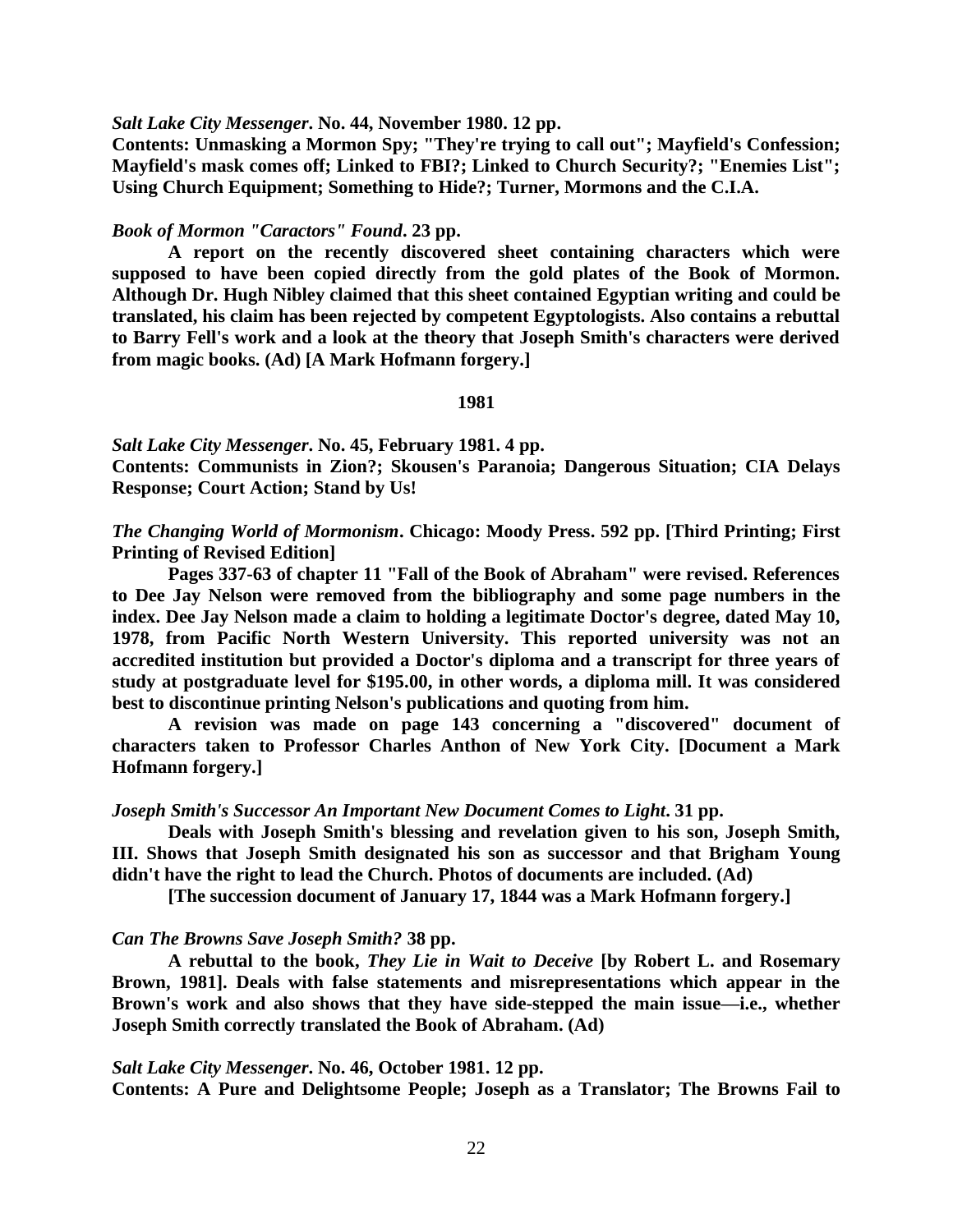**Save the Book of Abraham; Book of Abraham; The Brown's Attack; Kinderhook Plates; Book of Mormon; Success in New Zealand; Joseph as a Prophet; An Important New Document comes to Light; A True Revelation?; Listen to His Voice; FBI-CIA Suit Filed.**

# **1982**

*Mormonism—Shadow or Reality?* **Fourth Edition, Enlarged and Revised. 576 plus pages. Includes updated material, approximately 98 pp.** 

**Contents 38 chapters:** 

**Preface**

- **1. A Marvelous Work? [updated material, 2 pp.]**
- **2. Change, Censorship and Suppression [updated material, 6 pp.]**
- **3. Changes in the Revelations [updated material, 4 pp.]**
- **4. Joseph Smith and Money-digging [updated material, 4 pp.]**
- **5. The Book of Mormon [updated material, 10 pp.]**
- **6. Archaeology and the Book of Mormon [updated material, 10 pp.]**
- **7. Changes in Joseph Smith's History [updated material, 4 pp.]**
- **8. The First Vision [revised, plus 4 pp.]**
- **9. The Godhead [updated material, 2 pp.]**
- **10. The Adam-God Doctrine [updated material, 4 pp.]**
- **11. The Priesthood**
- **12. The Arm of Flesh [updated material, 2 pp.]**
- **13. False Prophecy [updated material, 8 pp.]**
- **14. The Hereafter**
- **15. The Missionary System**
- **16. Plural Marriage [updated material, 6 pp.]**
- **17. The Manifesto [updated material, 6 pp.]**
- **18. Mormonism and Truth**
- **19. Joseph Smith**
- **20. The Virgin Birth**
- **21. The Negro in Mormon Theology [Note at beginning of chapter; updated material, 6 pp.]**
- **22. The Fall of the Book of Abraham [revised, plus 4 pp.]**
- **23. Old Testament Practices**
- **24. Mormon Scriptures and the Bible [updated material, 2 pp.]**
- **25. Blood Atonement [updated material, 2 pp.]**
- **26. The Word of Wisdom**
- **27. The Mormon Kingdom [updated material, 6 pp.]**
- **28. The Danites**
- **29. Temple Work [updated material, 2 pp.]**
- **30. The Temple Ceremony [2 notes in chapter]**
- **31. Changes in the Ceremony**
- **32. The Temple Ceremony and Masonry [updated material, half page]**
- **33. The Mountain Meadows Massacre**
- **34. Mormonism and Money [updated material, 4 pp.]**
- **35. Speculation, Illegal Banking and Counterfeiting [updated material, 2 pp.]**
- **36. Blood Flows in Utah**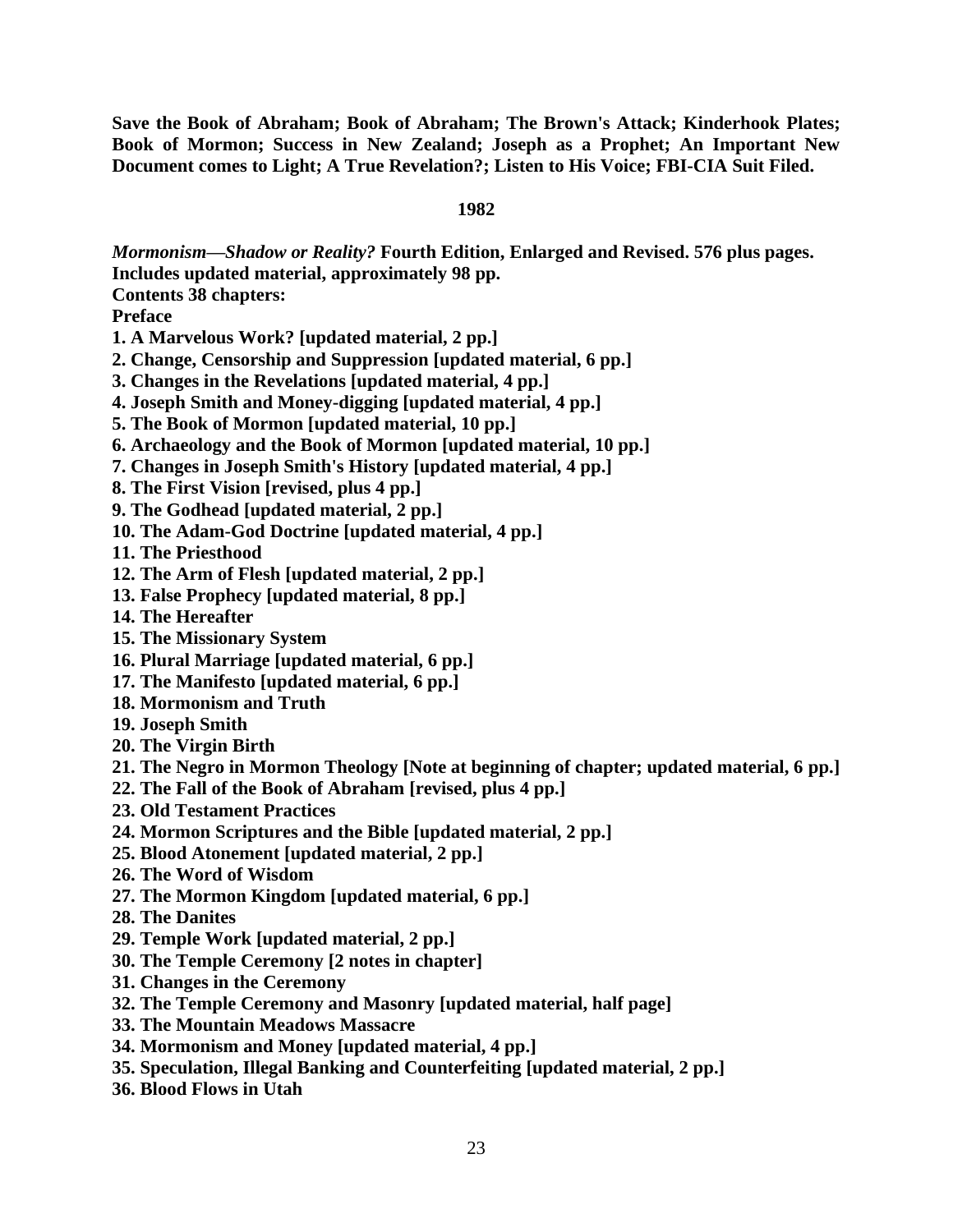# **37. Miscellaneous History and Doctrine**

- **38. Facing Reality**
- **Appendix A: Questions about Our Work**

**Our most comprehensive and revealing work on Mormonism. (Ad)** 

**The page numbers are as close to the 1972 edition as possible, with a letter added for each updated page. Chapter 8 on the First Vision and Chapter 22 on the Fall of the Book of Abraham have been revised. Appendix B of 1972 edition has been omitted.**

# *Salt Lake City Messenger***. No. 47, March 1982. 8 pp.**

**Contents: Mormonism—Shadow or Reality?, 37,000 Copies Sold and Now a New Enlarged Edition; Historians Face Crisis; Dr. Arrington Demoted; Restricted Church Document Leaks Out; Quinn is "Clandestine"; Apostasy Germs?; Still Struggling; The Best Medicine.**

# *Clayton's Secret Writings Uncovered—Extracts from the Diaries of Joseph Smith's Secretary William Clayton***. 88 pp.**

**A very revealing glimpse into Joseph Smith's private life in Nauvoo. These diaries, which have been suppressed for 140 years, throw a great deal of light on the doctrine of plural marriage. (Ad)** 

**Typed extracts (not in chronological order) of William Clayton's Nauvoo Diaries. Dates of entries: January 22, 1843 to January 28, 1846.**

*Pay Lay Ale: An Examination of the Charge that the Mormons Call upon Lucifer in their Temple Ceremony* **by Jerald Tanner. 4 pp.**

# *Salt Lake City Messenger***. No. 48, July 1982. 8 pp.**

**Contents: Mormonism and Truth; Apostle Attacks Personal Relationship with Christ; Danite Entry Crossed out in Smith's Diary; A Prophet Emeritus?; Kimball's Journal Confirms Oath of Vengeance; Absoltely [sic] No Middle Ground.**

*The Compass***, Issue No. 1, July 1982. 8 pp.**

**Contents: Battling over Evolution; Evolutionists Question Darwinism; On the Brink of Creationism?; "Hopeful Monsters;" Lack of Communication.**

*LDS Apostle Confesses Brigham Young Taught Adam-God Doctrine***. various pp.** 

**Contents:** 

**Introduction**

Part 1 A photographic reproduction of a letter written by the Mormon Apostle Bruce R. **McConkie**

**Part 2 Photographs from manuscripts in the Church Archives which prove Brigham Young taught the Adam-God doctrine. These documents were suppressed for a century.** 

**Part 3 Typescript of an original document in the church archives which is identified as "Minutes of Council of the Twelve in upper room of Historian's Office," April 5, 1860. Proves that Brigham Young and the Apostle Orson Pratt fought over the Adam-God doctrine.** 

**Part 4 A reproduction of chapter 10 from the book Mormonism—Shadow or Reality?**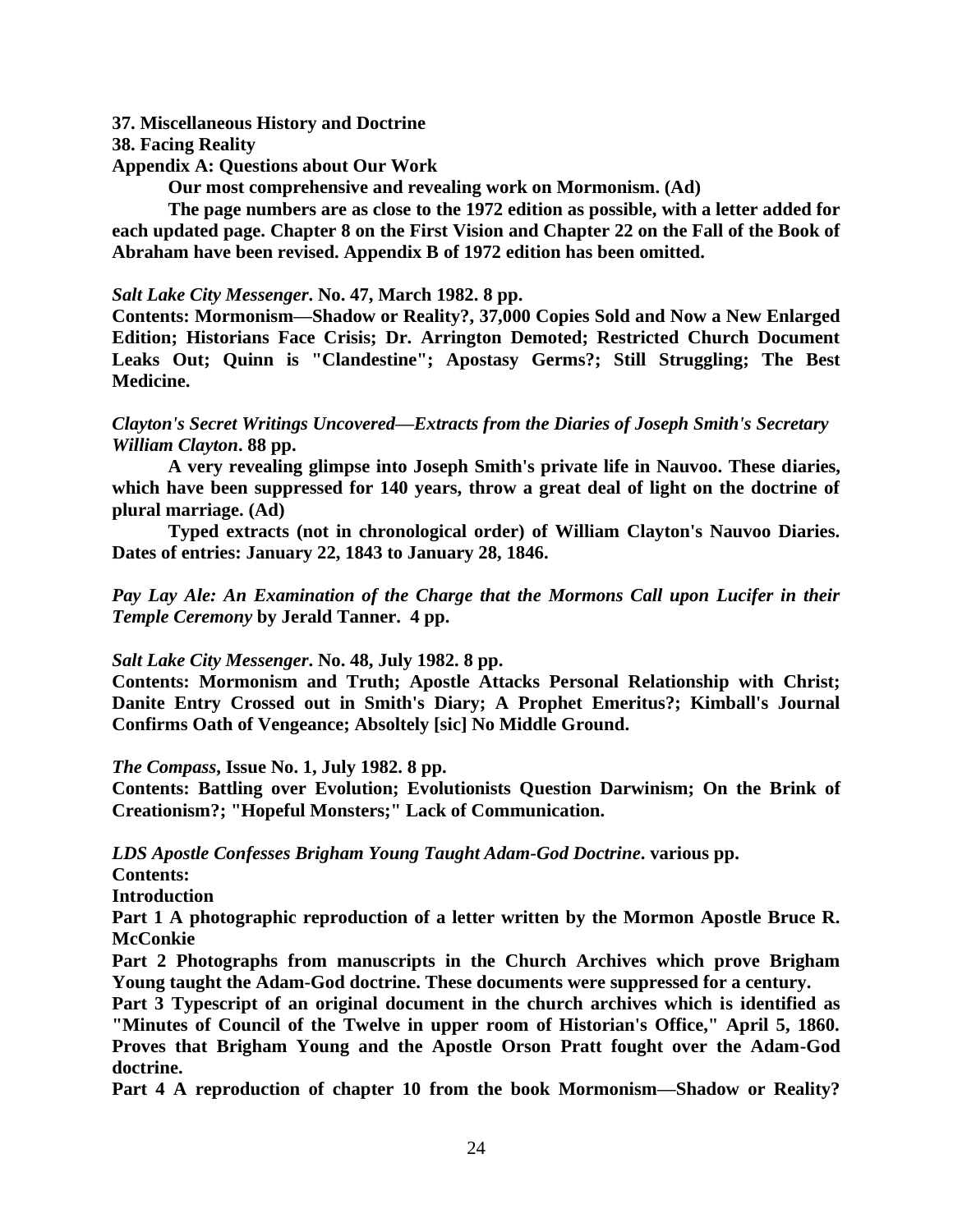**[1982 edition.]** 

**Contains a photographic reproduction of a ten page letter written by Bruce R. McConkie. Also includes photographs of manuscripts in the Church Archives which prove Brigham Young taught that Adam was God and that Jesus Christ was his son. (Ad)** 

**Letter of Bruce R. McConkie to Eugene England, February 19, 1981.**

*Salt Lake City Messenger***. No. 49, December 1982. 12 pp.** 

**Contents: Mormonism and Magic; Suppressed Document?; The Gold Plates and Magic Characters; Enoch's Gold Plate; The Ultimate Case; Support Needed; Apostle McConkie Admits Brigham Young taught Adam-God Doctrine; FBI Wins Suit.**

## **Publications by Utah Lighthouse Ministry 1983-2013**

#### **1983**

*Salt Lake City Messenger***. No. 50, March 1983. 12 pp.** 

**Contents: Anti-Anti-Mormons, The End of Modern Microfilm Company may only be the Beginning; The Anti-Tanner Movement; A New Spying Operation; The Top Secret Tanner Project; Joseph Smith's Use of Magic Circles and Animal Sacrifice; Mormon Researcher Finds Smiths' 1825 Money-digging Agreement.**

**[Discovery of 1825 agreement was a Mark Hofmann story.]**

*Mormonism, Magic and Masonry***. 75 plus pages. [Second Edition, 1988]**

**Contents:** 

**Part 1 The Smith's Magic Material**

**Part 2 The Influence of Magic and Masonry**

**Appendix A The Question of Satanic Influence in the Book of Mormon and in the Temple Ceremony**

**Appendix B A Photographic Reproduction of the Legend of Enoch's Gold Plate from the 1802 printing of** *The Freemason's Monitor***.** 

**Contains photographs of Joseph and Hyrum Smith's magic material and a study of its significance. Also deals with the question of spiritualism and the temple ceremony. (Ad)**

*Salt Lake City Messenger***. No. 51, June 1983. 8 pp.** 

**Contents: Suing the Tanners, Legal Action to Suppress Diaries about Joseph Smith; Why the Lawsuit Will Fail; "It could destroy the Church;" The Mormon "Inquisition" Begins; Jack Anderson to Expose Critics.**

*Hearings on the Suppression of Joseph Smith's Secretary's Diaries***. various pp.**

*Unmasking a Mormon Spy: The Story of Stan Fields***. 30 pp. [Added notes on page 8 concerning destroying anti-Mormon literature and Brent Metcalfe.]**

*Salt Lake City Messenger***. No. 52, November 1983. 11 pp.** 

**Contents: Church Fights Subpoena for Joseph Smith's Secretary's Diaries; Judge's**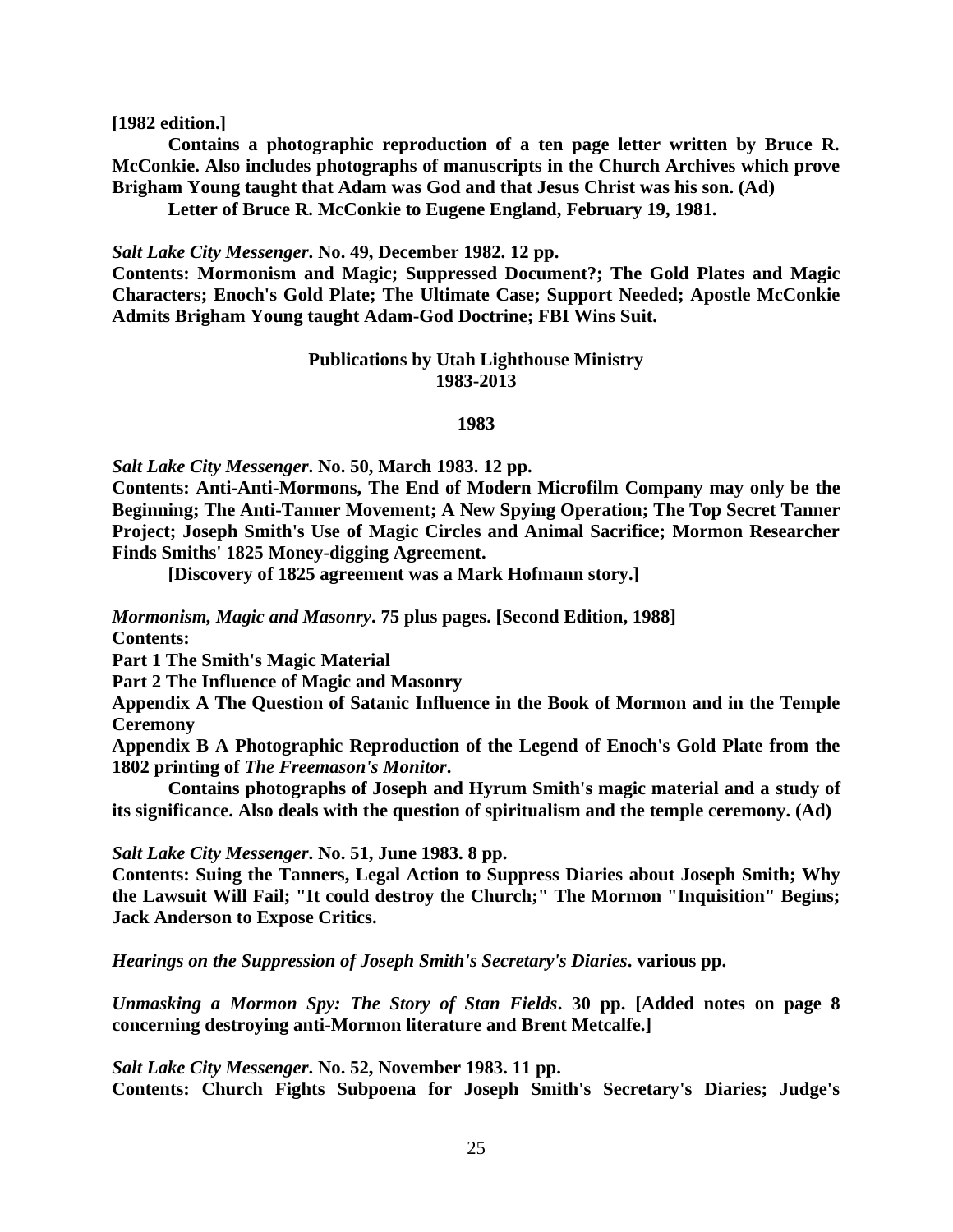**Decision; For our Good; Must Suppress; Lost and Found?; Spalding's Manuscript and 116 Book of Mormon Pages; Lehi's Lost Book; A Tight Spot.**

### **1984**

## *Salt Lake City Messenger***, No. 53, March 1984. 8 pp.**

**Contents: Moroni or Salamander?, Reported Find of Letter by Book of Mormon Witness; Is It Authentic?; Just An Old Spirit; Alvin's Remains; A Puzzling Find; Cover-up on Lawsuit; False Testimony. [Martin Harris letter was a Mark Hofmann forgery.]**

**Article by Jerald Tanner in** *Rescue Mission* **Newsletter, April 1984, [p. 1].**

*The Money-Digging Letters: A Preliminary Report* **by Jerald Tanner. August 22, 1984. 9 pp. [Updated October 24, 1984.]**

*Salt Lake City Messenger***, Issue No. 54, September 1984. 12 pp.** 

**Contents: Tanners Found Guilty! Judge Threatens Damages "Many Times" \$16,000; Injunction Removed; Prejudice?; Judge Very Upset!; Hurt Reputation?; "Stolen" Microfilms; False Testimony; "Miffed"; Very Unfair; Judge Wrong; Light Not Out; Good Letters; Embarrassing Letters.**

## *The Tanners on Trial***. 142 pp.**

**A detailed study of Andrew Ehat's unsuccessful attempt to stop the publication of**  *Clayton's Secret Writings Uncovered***. A Mormon Judge awarded Ehat damages, but the decision was overturned by the 10th Circuit Court of Appeals. This book has well over 100 large pages filled with many photographs of the original court documents. Contains fascinating testimony by some of the Mormon church's top historians. (Ad)**

*The Money-Digging Letters: A Preliminary Report* **by Jerald Tanner. Updated October 24, 1984. 32 pp. Includes Appendix—Interview with Martin Harris from** *Tiffany's Monthly***, May [August], 1859**

**A preliminary report by Jerald Tanner on some recently discovered letters linking Joseph Smith to the occult. (Ad)**

### **1985**

*Salt Lake City Messenger***, No. 55, January 1985. 16 pp.** 

**Contents: The Salamander Letter, Strange Letter attributed to Mormon Witness; A Summary; Making Tests; The Handwriting; Caution Urged; Suit Drags On; Dilemma of a Mormon Critic by Jerald Tanner [pp. 4-13]; The Salamander; Something Missing; The 1873 Letter; Unscientific?; Utah Lighthouse & World Needs; Important Find? Videos Available; Mormon Archeology. [The so-called Salamander letter was a Mark Hofmann forgery.]**

*Salt Lake City Messenger***, No. 56, March 1985. 12 pp. Contents: Blood Flows in Utah, Brigham Young's Teachings Put Into Practice; Blood**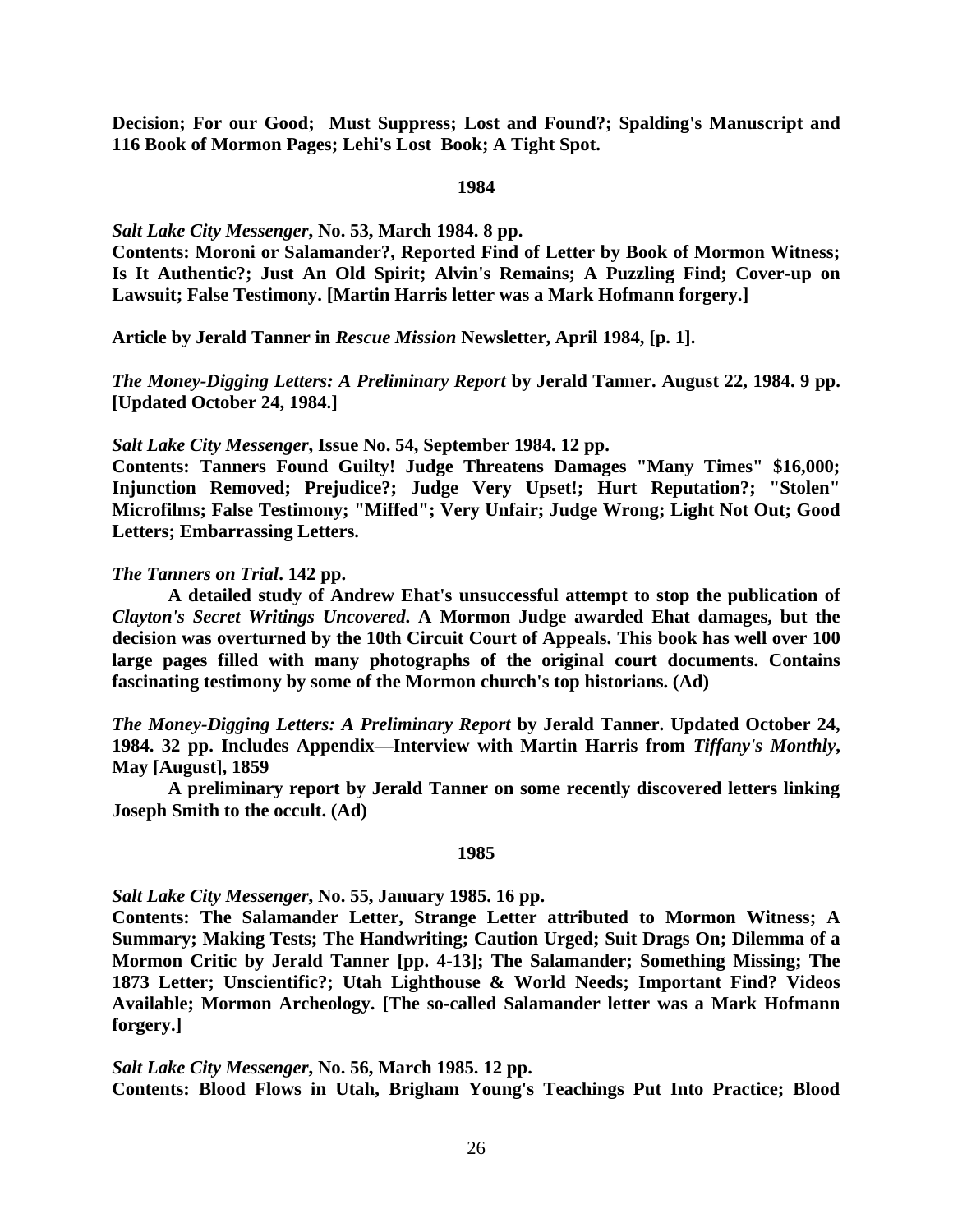**Atonement; Its Practice Today; Lafferty Murders; By Their Fruits; Tanners' Riches.**

# *Parallels to the Salamander Letter* **by Jerald Tanner. various pp.**

**Contents: Photo first page of letter of Martin Harris, October 23, 1830; page by Jerald Tanner; page of Martin Harris letter with parallels in text of letter; photo of second page of Martin Harris letter; also includes copies of** *LDS Church News***, April 28, 1985, pp. 6-7;** *The Salt Lake Tribune***, April 29, 1985, p. B1, and a typescript of letter of Joseph Smith to Josiah Stowell, June 18, 1825. [Martin Harris and Josiah Stowell letters were forgeries made by Mark Hofmann.]**

# *Salt Lake City Messenger***, No. 57, June 1985. 24 pp.**

**Contents: "Salamandergate" Mormon Church Caught in Magic Cover-up; "Taunting Salamander"; Alvin The Prophet?; Salamander Letter; Secret Dealings; God is Missing; Church says Authentic; Forgery Charged; Editors Divided [viewpoint of Sandra Tanner, p. 14; viewpoint of Jerald Tanner, pp. 14-16]; Suppressed Letter; "Incredible Crisis"; Cause for Concern; Let Them Starve?; Blood Atonement Chosen.**

*Mr. Boren and the White Salamander* **by Jerald Tanner. 10 pp. Plus revision (July 11, 1985) of "Parallels to the Salamander Letter." 2 pp.**

# *Salt Lake City Messenger***, No. 58, August 1985. 12 pp.**

**Contents: Probing Black Holes in Mormon History; The Secret Vault; Cowdery's History; An Eyewitness; Not Real Motive [contains a letter "To the Editors" by George Smith]; Fake Documents & The Harris Letter by Jerald Tanner [pp. 5-8]; Proves Letter?; More Discoveries!; McLellin Collection; Smith's 1826 Trial; "1826 Trial Record Recovered" by Wesley P. Walters; IRS's Final Ruling; Update on Appeal.**

## **1986**

# *Salt Lake City Messenger***, No. 59, January 1986. 40 pp.**

**Contents: LDS Documents & Murder by Jerald Tanner [pp. 1-25]; Meeting Mr. Hofmann; A Confrontation; Police Investigation; Lost 116 Pages; McLellin Deception; Church Involvement; Rush to Oak's Office; "Deep Throat"; A Cover-up; New Discovery; Conspiracy Theories; Still More Developments; Crisis in LDS History, Mormon Scholars Question Book of Mormon—Larson Forced Out; Attack on M.H.A.; Novel or History?; Roberts' Doubts; Overreaction?; Magic Names?; Jesus a Magician?; Jesus and Joseph; Benson Takes Over.**

*The State of Utah v. Mark W. Hofmann***. 24 pp.**

# *Salt Lake City Messenger***, No. 60, April 1986. 12 pp.**

**Contents: The Mormon Document Scandal; Hofmann Charged with Murder and Selling Forgeries; ULM's Investigation; Story Changed; Cover-up Feared; Charges Available; Too Sensitive; Bombing Victim Could Not Testify; Tales of Hofmann; Lawsuit Over Unfair Verdict is Overturned; Judge Threatens Us; Deseret Foundation; Supporting 25 Children; Only One Life.**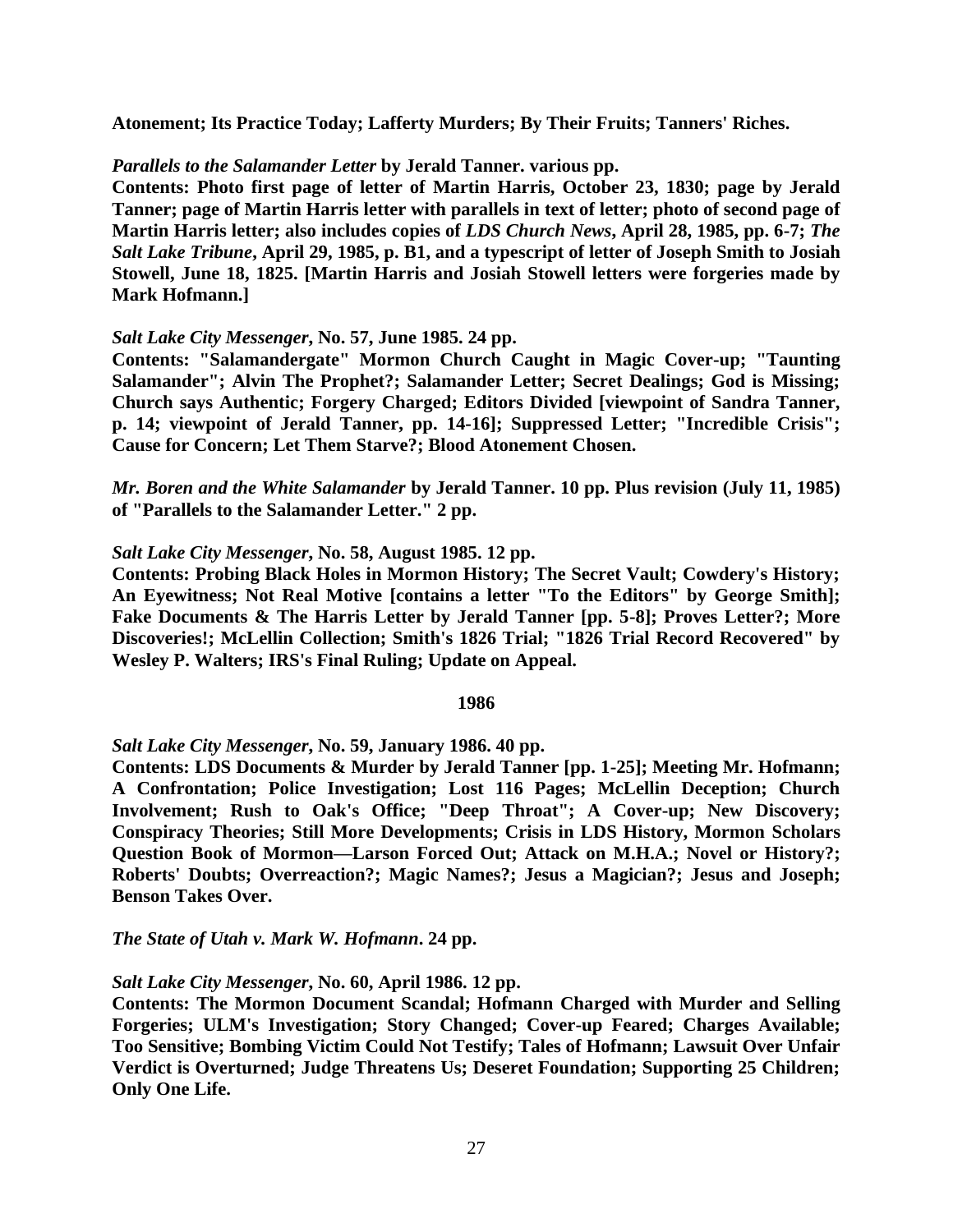*Tanners Prevail in Lawsuit***. 10th Circuit Court of Appeals Reverses Unfair Decision. various pp.** 

**The Supreme Court refused to hear an appeal by Andrew F. Ehat and let stand the 10th Circuit Court of Appeals decision in favor of the Tanners, mentioned in** *Deseret News***, Mon. P.M./Tues. A.M., October 6-7, 1986, p. 4B.**

## *Salt Lake City Messenger***, No. 61, October 1986. 16 pp.**

**Contents: Forged LDS Documents and Cracked Ink; "It is Explosive"; Hofmann's Aliases; Selling Temple Ritual; Flaky Documents; Spalding-Rigdon Scare; Scandal Affects Church; An Eternal Cover-up.**

*Tracking the White Salamander: The Story of Mark Hofmann, Murder and Forged Mormon Documents* **by Jerald Tanner. 185 pp.**

**Contents 7 chapters:** 

- **1. The Salamander Murders**
- **2. The Case against Hofmann**
- **3. The McLellin Deception**
- **4. The Church's Involvement**
- **5. The Ink that Cracked**
- **6. The Documents Examined**
- **7. Mark and Joseph**

**Appendix [A-E].** 

**A revealing study of the Salamandergate scandal. Contains a great deal of information on both the murders and the forgeries. This is the first book to print lengthy extracts from the preliminary hearing. An entire chapter is devoted to the murders. Another chapter deals with the embarrassing position the Mormon Church finds itself in and the possibility of a cover-up. This book also contains a number of photographs of important documents. The testimony from the hearing alone is well worth the price of the book. (Ad)**

**Mark W. Hofmann forgeries included in book:**

**Book of Mormon Characters, 1828** 

**Blessing to Joseph Smith III by his father Joseph Smith, January 17, 1844**

**Joseph Smith to Josiah Stowell Letter, June 18, 1825**

**Martin Harris to W.W. Phelps Letter (so-called Salamander letter), October 23, 1830**

**David Whitmer to Walter Conrad Letter, April 2, 1873**

**Martin Harris to Walter Conrad Letter, January 13, 1873**

**Egbert B. Grandin Book of Mormon Contract, August 17, 1829**

**Lucy Mack Smith to Mary Pierce Letter, January 23, 1829**

**Solomon Spalding/Sidney Rigdon Document, January 19, 1822**

**Promissory Note by Isaac Galland, September 11, 1837**

**Joseph Smith to Maria and Sarah Lawrence Letter (copy), June 23, 1844**

**Joseph Smith to Jonathan Dunham Letter, June 27, 1844**

**Betsy Ross Letter, November 24, 1807**

**Oath of a Freeman, 1638/1639**

**Joseph Smith to Hyrum Smith, May 25, 1838, revelation**

**David and Peter Whitmer to Bithel Todd Letter, August 12, 1828**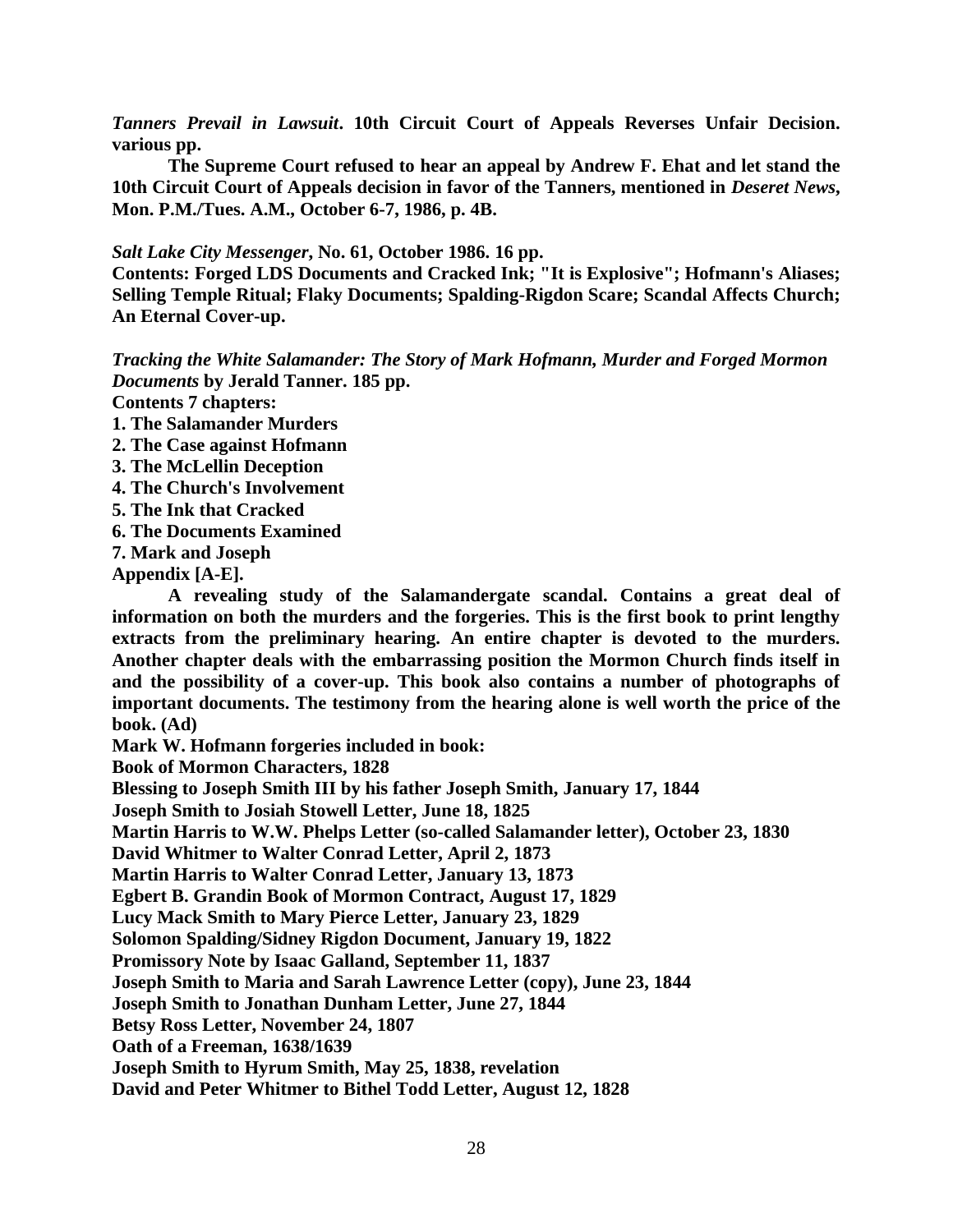**Joseph Smith to Emma Smith Letter, March 6, 1833**

## **1987**

*Are There Co-Conspirators?* **by Jerald Tanner. 4 pp.** 

*Tracking the White Salamander: The Story of Mark Hofmann, Murder and Forged Mormon Documents* **by Jerald Tanner. 185 pp. Second Edition.** 

**Pages 136, 138 were revised regarding John Taylor's Nauvoo Diary (Dec. 26, 1844- Sept. 17, 1845).**

*Tracking the White Salamander: The Story of Mark Hofmann, Murder and Forged Mormon Documents* **by Jerald Tanner. 188 pp. Third Edition.**

**Appendix F "Hofmann Confesses" added.**

*Salt Lake City Messenger***, No. 62, March 1987. 16 pp.** 

**Contents: Hofmann Confesses; Admits He Killed Two People and Forged Mormon Documents; Chilling Confession; Effect on ULM; New on 116 Pages; Blood Atonement; Nightmare Ends at the Supreme Court; Jerald Tanner's Testimony; Supporting 100 Children; Obsession with Lucifer?**

*Salt Lake City Messenger***, No. 63, May 1987. 16 pp.** 

**Contents: Mormonism and Plagiarism; Ancient or Modern?; Joseph's Expansions?; Joseph Smith's History; Avoiding the Problem.**

*Mormonism—Shadow or Reality?* **Fifth Edition. 576 plus pages. Contains revised and updated material for chapters 6 and 13 dealing with Mark Hofmann's forgeries of a purported Anthon Transcript (pp. 125A-G) and Blessing of Joseph Smith III (pp. 195A-H). Contents 38 chapters:**

**Preface**

- **1. A Marvelous Work?**
- **2. Change, Censorship and Suppression**
- **3. Changes in the Revelations**
- **4. Joseph Smith and Money-digging**
- **5. The Book of Mormon**
- **6. Archaeology and the Book of Mormon**
- **7. Changes in Joseph Smith's History**
- **8. The First Vision**
- **9. The Godhead**
- **10. The Adam-God Doctrine**
- **11. The Priesthood**
- **12. The Arm of Flesh**
- **13. False Prophecy**
- **14. The Hereafter**
- **15. The Missionary System**
- **16. Plural Marriage**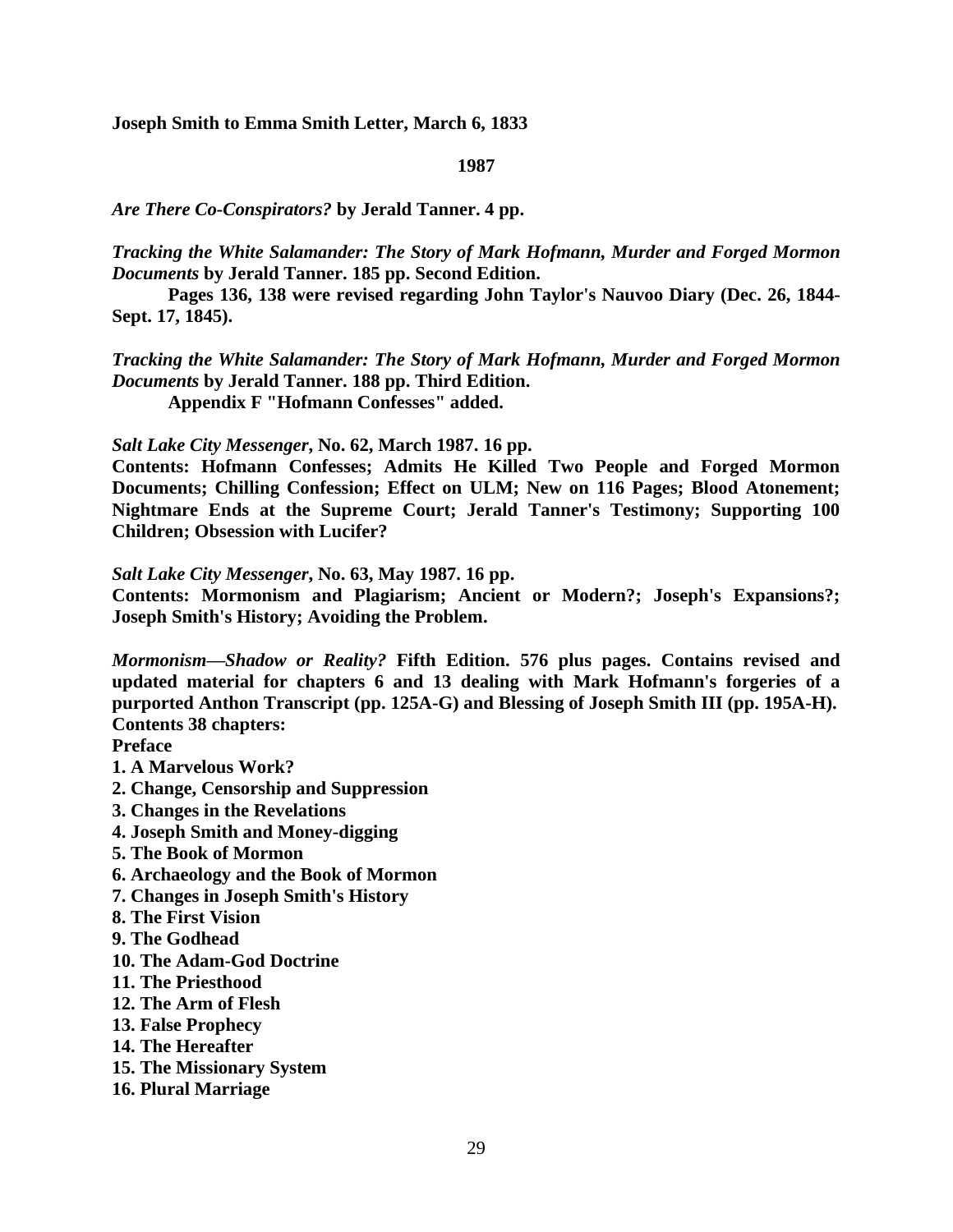**17. The Manifesto 18. Mormonism and Truth 19. Joseph Smith 20. The Virgin Birth 21. The Negro in Mormon Theology 22. The Fall of the Book of Abraham 23. Old Testament Practices 24. Mormon Scriptures and the Bible 25. Blood Atonement 26. The Word of Wisdom 27. The Mormon Kingdom 28. The Danites 29. Temple Work 30. The Temple Ceremony 31. Changes in the Ceremony 32. The Temple Ceremony and Masonry 33. The Mountain Meadows Massacre 34. Mormonism and Money 35. Speculation, Illegal Banking and Counterfeiting 36. Blood Flows in Utah 37. Miscellaneous History and Doctrine 38. Facing Reality**

**Appendix A Questions about Our Work**

## *Jerald Tanner's Testimony***. 37 pp.**

**An account of why he left the Mormon Church and how he found a personal relationship with Jesus Christ. Tells how he met Sandra (the great-great granddaughter of Brigham Young), how they were married and set up a ministry to Mormons. Also deals with the fears and problems encountered in running such a ministry. Contains a number of personal stories. (Ad)**

**Except for a few minor revisions, the printed version is the same as his testimony on three cassette tapes.**

*Hofmann's Confession***. A Photographic Printing of the Transcripts of Salt Lake County Prosecutors' Interviews with Convicted Forger and Murderer Mark Hofmann. 3 Volumes.** 

**Reproduction of the Office of Salt Lake County Attorney of Mark Hofmann Interviews conducted at Utah State Prison between February 11 and May 27, 1987. Volume 1 includes a Supplement made from notes during three interviews on January 7, 8, 22, 1987 at the residence of Ronald Yengich in Salt Lake City Utah prior to Hofmann's pleas of guilty in the Third District Court on January 23, 1987.**

**Vol. 1 pp. 1-173 [Introduction by Tanners]**

**Vol. 2 pp. 174-361**

**Vol. 3 pp. 362-540; includes Exhibits A-Q.**

*Salt Lake City Messenger***, No. 64, September 1987. 24 pp. Contents: Hofmann Talks!; Mormon Apostle Dallin Oaks Upset with his Confession;**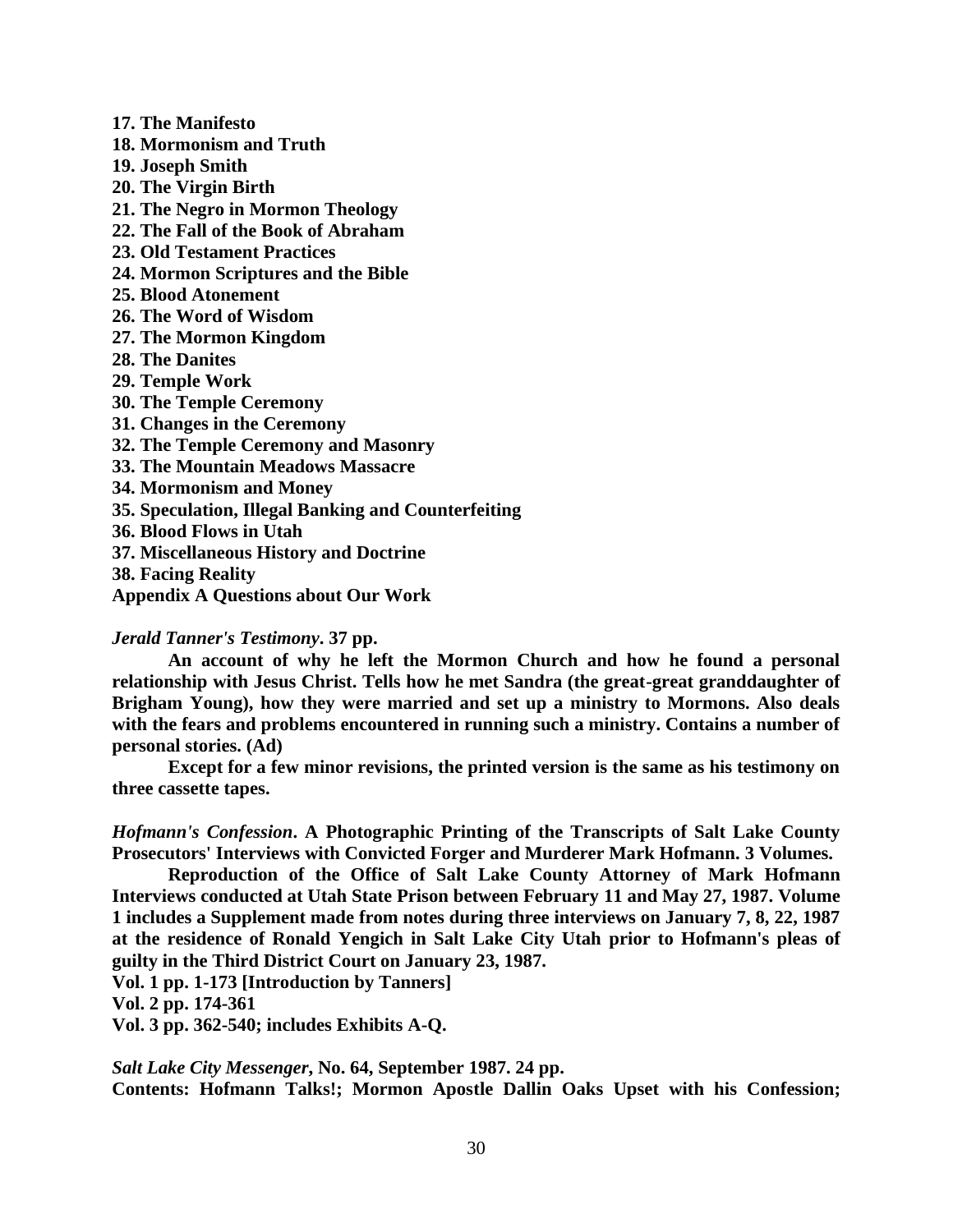**Confirms our Theory; Fooling the Church; Revelation Missing; The Murders; Research Vindicated; Devils All Over?**

*Confessions of a White Salamander: An Analysis of Mark Hofmann's Disclosures Concerning How He Forged Mormon Documents and Murdered Two People* **by Jerald Tanner. 66 pp.**

**Contents 6 chapters:**

- **1. A Deadly Salamander**
- **2. The Salamander Letter**
- **3. Fooling the Church and the Experts**
- **4. Blackmail-Like Documents**
- **5. Good and Bad Forgeries**
- **6. The Church's Wound**

*Salt Lake City Messenger***, No. 65, November 1987. 20 pp.**

**Contents: Magic in Mormonism, From Denials it was Practiced to Exaggerations; Lucifer-God Doctrine; A Magic Cover-up; Falsifying History; Think About It!; Our Ancestry Questioned.**

*The Lucifer-God Doctrine: A Critical Look at Some Recent Charges Relating to the Worship of Lucifer in the Mormon Temple***. 24 pp.**

**Contents: The Lucifer-God Doctrine**

**Appendix A An Address by Sandra Tanner, Capstone Conference, June 23, 1984 Appendix B Pay Lay Ale: An Examination of the Charge that the Mormons Call Upon Lucifer in their Temple Ceremony by Jerald Tanner, June 29, 1982**

## **1988**

*Salt Lake City Messenger***, No. 66, January 1988. 20 pp.**

**Contents: Polygamy and Truth, From its Inception to a United States Senate Investigation; A Tangled Web; Other Men's Wives; Absolutely Essential; An Investigation; Trail of Dishonesty; Moment of Truth; In the Mail; Another Gospel?**

*The Changing World of Mormonism***. Chicago: Moody Press. 592 pp. Revised Edition, seventh printing.** 

**Pages 337-38 revised on "discovered" document said to be characters presented to Professor Charles Anthon of New York City. Page 143 on characters not revised in 1988 printing. [A Mark Hofmann forgery]**

*The Lucifer-God Doctrine: A Critical Look at Some Recent Charges Relating to the Worship of Lucifer in the Mormon Temple with a Response to the Decker-Schnoebelen Rebuttal***. 88 pp.**

**Contents:** 

**The Lucifer-God Doctrine**

**Appendix A An Address by Sandra Tanner, Capstone Conference, June 23, 1984**

**Appendix B Pay Lay Ale: An Examination of the Charge that the Mormons Call Upon**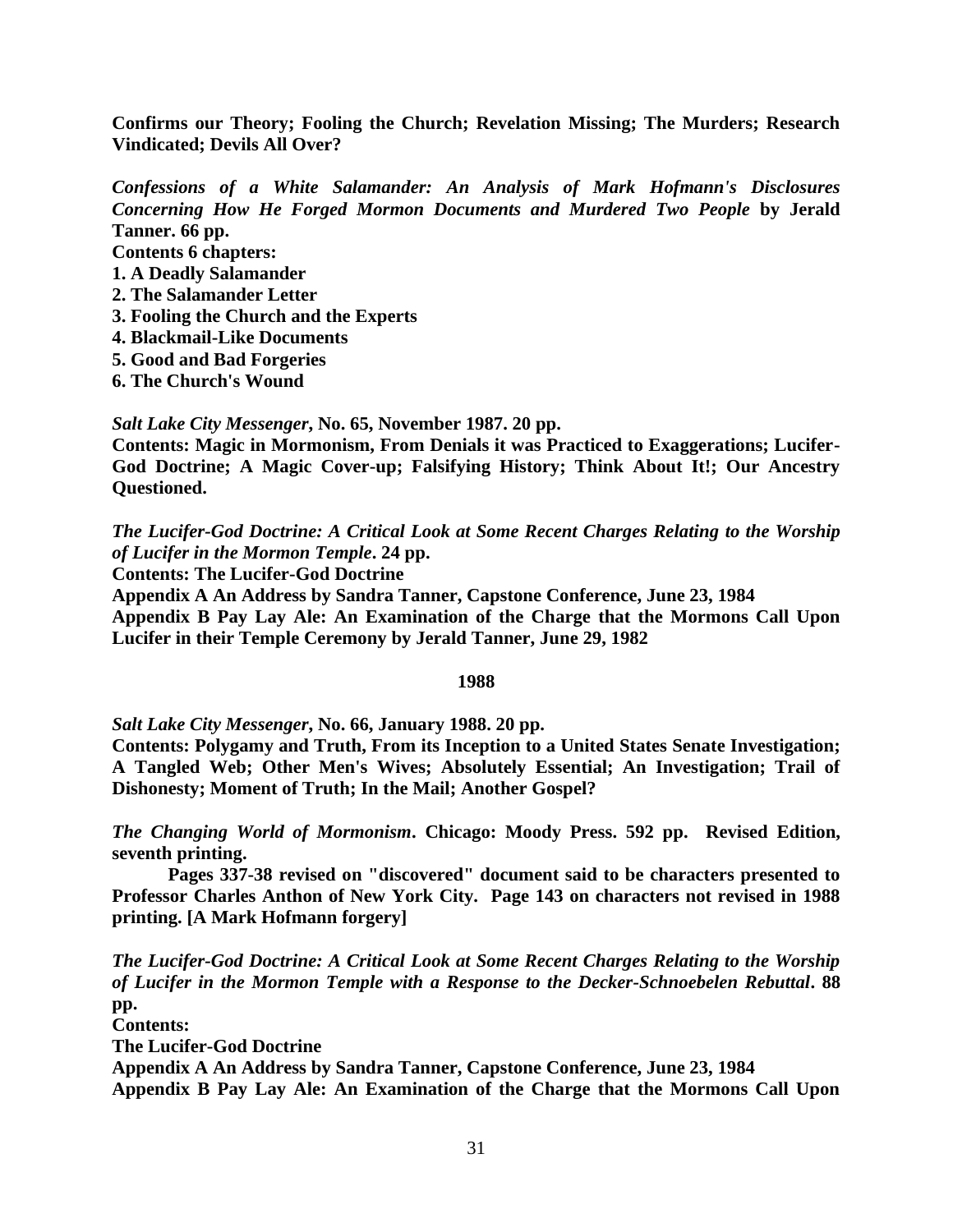**Lucifer in their Temple Ceremony by Jerald Tanner, June 29, 1982**

# *Salt Lake City Messenger***, No. 67, April 1988. 28 pp.**

**Contents: Covering Up Syn, Ex-Satanist Brings Confusion to Mormons and their Critics; Syn in the Camp; Our Investigation; Roman Catholic Claims; The Faust Story; Eli a Mormon?; A Serious Situation; An Eternal Cover-up.**

# *Mormonism, Magic and Masonry***. 75 plus pages. Second Edition.**

**Section on "The Gold Plates and Magic Characters" (pp. 42-46) in Part 2 "The Influence of Magic and Masonry" replaced with "Forged Mormon Documents" made by Mark Hofmann.**

*The Lucifer-God Doctrine: A Critical Look at Some Recent Charges Relating to the Worship of Lucifer in the Mormon Temple with a Response to the Decker-Schnoebelen Rebuttal***. 96 pp. 1988 Edition, Enlarged and Revised. [Second Edition] Appendix C (pp. 89-96) added.**

# *Salt Lake City Messenger***, No. 68, July 1988. 16 pp.**

**Contents: State of New York vs. Joseph Smith; Another Forger; Forgery Demonstrated; New Discoveries; Transcript Verified; An Examination?; Destroys Objections; Joseph Smith Guilty?; A Disorderly Person; Very Convincing; The Implications; A Treacherous Path; Charges Against Us; Getting Rich?; New Hofmann Book.**

# *Salt Lake City Messenger***, No. 69, September 1988. 12 pp.**

**Contents: Ferguson's Two Faces, Mormon Scholar's "Spoof" Lives on after his Death; A True Believer; Evidence Not Found; Visits the Tanners; Results of Spoofing; Evidence Compared; A Sinking Ship; CRI Statement Ends Witchcraft Dispute.**

**1989**

*Major Problems of Mormonism***. 256 pp. Contents 24 chapters: Preface A Brief Look at Mormon History 1. A Marvelous Work? 2. The Doctrine of Plural Marriage 3. The Manifesto 4. New Revelation Regarding Blacks 5. Censorship and Suppression 6. The First Vision 7. Trillions of Gods 8. The Adam-God Doctrine 9. The Virgin Birth 10. Joseph Smith 11. The Word of Wisdom 12. Wine and Curses 13. Changes in Joseph Smith's History**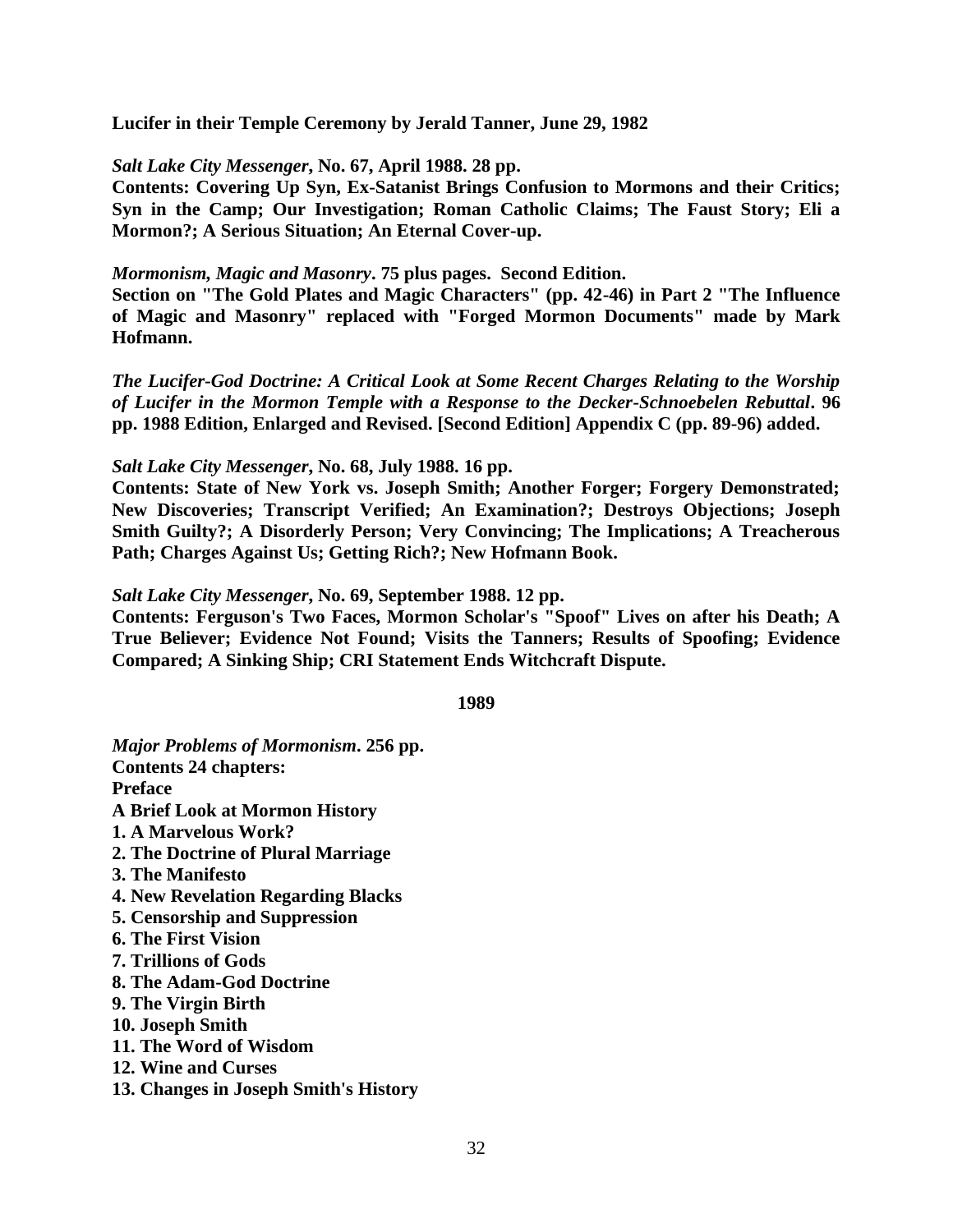- **14. Prophets, Seers and Revelators**
- **15. Changes in the Revelations**
- **16. Witchcraft & Money-digging**
- **17. The Book of Mormon**
- **18. The Mormon Kingdom**
- **19. Blood Atonement**
- **20. The Hereafter**
- **21. Fall of the Book of Abraham**
- **22. Temple Work**
- **23. Mormon Scriptures and the Bible**
- **24. Facing the Truth**

*Salt Lake City Messenger***, No. 70, January 1989. 16 pp. Contents: Church Fights Back!, Mormon Leaders Very Upset by Charges of Cover-up; Major Problems of Mormonism.**

**Tracts published:** *Jesus and Joseph Smith Power over the Entire World The Fall of the Book of Abraham The Worst Prison of All Testing the Book of Mormon Joseph Smith and the Kinderhook Plates*

*Salt Lake City Messenger***, No. 71, April 1989. 20 pp.**

**Contents: Satanic Verses and Mormonism; Battling Satan; Changing Revelations; Problems All Over; Another Trap; Satan Still at Work? Death Threats!; If He were Satan; New Tract Ministry.**

# *Salt Lake City Messenger***, No. 72, July 1989. 16 pp.**

**Contents: A Black Hole in the Book of Mormon, Computer Reveals Astounding Evidence on Origin of Mormon Book; Gazing into the Black Hole; Testing the Theory; Women Missing?; Missing Kings; Dating Events; A Lost People; Unrecorded Wars; Using Filler; The Future of the Book of Mormon; Highly Significant.**

*Salt Lake City Messenger***, No. 73, October 1989. 16 pp.**

**Contents: Excommunication, Mormon Leader Expelled After Charging Church with Racism; Removing More Seventies; Mormon and Anti-Mormon Forgeries; A Bad Experience!; New Discoveries; One Author?; New Evidence On Forgeries; Views on Forgery; Neal's Role; Looking for Tracks.**

**1990**

*Covering Up the Black Hole in the Book of Mormon***, 164 pp. [Revised Edition, 1998] Preface**

**Part One A Black Hole and Other Problems**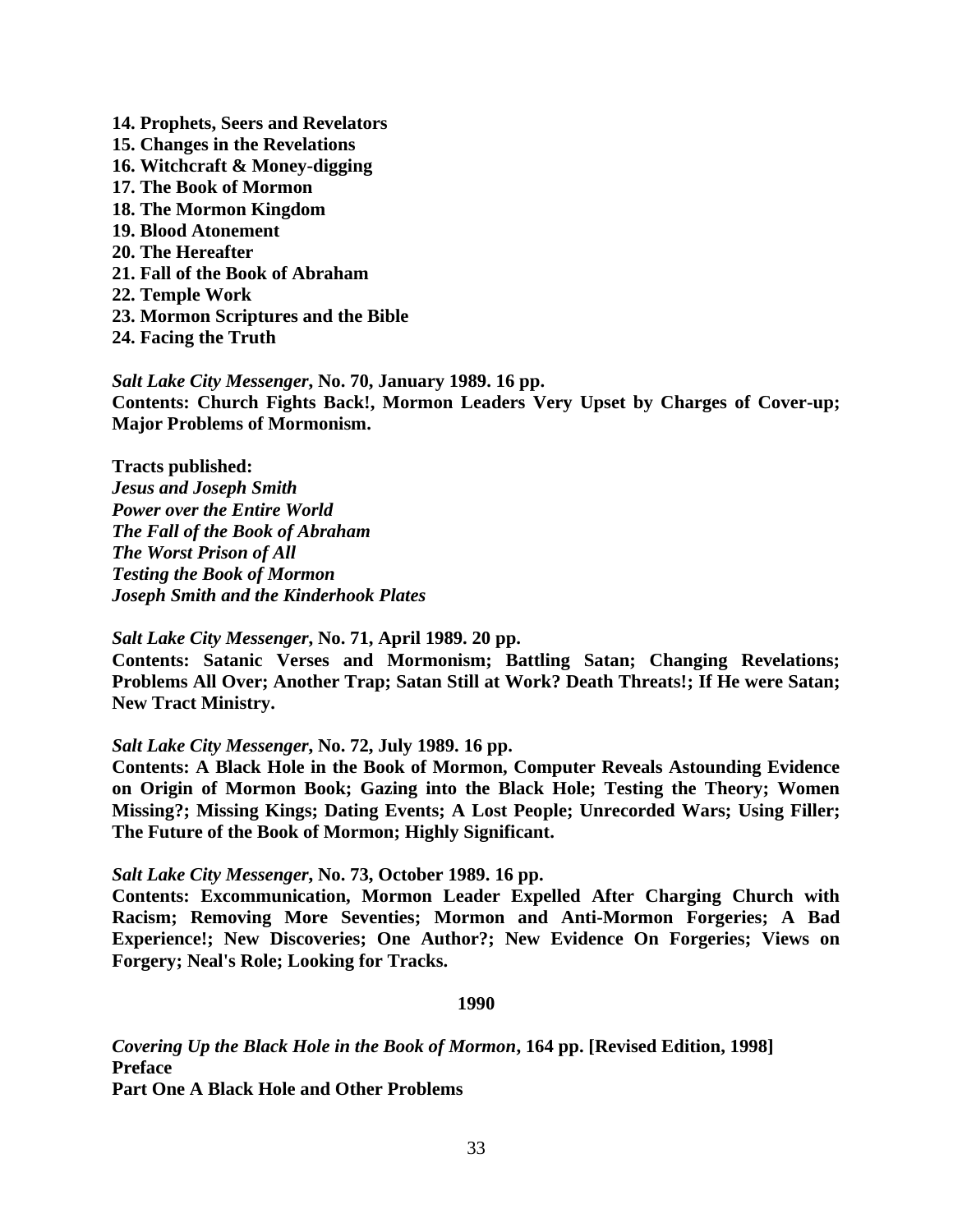### **Part Two Plagiarism from the Bible**

**A penetrating look at the Book of Mormon which conclusively demonstrates that it was written by Joseph Smith and did not come from gold plates written by ancient Jews. Contains 74 pages of proof that Smith plagiarized extensively from the King James Version of the New Testament. (Ad)**

## *Salt Lake City Messenger***, No. 74, February 1990. 16 pp.**

**Contents: A Cover-up Revealed; Joseph Smith's Attempt to Save the Book of Mormon; What is Missing?; Jew or Protestant?; No Passover?; The Plagiarism Question.**

*Tracking the White SaIamander: The Story of Mark Hofmann, Murder, and Forged Mormon Documents* **by Jerald Tanner. 188 pp. Third Edition, with** *Confessions of a White Salamander* **included.**

*Salt Lake City Messenger***, No. 75, July 1990. 20 pp.**

**Contents: Temple Ritual Altered; Mormon Leaders Delete Some of the "Most Sacred" Parts of Ceremony; Revealed by God; Secrets Leak Out; No More Penalties; Important Omission; Devil's Minister Gone; Other Changes; Revelation or Accommodation?; A Bad Experience?; Witchcraft Controversy Rekindled.**

*Evolution of the Mormon Temple Ceremony: 1842-1990***. 184 pp.**

**Contents:** 

**Preface**

**Evolution of the Temple Ceremony**

**Appendix A Changes in the Temple Ceremony: A Comparison of the 1984 Version with the 1990 Revision**

**Appendix B The 1990 Revised Version of the Temple Ceremony**

**Appendix C The Temple Ceremony and Masonry [Chapter 32 of** *Mormonism—Shadow or Reality?***]**

**Appendix D** *The Mormon Endowment***, 1847 Appendix E** *Hand-Book on Mormonism***, 1882**

**Appendix F** *Temple Mormonism***, 1931**

**Contains the actual text of the 1990 revision of the highly secret endowment ritual and other accounts of the ceremony dating back to 1846. Shows that Joseph Smith borrowed from Masonry in creating the ritual and that it has evolved over the years. Also shows all of the serious changes made in the ceremony in 1990. (Ad)**

*Salt Lake City Messenger***, No. 76, November 1990. 16 pp.**

**Contents: Current Mormon Temple Ceremony Now Available; Serious Changes; Oath of Obedience; Other Recent Changes; Ferguson's Rejection of the Book of Mormon Verified; Wesley Walters' Hope; The Tanners: Demonized Agents of the Mormon Church?; Was Ed Decker Poisoned?**

**"Sandra Tanner" by Sandra Tanner in Latayne Scott, ed.,** *Why We Left Mormonism* **(Grand Rapids, Michigan: Baker Book House, 1990), 71-78.**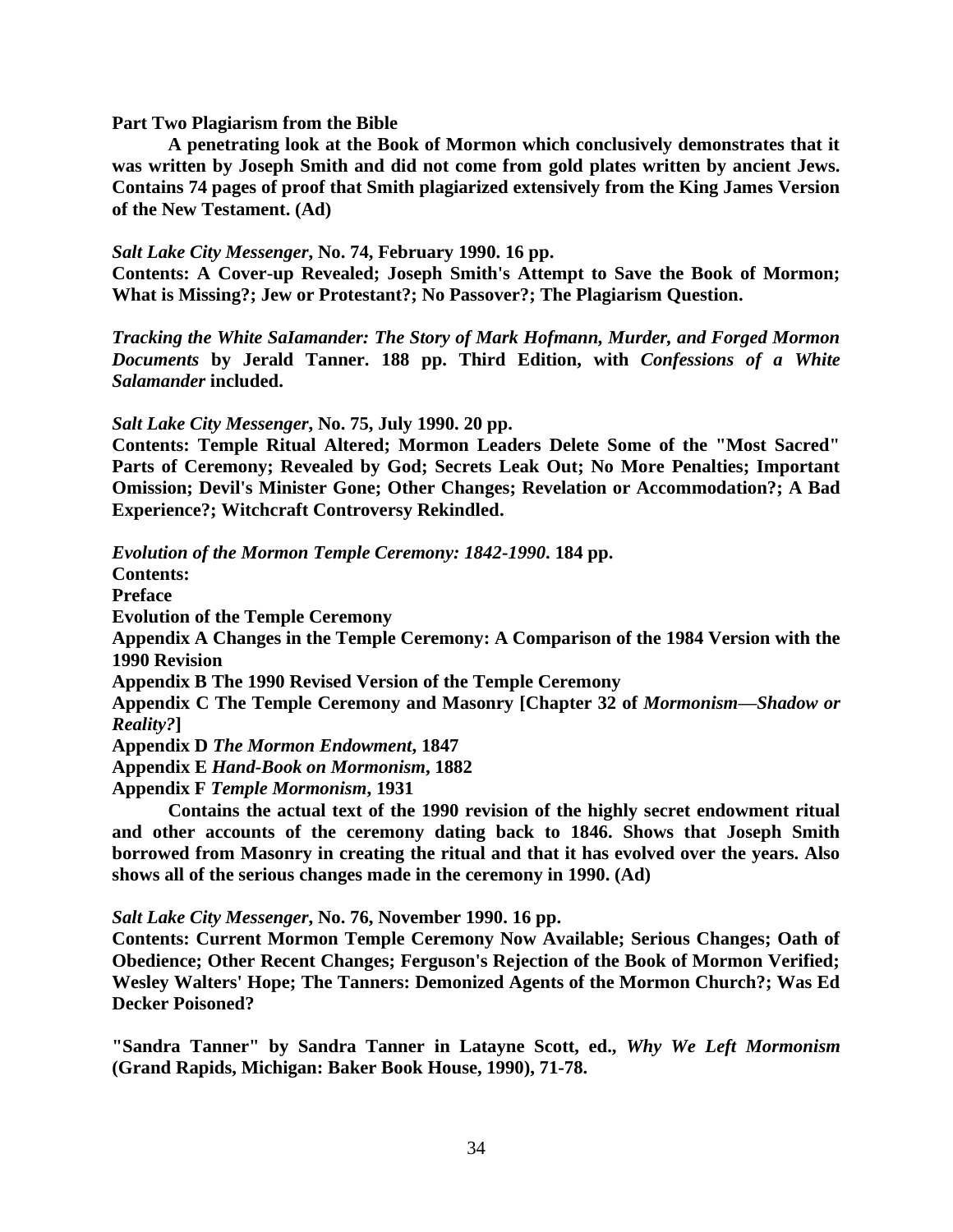*Serious Charges Against the Tanners: Are the Tanners Demonized Agents of the Mormon Church?* **48 pp.**

**A response to some weighty accusations that have recently been made. (Ad)**

*Salt Lake City Messenger***, No. 77, February 1991. 16 pp.**

**Contents: Brigham Young and Wild Bill Hickman; Hickman's Work Found?; Brigham Young Indicted for Murder; In the Mail; Embarrassing Doctrine; The Worst War?**

*Flaws in the Pearl of Great Price: A Study of Changes and Plagiarism in Joseph Smith's Pearl of Great Price***. 155 pp. Copy of 1851 edition compared to 1989 printing. Footnote added May 27, 1991 on page 23 concerning Moroni being "raised again."**

**Contents:** 

**Flaws in the Pearl of Great Price**

**Appendix One New Testament Material Found in the Book of Moses**

**Appendix Two Material from the Book of Genesis Found in the Book of Moses and in the Book of Abraham**

**Appendix Three From One God to Many**

**Appendix Four, Changes in the Pearl of Great Price**

**This book details many serious problems in Joseph Smith's** *Pearl of Great Price***. It shows that a great deal of material has been plagiarized from the King James Version of the Bible and that much of this material came from the New Testament. It also has a photo reprint of the first edition of the** *Pearl of Great Price* **and shows the changes that have been made in the text. (Ad)**

#### *What Hast Thou Dunn?* **37 pp.**

**The story of how Paul Dunn an Emeritus General Authority of the Mormon Church deceived church members with false tales about his baseball career and war record. Also deals with the reluctance of church leaders to deal with the situation and the serious implications for the church. (Ad)**

#### *Salt Lake City Messenger***, No. 78, June 1991. 16 pp.**

**Contents: Dunn in the Name of God!; Confession by Emeritus General Authority of the Mormon Church Raises New Questions about the Origins of Mormonism; Printing the Story; "A Tangled Web"; Changing Names; Thinking's Been Done; Dunn like Smith?; An Extensive Forgery; A Controversial Book; Flaws in the Pearl of Great Price; "Drastically Changed"; Moses or Joseph?; Book of Abraham; Are You Part of the Team?**

#### *Salt Lake City Messenger***, No. 79, August 1991. 16 pp.**

**Contents: Trojan Horses in Mormon Land; Evenson's Claims; Promoting Dissension; Trojan Horse Toppled; Not a Mormon?; Non-Profit?; Death Threats; Serious Questions; Mormon Scholars Scolded; Tiff Over a Black Hole; Walters' Last Sermon.**

## *Salt Lake City Messenger***, No. 80, November 1991. 16 pp.**

**Contents: Ritualistic Child Abuse and the Mormon Church; Mormon General Authority**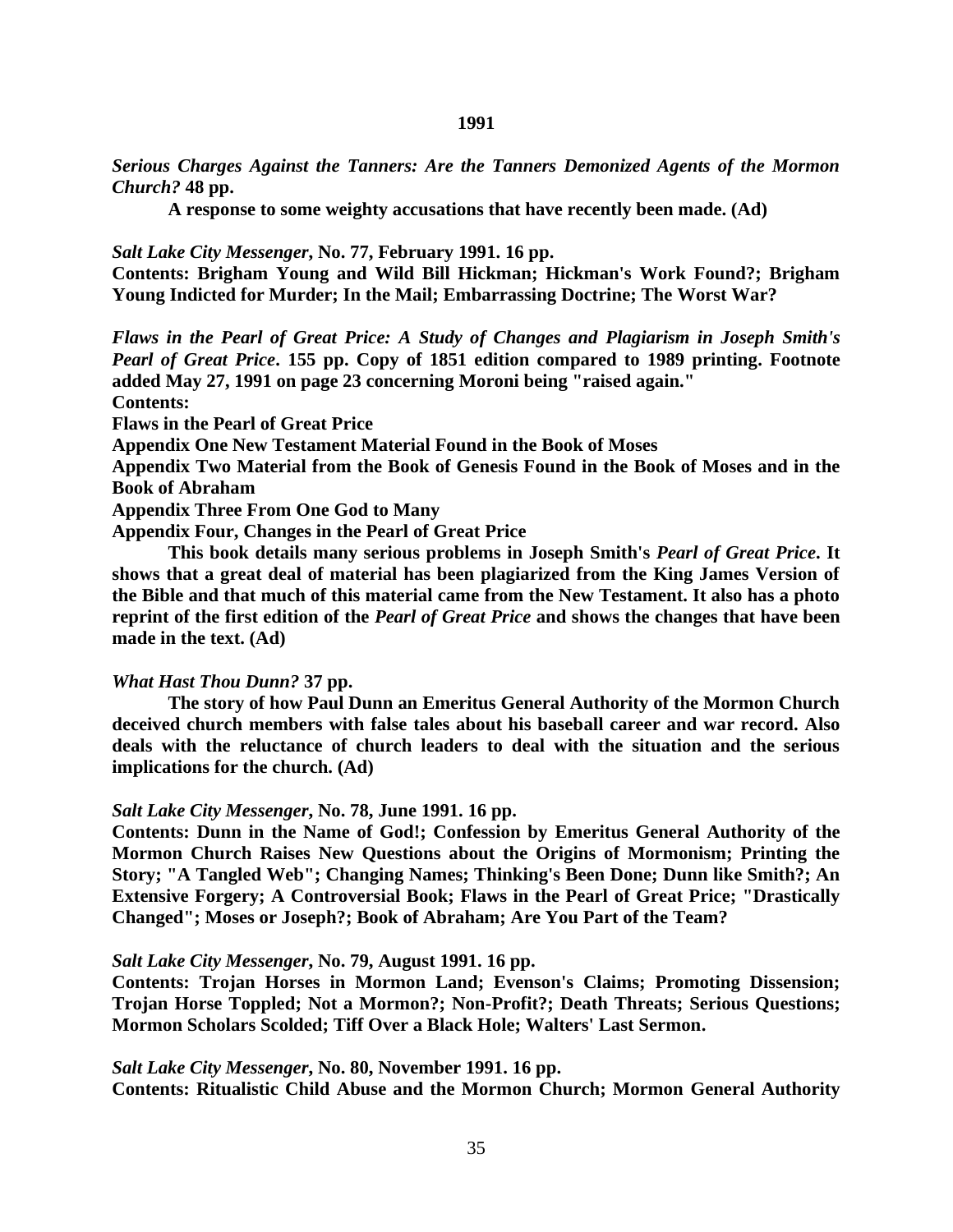**Warns that a Satanic Conspiracy may be functioning in the Church; Too Sensational?; Flashbacks in Temple; Occultic Infiltration; The Beast and Abuse; Conclusion.**

### **1992**

# *Salt Lake City Messenger***, No. 81, March 1992. 16 pp.**

**Contents: Mormon Leaders Fight Satanic Infiltration; Utah Governor Norm Bangerter calls for an Investigation; Church's Reaction; An Investigation; A Real Controversy; Human Sacrifice?; Death of Baby X; Why in Utah?; Mormons & Sacrifice; Blood Atonement Ritual; Interesting Parallels; Recent Murders; There is Hope!; Conclusion; The Lighthouse Needs a Home!**

#### *Satanic Ritual Abuse and Mormonism***, 100 pp.**

**In 1991 a secret memo by Glenn Pace, a General Authority in the Mormon Church, came to light. Pace presented evidence indicating that a satanic cult was sexually abusing and even sacrificing children in the LDS Church. (Ad)**

## *Salt Lake City Messenger***, No. 82, September 1992. 16 pp.**

**Contents: Solving the Mystery of the Joseph Smith Papyri; 4,000 Years Old?; A Devastating Find; Gee's Magical Papyri; Michael Rhode's [sic] Work; A Pagan Book?; Religious Pornography?; Roper Attacks Mormonism-Shadow or Real[i]ty?; Thirty Years of Silence; Tripping at the First Hurdle; Satanic Murders.**

### *Salt Lake City Messenger***, No. 83, November 1992. 16 pp.**

**Contents: Mormon Leaders Suppress "Key" Item in Murder Case; The True McLellin Documents Found in First Presidency's Vault!; Turley's Bombshell!; A Very Bad Example; Hinckley Not Called; A Dangerous Gamble; The Plea Bargain; Serious Implications; What's in the Vault?; Testing the Prophets; The Warnke Problem; "We Have No King But Caesar."**

#### **1993**

#### *The Mormon Church and the McLellin Collection***. 97 pp.**

**Shows how church leaders deliberately suppressed a "key" item (the McLellin Collection) in the Hofmann murder-forgery case. Also gives information about ex-Apostle McLellin's writings against the church. (Ad) A second edition contains a revision on page 22.**

*Salt Lake City Messenger***, No. 84, April 1993. 16 pp.**

**Contents: The Godmakers II; Under Fire from Within and Without; Lawsuit Threatened; Careful Research?; The Book of Mormon: Ancient or Modern; A Striking Parallel; Cloud of Darkness!; New Computer Study; B.H. Roberts' Doubts; Extract from Letters received in 1992; Support the Lighthouse; Church Hides Documents from Prosecutors.**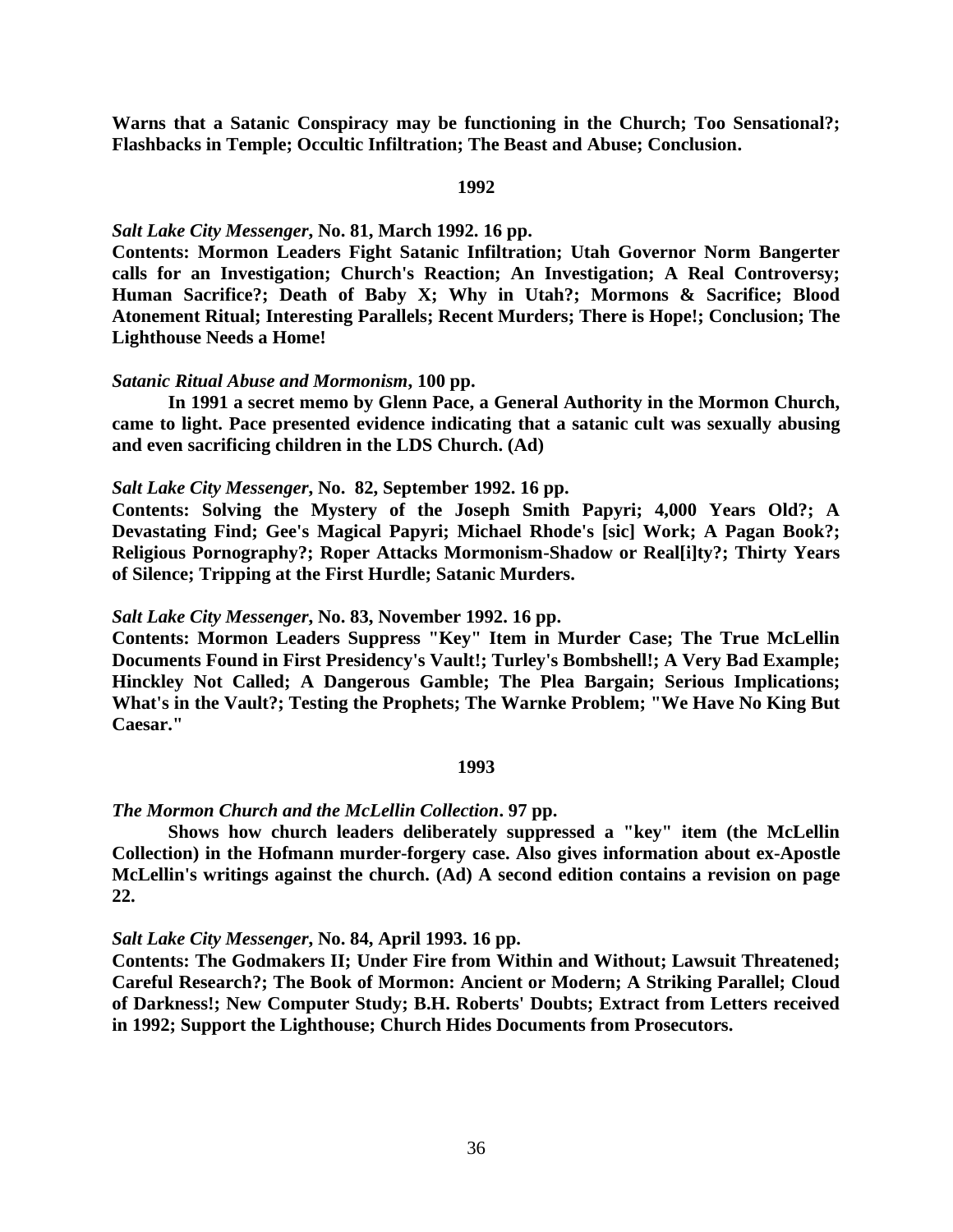*Problems in The Godmakers II***. 94 pp. Contents: Problems in the Godmakers II Appendix A Affidavits of the Witnesses Appendix B Decker's Claims about Assassination Attempts Appendix C Decker and Schnoebelen Off By 4,000,000 Appendix D Coverning Up Syn Appendix E Demonized Mormon Agents? Appendix F The Book,** *The God Makers II*

*Salt Lake City Messenger***, No. 85, November 1993. 16 pp.**

**Contents: Mormon Inquis[i]tion?; LDS Leaders Move to Repress Rebellion; Five Excommunicated; The Thinking Has Been Done; Non-Functional Prophets; God Makers II Lawyer Threatens Tanners with Suit; Why we left the Church.**

### *The Mormon Purge***. 64 pp.**

**A revealing account of how the Mormon Church is attempting to silence its historians and other dissidents with threats of excommunication and other reprisals. Includes information from secret church documents which disclose how church leaders betrayed church historians and suppressed the long awaited 16-volume sesquicentennial history. (Ad)**

#### **1994**

*Salt Lake City Messenger***, No. 86, June 1994. 16 pp.**

**Contents: The Book of Mormon: Inspired Scripture or a Work of Fiction?; No Middle Ground; LDS Scholars Very Upset; A Condescending Review; A Fierce Battle Within; Wolves in Sheep's Clothing?; A Disgusting Joke?; Plagiarism from John?; Mormon Prophet Dies; Inventing Mormonism; Mormon Purge Continues; Is there Something Better?; Building a Home for the Lighthouse.**

*Answering Mormon Scholars: A Response to Criticism of the Book "Covering Up the Black Hole in the Book of Mormon***. Vol. 1. 179 pp.**

**Contents:**

**Part 1 Is there something Missing?**

**Part 2 Jew or Christian?**

**Part 3 The Question of Plagiarism**

**Appendix Tvedtnes' Attempt to save the Book of Abraham**

**A response to attacks by FARMS-BYU scholars regarding** *Covering Up the Black Hole in the Book of Mormon***. Evidence that the Book of Mormon is not an ancient document. (Ad)**

*Salt Lake City Messenger***, No. 87, November 1994. 16 pp.**

**Contents: The Gods of Mormonism; Joseph Smith's First Vision; Trillions of Gods?; Does God have a Wife?; God and Christ Polygamists?; No Virgin Birth?; Switching Gods; In the Mail; The New Lighthouse is Becoming a Reality!**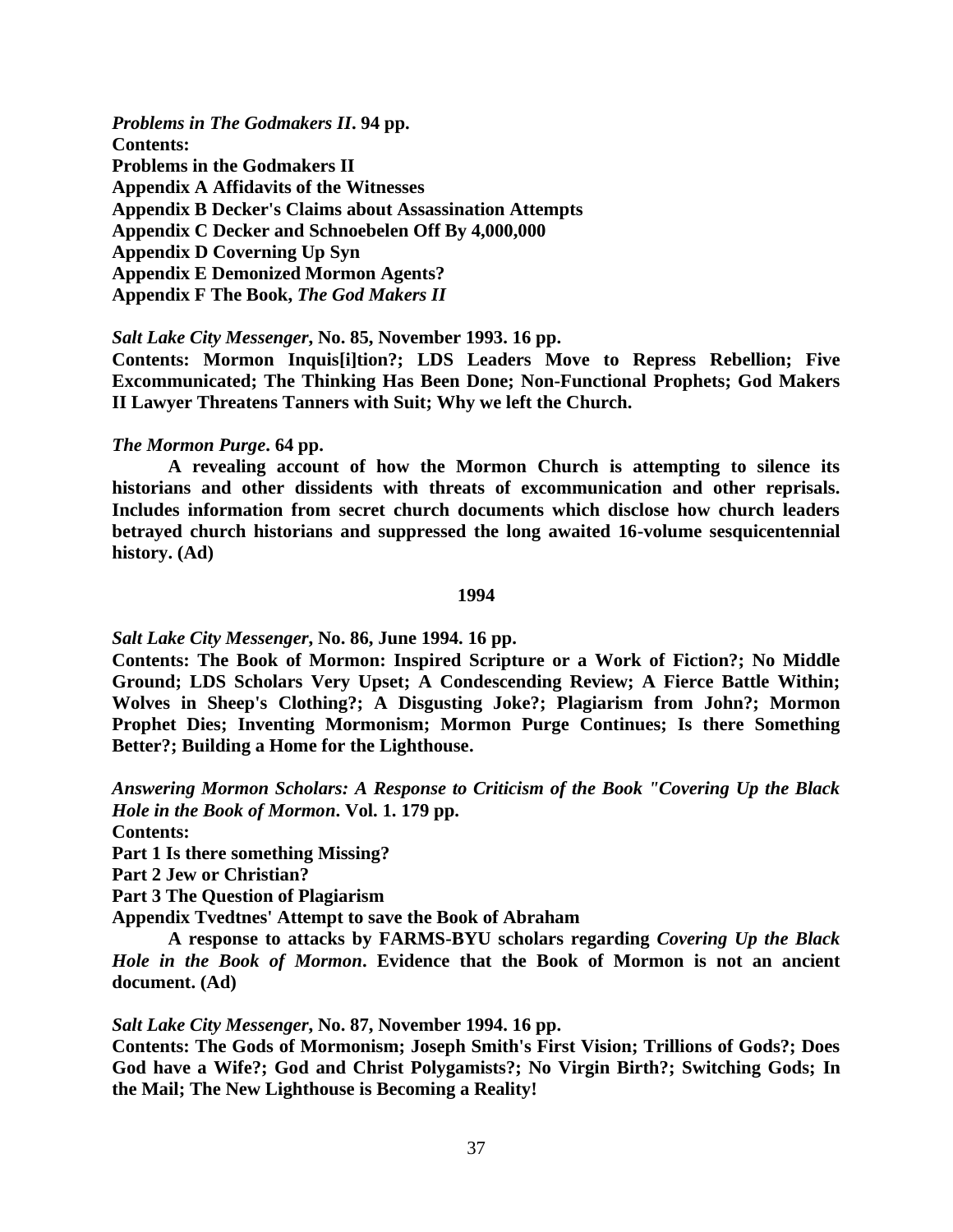#### **1995**

*Occultic Ritual Abuse: Fact or Fantasy?* **by Jerald Tanner. 203 pp. Contents: 8 chapters plus Appendix**

**Important information on sexual and ritual abuse. (Ad)**

*Salt Lake City Messenger***, No. 88, May 1995. 16 pp.**

**Contents: Legacy: A Distorted View of Mormon History; It Makes you Cry!; Quinn's New Book; A Fighting Prophet; Trouble in Nauvoo; Fleeting Prophets?; Occultic Ritual Abuse.**

*Salt Lake City Messenger***, No. 89, December 1995. 16 pp.**

**Contents: Joseph Smith's Use of the Apocrypha; The Search for Nephi; Written in Egyptian?; Records & Abridgments; The Treasury of Laban; Borrowing from Judith; A List of Parallels; Like Salamander Letter; Was it a Coincidence?; Roberts and Esdras; The Brother of Jared; The Tree of Life.**

#### **1996**

*Salt Lake City Messenger***, No. 90, May 1996. 20 pp.**

**Contents: Mormon FARMS: Battling the Antimormonoids; "Shadows of Reality;" FARMS to the Rescue; Seven Million Dollars!; Ropers Unfair Attack; the Aborted Press Release; Why Use Foster?; Joseph Mentally Ill?; Foster Disdains our Beliefs; Foster's Kindly Remarks.**

*Answering Mormon Scholars: A Response to Criticism Raised by Mormon Defenders***. Vol. 2. 185 pp.**

**A continued response to attacks by FARMS-BYU scholars. Important parallels between Book of Mormon and an 1825 history book. Discusses problems in Book of Mormon archaeology and geography. (Ad)**

### *Salt Lake City Messenger***, No. 91, Nov. 1996. 20 pp.**

**Contents: Quest for the Gold Plates: Stan Larson's New Book; Ferguson and Archeology; Mormonism's Problem with Child Sexual Abuse; Joseph Smith and Women; The Mormon Alliance; The Fall of George P. Lee; Ritual Abuse Confirmed; Lawrence Foster's Response to our last Newsletter.**

### **1997**

*Salt Lake City Messenger***, No. 92, April 1997. 16 pp.**

**Contents: Mormonism's Early Secrets; Quinn's Rebellion; Quinn and Controversy; A Real Hornet's Nest; Sealing Men to Men; Death of the Doctrine; Mormon Blood Atonement Fact or Fantasy?; A Response to Foster.**

*Salt Lake City Messenger***, No. 93, November 1997. 12 pp.**

**Contents: The Mormon Puzzle: A New Video about Mormonism; A First Class Production;** *Time* **Looks at Mormons; Mormon Doctrine Altered; Giving up Polygamy;**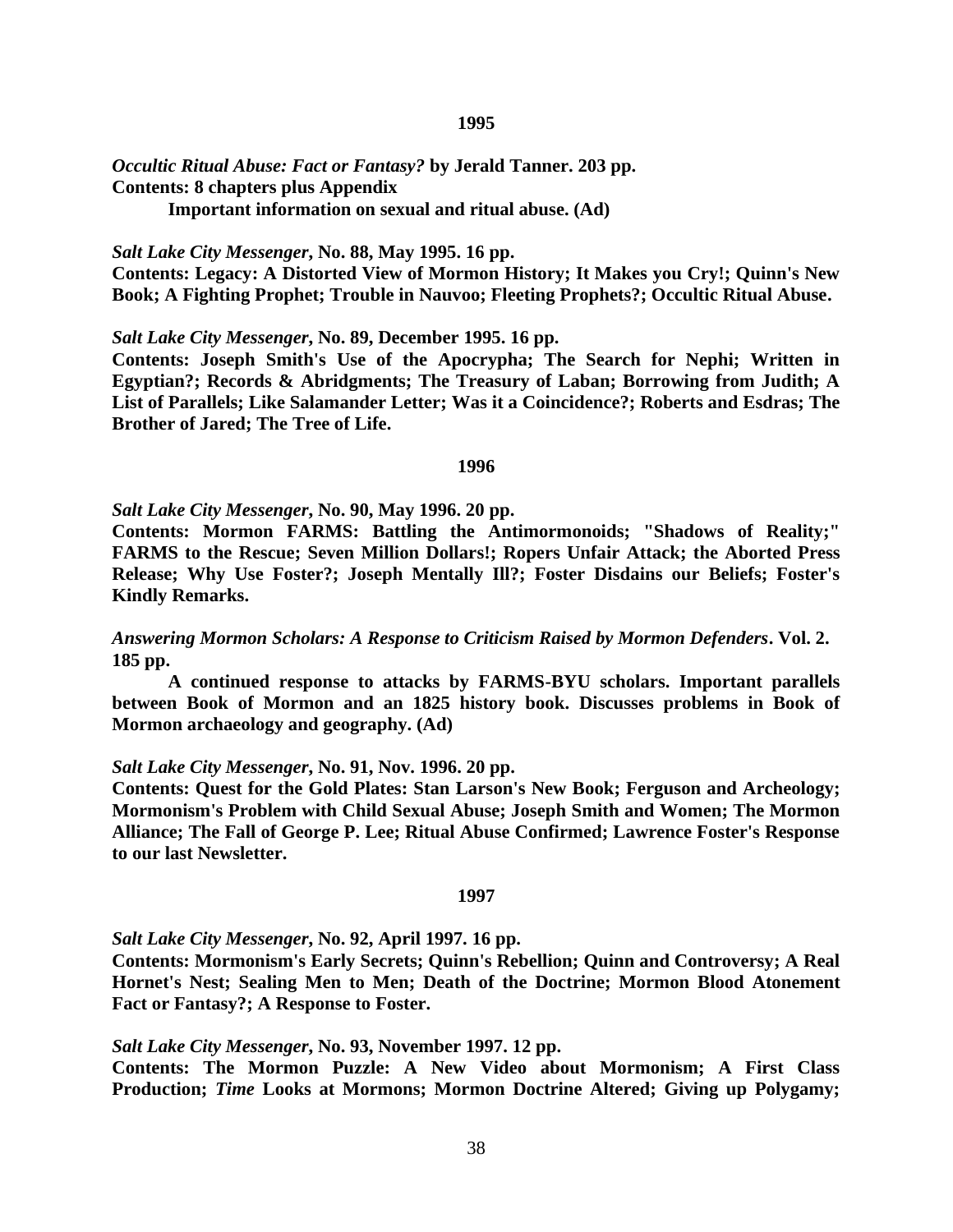**Changing the Anti-Black Doctrine; Pressure forces Revelation.**

## **1998**

**"Terminology," chapter 5 in** *The Counterfeit Gospel of Mormonism: The Great Divide Between Mormonism and Christianity***. Norman L. Geisler, General ed. (Eugene, Oregon: Harvest House Publishers), 185-231.**

**"The Making of a Religion," "Polytheism Reborn" and "By Whose Authority?," by Sandra Tanner (chapters 3, 4, and 9) in R. Philip Roberts***, Mormonism Unmasked: Confronting the Contradictions Between Mormon Beliefs and True Christianity* **(Nashville, Tennessee: Broadman & Holman Publishers), 27-62, 135-51.**

*Joseph Smith's Plagiarism of the Bible***. 290 pp.**

**Bound with the Revised Edition of** *Covering Up the Black Hole in the Book of Mormon***, 80 pp.**

**Contains extensive parallels between the King James Version of the Bible and the Book of Mormon. (Ad)**

*Salt Lake City Messenger***, No. 94, August 1998. 16 pp.**

**Contents: A Surprising Development: Mormon Newspaper Publishes Article on the Tanners; Covering up Mormon Polygamy; A Strange Revelation; In Sacred Loneliness; Ashamed of Polygamy?; Revelation Remains; Damage Control; Hiding [Brigham] Young's Wives; Marrying a Child; Taking Other Men's Wives; False Prophets?; Temple Marriage?**

## **1999**

**Official web site of Utah Lighthouse Ministry launched, January 6, 1999.**

*Salt Lake City Messenger***, No. 95, April 1999. 12 pp.**

**Contents: Was Joseph Smith a Magician?; The Implications; Familiar Spirits; Animal Sacrifices; Smith and the Methodists; How were the Plates Translated?**

### **2001**

*Salt Lake City Messenger***, No. 96, February 2001. 12 pp.**

**Contents: LDS Church Sues Ministry; How We Got the Handbook; Our Web Site; David and Goliath; The Temporary Restraining Order; Contributory Infringement; Motion to Dismiss; Court Makes Photos of Chapter 10; Final Settlement.**

## *Salt Lake City Messenger***, No. 97, October 2001. 16 pp.**

**Contents: Polygamist Sentenced to Five Years in Prison; Incest and Abuse; Polygamy in Other Areas; Joseph Smith and Polygamy; Plural Marriage Illegal; Number of Wives; Teen Brides and Married Women; Marriages Consummated; False Prophets; Is Polygamy Part of God's Plan for Marriage?; Abuse - Special Report; \$3 Million Dollar Settlement in Oregon; The Toombs Case; Utah State Law on Reporting; LDS Church Warned of**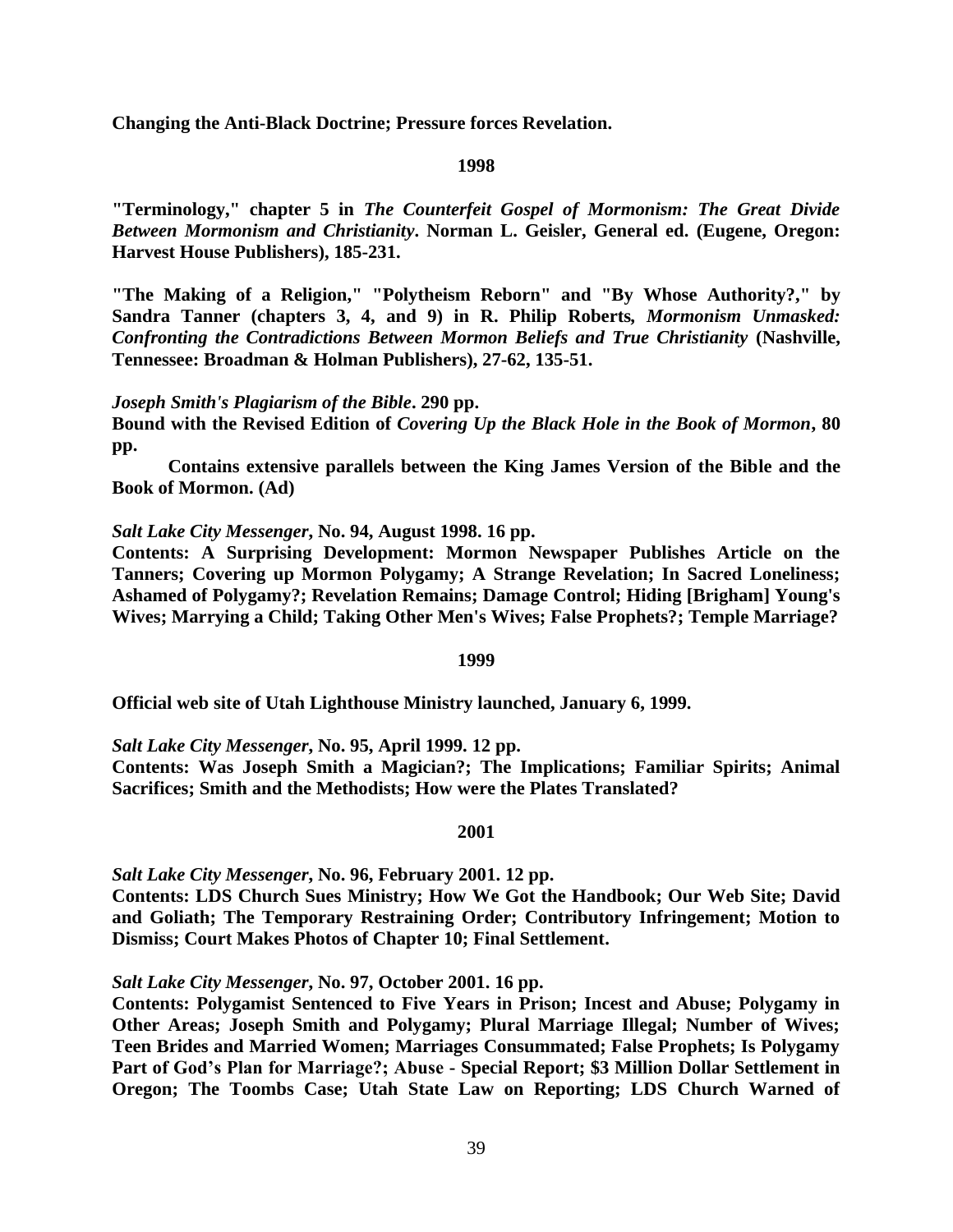**Problems; Help Line for Victims or Mormon Clergy?; The Franco Case and the Utah Supreme Court Decision.**

### **2002**

## *Salt Lake City Messenger***, No. 98, May 2002. 12 pp.**

**Contents: September 11th Massacre; Prelude to Murder; After the Massacre; Why Participate?; Brigham Young Responsible?; The Scapegoat; Cover-up; LDS Church Suppresses Documents; Second Anointing; Innocent Blood?; Husband to Call Wife from the Grave; Temples and the Bible; Eternal Marriage.**

## *Salt Lake City Messenger***, No. 99, November 2002. 12 pp.**

**Contents: Joseph Smith's Traumatic Surgery; Why Not Accept the Book of Mormon?; First Vision or Fraud?; Revelation by Survey?**

### **2003**

*Salt Lake City Messenger***, No. 100, March 2003. 20 pp.**

**Contents: Top Stories of the Decades; 1960's - A Time of Suppression; 1970's - Revelations; 1980's - Trying Times; 1990's - Disposing of Problems; 2000's - Legal Issues; DNA Verses The Book of Mormon; LDS Scholar Faces the Issues.**

*Salt Lake City Messenger***, No. 101, October 2003. 16 pp. Editor: Sandra Tanner**

**Contents: Wanted: "One Mighty and Strong"; Fundamentalists Charge LDS Church Has Fallen into Apostacy [Apostasy]; The Book of Immanuel David Isaiah; In the Footsteps of Joseph Smith; One Mighty and Strong; John Taylor's 1886 Revelation; 1890 Manifesto; Second Manifesto; Mormon Fundamentalists; Mormons, Blacks and Fundamentalists; Fundamentalists and Violence; The LeBarons; Dan and Ron Lafferty; The Fruits of Joseph and Brigham; Do LDS Historical Issues Matter?; First Vision; Total Apostasy and Loss of Priesthood; New Scripture; Mormon Doctrine Today; Bremen, Germany: An Example of Apostasy.**

### **2004**

*Curse of Cain?: Racism in the Mormon Church* **126 pp.**

**Contents include:**

**Appendix A Brigham Young's Address to Legislature [Territory of Utah], Feb. 5, 1852; Wilford Woodruff's Account of B. Young's Address**

**Appendix B Mark E. Petersen's Address on August 27, 1854 at BYU, Race Problems—As They Affect the Church**

**Appendix C Joseph Fielding Smith letter to Joseph H. Henderson [April 10, 1963]; Joseph Fielding Smith letter to Morris L. Reynolds [May 6, 1966]**

**Appendix D Genealogical Records of Prominent Black Activists Bibliography**

**Historical overview of the development of the LDS doctrine of race and their priesthood band on blacks; the 1978 revelation and its aftermath. (Ad)**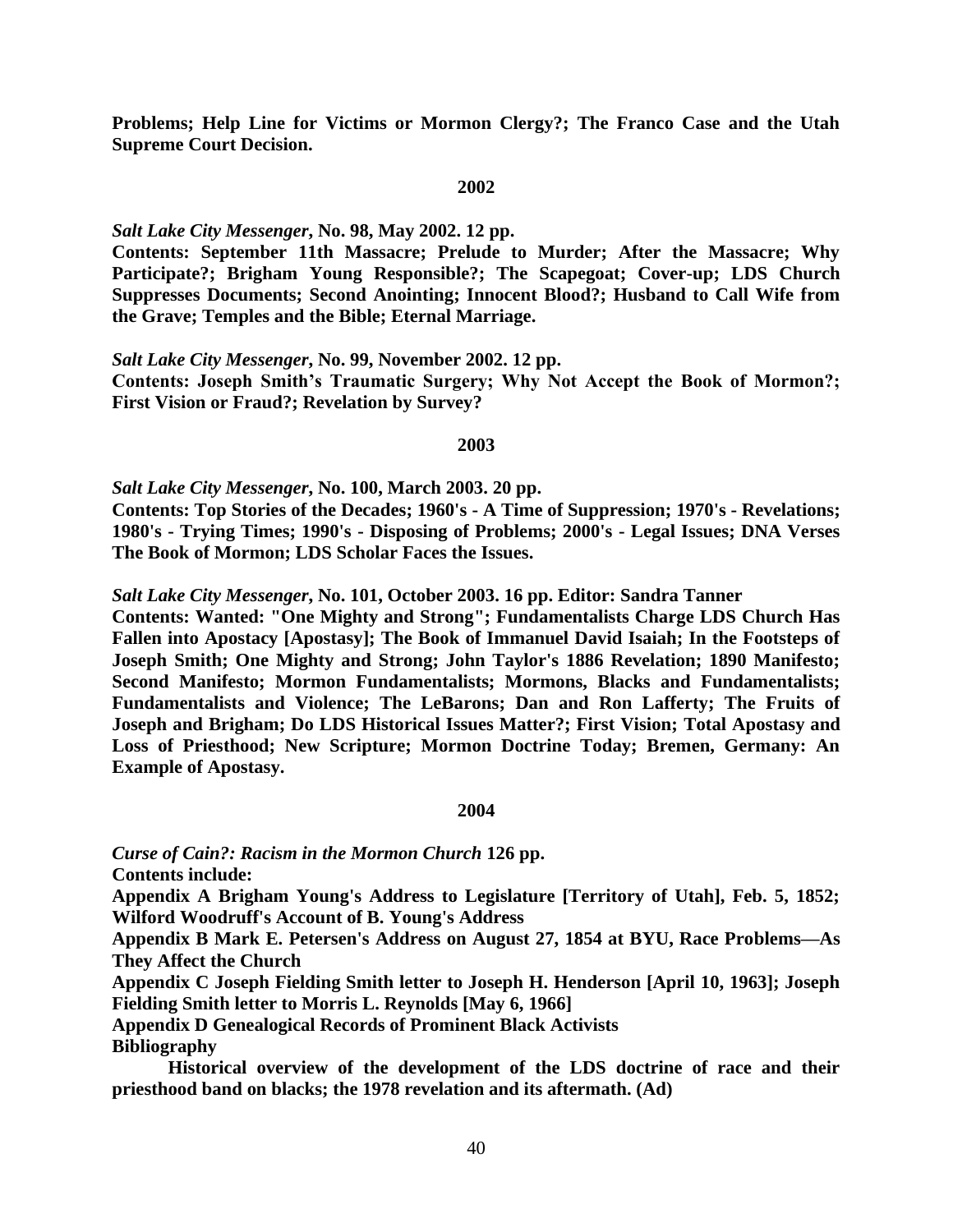*Salt Lake City Messenger***, No. 102, May 2004. 20 pp. Editor: Sandra Tanner**

**Contents: Blacks and the Mormon Priesthood; Racism in Early Mormonism; Doctrine of Pre-Existence; Seed of Cain; LDS Attitudes toward Blacks in the Twentieth Century; Civil Rights Movement; One Drop Disqualifies; Prelude to Revelation; The 1978 Announcement; Questions Remain; Teaching Not Renounced; Blacks in the LDS Church; Conclusion; Facts on the Mormon Church; By Whose Authority? Problems in LDS Priesthood Claims; When Did it Happen?; High Priesthood Added; Other Revelations Changed; Priesthood and the Bible; Conclusion; Illinois Leaders Apologize to LDS.**

### *Salt Lake City Messenger***, No. 103, November 2004. 24 pp. Editor: Sandra Tanner.**

**Contents: Who are the Lamanites?; Lost Tribes of Israel?; Book of Mormon; Revelations Regarding the Lamanites; Proclamation of the Twelve; Brigham Young's Era; Twentieth Century Statements; Book of Mormon Lands; Language Problems; Others in the Land?; Hill Cumorah; How Wrong Can a Prophet Be and Still Be a Prophet?; DNA and Lamanites; Mitochondrial DNA; Is "Faith" Enough?; The Lemba Tribe; Finding Phoenician DNA; Sorry, You're Not a Lamanite; LDS Church Ordains Two New Apostles; Mormon Church Appoints 2 New Apostles: Non-Anglos Need Not Apply?; Extracts from Letters and Emails; Want to be a Utah Lighthouse Partner?**

## **2005**

*Salt Lake City Messenger***, No. 104, June 2005. 12 pp. Editor: Sandra Tanner Contents: Temple Ritual Changed . . . Again; Earliest Ceremony in Kirtland, Ohio; 1837 Anointings; Nauvoo Endowment; Changes in 2005; Defending Temple Changes; Civil Ceremony First?; Summary of Major Changes in the LDS Temple Ritual from 1842-2005; Ministry Files Lawsuit.**

*Salt Lake City Messenger***, No. 105, November 2005. 20 pp. Editor: Sandra Tanner Contents: Book of Mormon Plates: Artifact, Vision or Hoax?; Getting the Plates; Plates of Gold?; Weight of the Plates; Tumbaga?; Capacity of the Plates; Why so Wordy?; Idea for Plates and Stone Box; A cave full of Plates?; Wood box for Plates; Who saw the Plates?; Were the Plates even needed?; Urim and Thummim or Seer Stone?; Summary; New Book of Mormon Film.**

#### **2006**

*Salt Lake City Messenger***, No. 106, May 2006. 24 pp. Editor: Sandra Tanner Contents: New Joseph Smith Movie: History or Propaganda?; Joseph the Man; Joseph's Early Years; Joseph as Soothsayer; Joseph Meets Emma; Joseph the "Glass Looker"; Emma's Father Objects to Marriage; LDS Abuse of Dissenters in Missouri; The Danites; Extermination Order; Haun's Mill; Joseph's Temper; Joseph's Boasting; Smith Introduces Polygamy; Number of Wives; Were the Marriages Consummated?; Emma's Problems with Polygamy; The Poisoning; Plural Marriage Essential; Joseph's Political Ambitions; Nauvoo Expositor; Smith's Death; Joseph Like Jesus?; Acceptance of Joseph Smith Necessary for Eternal Life?; 1826 New York Court Documents Relocated; LDS Church Growth; Finding Inactive Members; Close-up of Chile Membership; Update on Lawsuit.**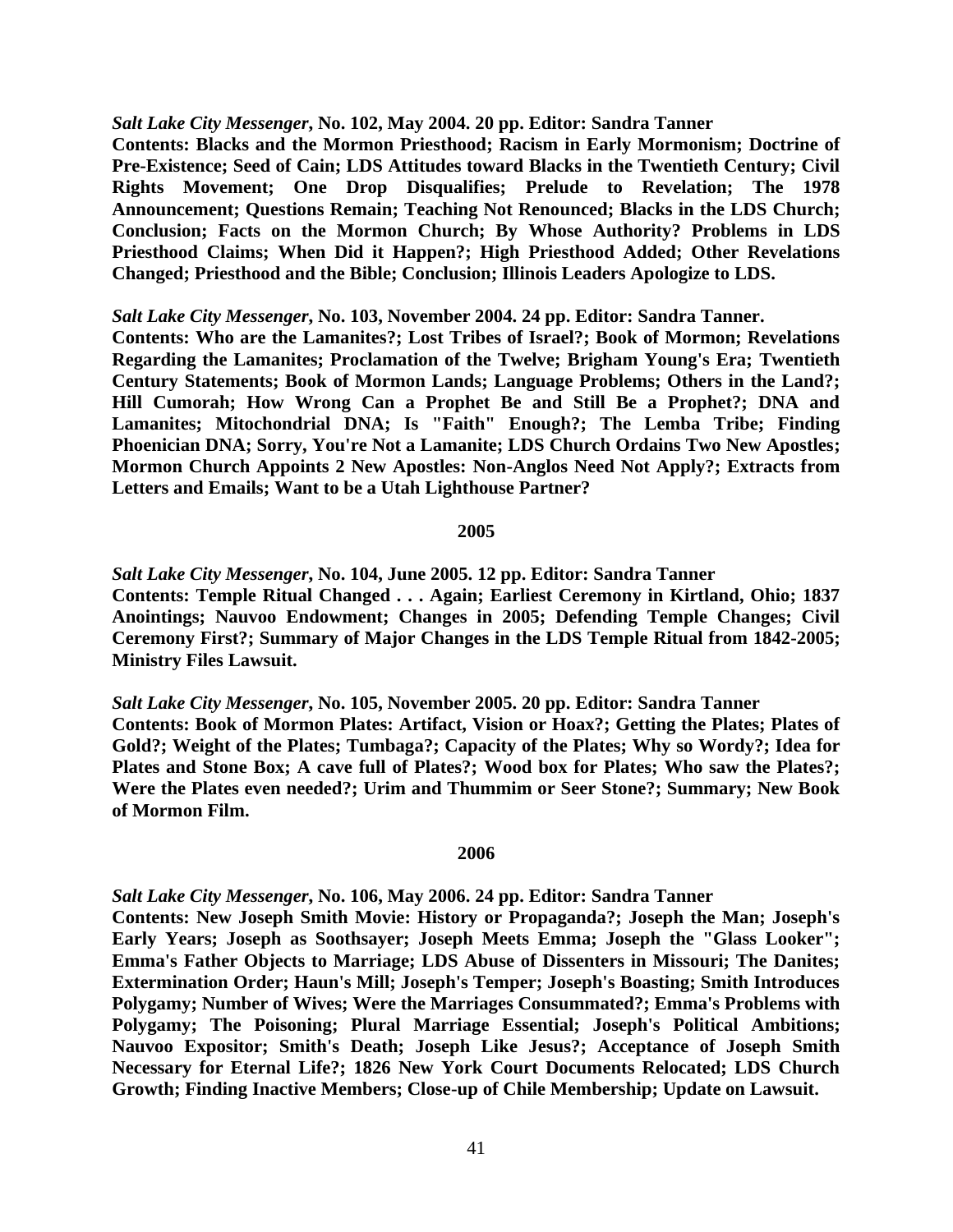*Salt Lake City Messenger***, No. 107, October 2006. 20 pp. Editor: Sandra Tanner Contents: Book of Mormon Challenge (pp. 1-17) [A critique of 30 items contained in "The Challenge the Book of Mormon Makes to the World."]**

*Salt Lake City Messenger***, No. 108, October 2006. 20 pp. Editor: Sandra Tanner Contents: Jerald Tanner's Quest for Truth by Ronald V. Huggins (pp. 1-18) [Jerald died on October 1, 2006. The article details Jerald's quest to learn more about Mormonism. With his wife Sandra they began their ministry to the Latter-day Saints.]**

# **2007**

*Salt Lake City Messenger***, No. 109, October 2007. 24 pp. Editor: Sandra Tanner Contents: Jerald Tanner's Quest for Truth by Ronald V. Huggins (pp. 1-17) [The article continues Jerald's quest as he began republishing early periodicals of the formative years of Mormonism.]**

# **2008**

*Salt Lake City Messenger***, No. 110, May 2008. 24 pp. Editor: Sandra Tanner Contents: Saintly Scissors: The Cutting Away of Unwanted Revelation; Lamanite Identity; The Gathering to Zion; Polygamy Essential; Temple Ceremony and Garments Changed; Blacks and the Priesthood; God was once a Man?; Apostle Dallen Oakes [sic; Dallin Oaks] on PBS; Hinckley's "I don't know"; Hinckley Dies; Thomas S. Monson Next President; Hugh Nibley's Footnotes by Ronald V. Huggins (pp. 9-21).**

*Mormonism—Shadow or Reality?* **Fifth Edition, 1987, 576 plus pages. Reformatted 2008. The 2008 reformatted edition contains all the same material as the 1987 edition and the same pagination. Reformatted in regular typeface, with improved photographs of the various documents. (Ad)**

*Salt Lake City Messenger***, No. 111, November 2008. 24 pp. Editor: Sandra Tanner Contents: Jerald Tanner's Quest for Truth by Ronald V. Huggins (pp. 1-14) [The article concludes with Jerald's quest with emphasis on Oliver Cowdery's Defense and the Book of Abraham.] Min is not God! by Alpha and Omega Ministries; Review of**  *Massacre at Mountain Meadows: An American Tragedy* **by Ron Huggins.**

**2009**

*Salt Lake City Messenger***, No. 112, May 2009. 24 pp. Editor: Sandra Tanner Contents: Sacred Marriage or Secret Affair?: Joseph Smith and the Beginning of Mormon Polygamy; A Double Standard; Nauvoo, Illinois; Joseph Smith's Wives; Publicity Exposed; When Did Emma Know?; The Revelation; Virgins or Married Women?; Presenting the Revelation to the Nauvoo Stake High Council; Events Leading to Joseph's Death; Nauvoo Expositor Destroyed; Joseph's Widows; Smith's Legacy; Understanding the Book of Mormon by Ross J. Anderson.**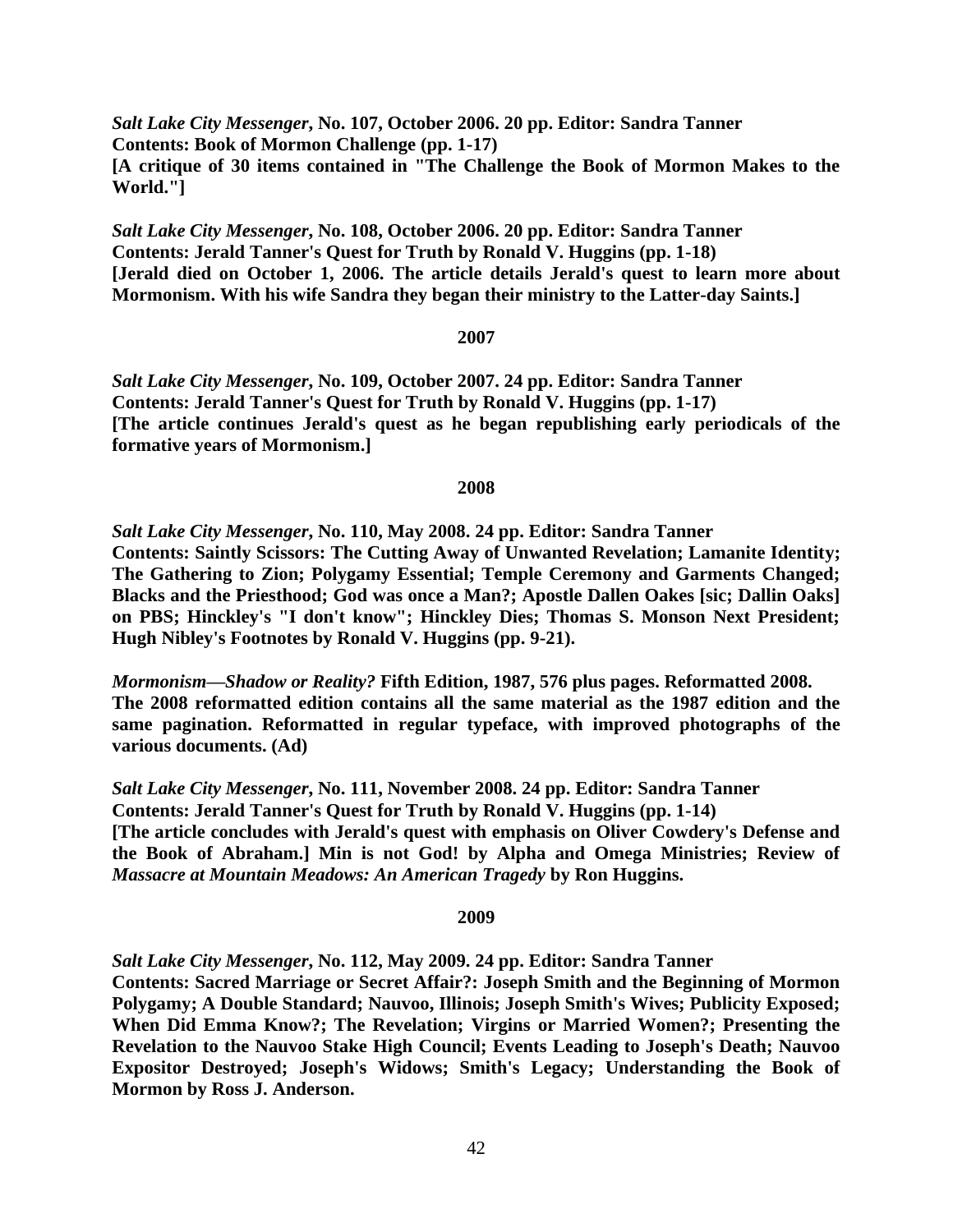*Salt Lake City Messenger***, No. 113, November 2009. 24 pp. Editor: Sandra Tanner Contents: The Oldest Biblical Text?: Joseph Smith's Book of Abraham Examined; The Papyri; Smith's Translation Under Scrutiny; Doctrinal Innovations; Test the Spirits; Joseph Smith's Translation Problems; Chiasmus in the Book of Mormon; The Role of "Prophet, Seer and Revelator" in Mormonism.**

## **2010**

*Salt Lake City Messenger***, No. 114, May 2010. 24 pp. Editor: Sandra Tanner Contents: Joseph Smith—The Early Years; 1. Joseph Smith's Religious Environment; 2. The Smith Family and Magic; 3. Contemporary Attitudes About the American Indians; Smithisms in the Book of Mormon: Excerpts from** *Joseph Smith's Plagiarism of the Bible in the Book of Mormon* **[2010 Edition]; Doctrines Missing from the Bible?; Mormon Expansion into Black Africa.**

*Joseph Smith's Plagiarism of the Bible in the Book of Mormon***, 2010 Edition. 255 pp. Revised and expanded. Includes** *Covering Up the Black Hole in the Book of Mormon***. Contains extensive parallels between the King James Version of the Bible and the Book of Mormon. Information on chiasmus, the Spalding theory and other sources of plagiarism. (Ad) This is a revision by Sandra Tanner of** *Joseph Smith's Plagiarism of the Bible* **printed in 1998. Reformatted with footnotes.**

*Salt Lake City Messenger***, No. 115, October 2010. 24 pp. Editor: Sandra Tanner Contents: The Mormon Murders Twenty-five Years Later by Sandra Tanner and Rocky Hulse; Gospel Principles 2009 as a Significant Perpetuation of Traditional Mormon Theology by Aaron Shafovaloff; Does the LDS Church Still Teach That Heavenly Father Was Once a Man? by Sandra Tanner.**

# **2011**

*Salt Lake City Messenger***, No. 116, May 2011. 20 pp. Editor: Sandra Tanner Contents: Joseph Smith's Changing Scriptures; 1. The Book of Mormon; 2. Joseph Smith's Revision of the Bible; 3. Doctrine and Covenants; 4. Pearl of Great Price.**

*Salt Lake City Messenger***, No. 117, October 2011. 20 pp. Editor: Sandra Tanner**

**Contents: "Too Mean to Mention": The Book of Mormon Witnesses by Sandra Tanner; The Translation Process; Money Digging; Magic Involvement; The Witnesses; Separate Visions; Left to Doubt?; Reliable Men?; Trouble in Missouri and Ohio; Cowdery a Counterfeiter?; Cowdery Joins the Methodists; Following James Jesse Strang; William E. McLellin; Martin Harris; Oliver Cowdery; David Whitmer; The Shakers; Other Visions; Seer Stones in the Celestial Kingdom; Conclusion; What is the True Number of Mormons in the United States of America? by Kent H. Roberts.**

# **2012**

*Salt Lake City Messenger***, No. 118, April 2012. 24 pp. Editor: Sandra Tanner**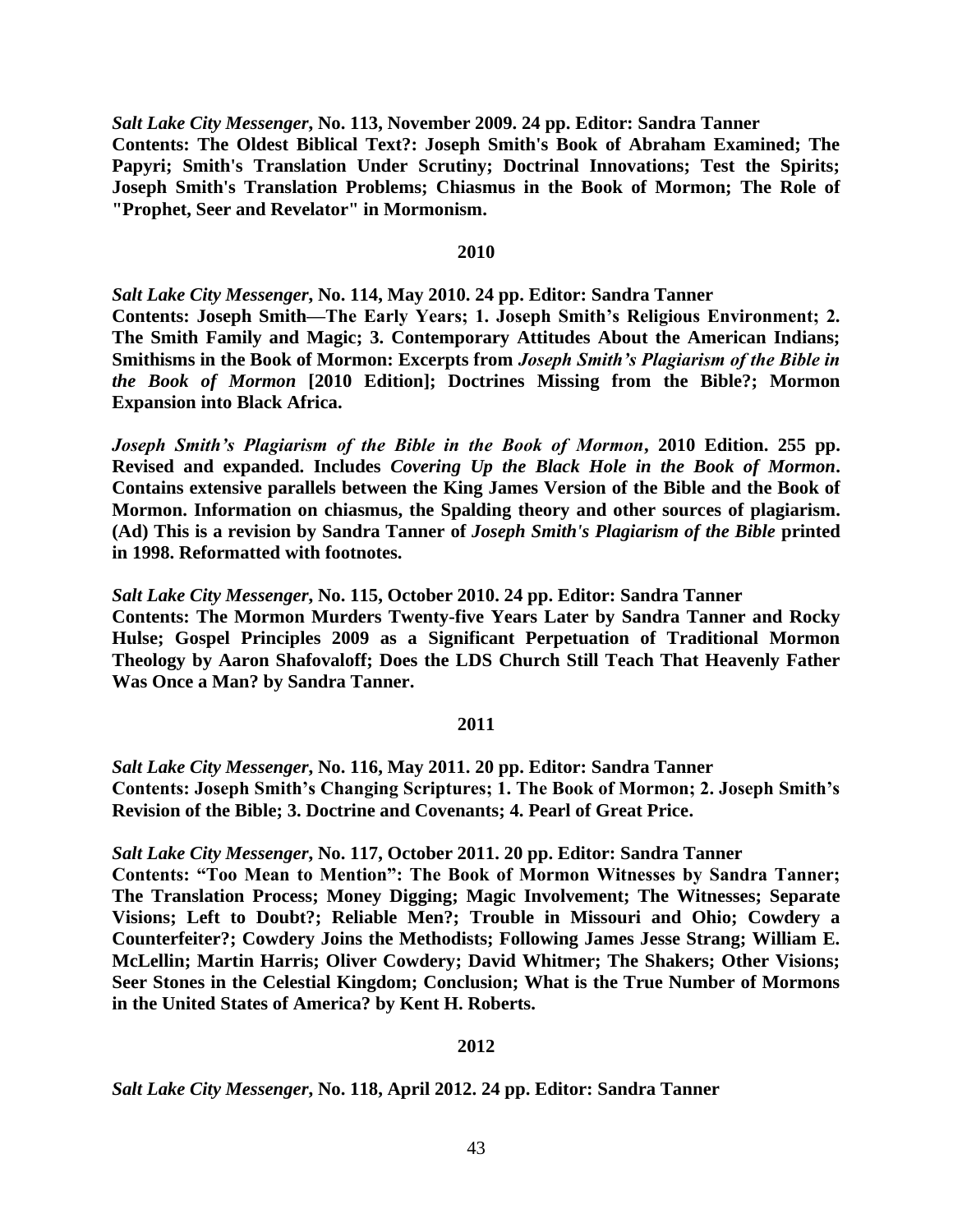**Contents: Blacks Cursed: Doctrine or Folklore?: BYU Professor's Racial Comments Stir National Controversy; Smith's view on Race and Skin Color; Teaching on Pre-mortal Life; The Start of the Priesthood Ban; Lifting the Ban; Attending the Temple; Could the Ban on Women in the Priesthood be changed as Well?; Do the LDS Prophets speak for God; Playing FAIR?: An Evaluation of Joseph Smith's "Rocky Mountain Prophecy" by Johnny Stephenson; I. LDS Challenging "Anti-Mormons"; II. Un-FAIR?; III. FAIR's Evidence is no Evidence; IV. The Real Issue; Conclusion.**

*Salt Lake City Messenger***, No. 119, November 2012. 24 pp. Editor: Sandra Tanner Contents: Did Brigham Young Teach False Doctrine?; Young's Sermons; Joseph Smith; Polygamy; Adam is God; Blood Atonement; Blacks Cursed; Conclusion; The Mormon Testimony by Sandra Tanner; Missionary Challenge; The Testimony Glove; Heavenly Father's Plan; Jesus Christ; Joseph Smith; The LDS Temple; The Living Prophet; Examples of Changing Doctrine; Conclusion.**

**Tanner, Sandra.** *41 Unique Teachings of the LDS Church***. 119 pp.**

# **2013**

*Salt Lake City Messenger***, No. 120, May 2013. 28 pp. Editor: Sandra Tanner Contents: What's hidden in the New Headings? Changes in the LDS Scriptures; Book of Abraham; Book of Mormon; Doctrine and Covenants; Conclusion; What Happened to the Office of LDS Church Patriarch?; "No Functioning Place in President-Day Mormon Doctrine?" A Response to Richard Mouw by Ronald V. Huggins; Current Status of the Lorenzo Snow Couplet by Sandra Tanner.**

*Salt Lake City Messenger***, No. 121, October 2013. 24 pp. Editor: Sandra Tanner Contents: Apostacy [Apostasy] in Sweden! Their 15 Unanswered Questions; 15 Questions; Front Page News; [Hans] Mattsson's Interview with John Dehlin; 2011 Survey of Doubting Mormons; April 2013 LDS Conference; Other Instances of Apostasy; Conclusion; Three Meetings with an LDS General Authority, 2012-2013 by Grant H. Palmer.**

## **2014**

*Salt Lake City Messenger.* **No. 122, May 2014. 24 pages. Editor Sandra Tanner. Contents: Grappling with the Past: LDS Church's New Statements on Gospel Topics; Gospel Topics; First Vision Accounts; Challenging the First Vision; Contradictions; Evolving First Vision Story; Conclusion; Gospel Topic Essays: Fixing History? by Eric Johnson; LDS Growth Stats.**

*Salt Lake City Messenger.* **No. 123, October 2014. 24 pages. Editor Sandra Tanner. Contents: Book of Abraham Translation or Invention?; The Book of Abraham; Identifying the Scroll for the Book of Abraham; Smith's Egyptian Alphabet and Grammar; Facsimile Two; Is Min God?; Facsimile Three; Possible Answers; Conclusion; Early Deseret Almanacs and the Doctrine of God by Kurt Van Gorden**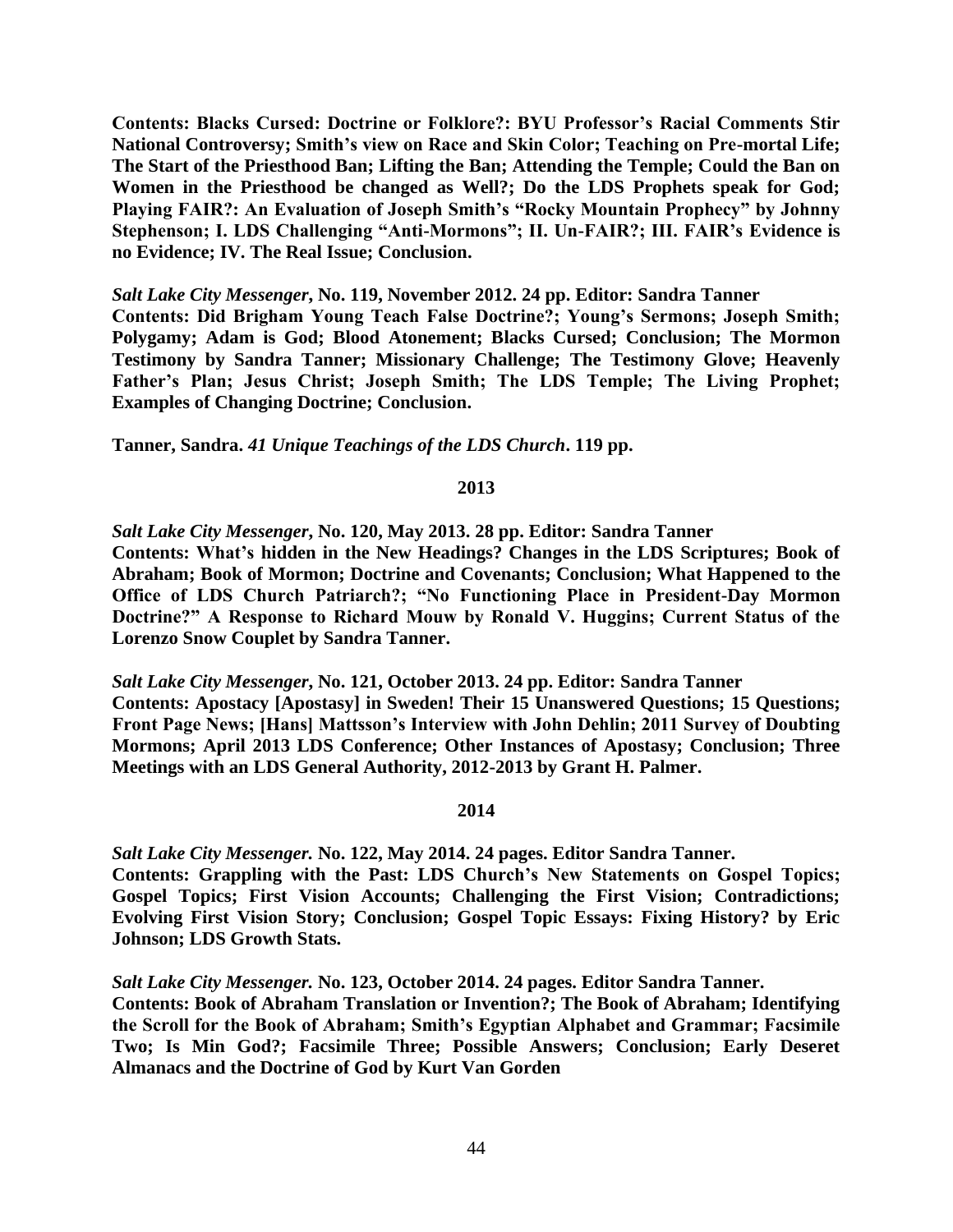*Salt Lake City Messenger.* **No. 124, May 2015. 24 pages. Editor Sandra Tanner.**

**Contents: Problems in the LDS Essays on Plural Marriage; Gospel Topic Essays; Essay: Plural Marriage in the Church of Jesus Christ of Latter-day Saints; 1831 Polygamy Revelation; 1835 Doctrine and Covenants; Public Denial; Smith's Children?; 14-Year-Old Girls; Large Families?; Polygamy Illegal; Restoration of All Things; Concubines; Motivation for Recording the Revelation; Threatened by an Angel; Secrecy; The Nauvoo Expositor; Plural Marriage in Utah; Percent of Men and Women; Ethnic Intermarriages?; Demanded of Everyone?; God and Jesus Polygamists; Legal Battles; The Manifesto; Conclusion**

## *Salt Lake City Messenger.* **No. 125, November 2015. 24 pages. Editor Sandra Tanner.**

**Contents: "Upon This Rock"; Joseph Smith's Seer Stone by Robert M. Bowman Jr.; Joseph Smith's Seer Stones; Joseph's Treasure Hunting with a Seer Stone; Joseph's Seer Stone and the Book of Mormon; Translating with the Seer Stone: Was It a Miracle?; The Seer Stone: What Difference Does It Make?; Give Brother Joseph a break? by Sandra Tanner; Magic Rock or Sacred Seer Stone? by Sandra Tanner; Smith Family Magic; Smith's 1826 Arrest; Faculty of Abrac; Sinking Treasures; Seer Stone or Interpreters? Joseph's Jupiter Talisman; Hyrum Smith's Magic Papers; Smith and the Methodists; Animal Sacrifices; A Book of Mormon Witness with a Stone; Cowdery's Divining Rod; The Implications; Three New LDS Apostles: All From Utah by Sandra Tanner**

## *Salt Lake City Messenger.* **No. 126, May 2016. 20 pages. Editor Sandra Tanner.**

**Contents: Is There a Mother God?; From One God to Many; Evolving Doctrine of God; Earliest Accounts of Heavenly Mother; Praying to Heavenly Mother?; More than One Heavenly Mother?; Is Mary One of God's Wives?; Achieving Godhood; Eternal Procreation; The Brigham Young Era; Is Jesus Married?; Ending Polygamy?; Polygamy in Heaven?; Conclusion**

# *Salt Lake City Messenger.* **No. 127, November 2016. 24 pages. Editor Sandra Tanner.**

**Contents: The Book of Mormon: Another Bible or Another Bible Forgery? Part 1 by Ronald V. Huggins (pp. 1-19); "By the Gift and Power of God"; The Consistency Test: Does the suspected forgery match its maker's description? Does its maker act as though he himself believes his description?; The Manuscripts as Witness to the Translation Process; Overuse of "And it came to pass" in** *both* **the Book of Mormon** *and* **the** *Pearl of Great Price***: Moses raises suspicion of Bible forgery; The Evidence of Joseph's Treatment of the Manuscripts; Anachronism as Key to Detection; Francisco Candido Xavier,** *Two Thousand Years Ago***; The Donation of Constantine; Levi Dowling's** *Aquarian Gospel***;** *The Archko Volume***;** *The Gospel of Barnabas***; James Strang's** *The Book of the Law of the Lord***; Book of Abraham 4; Changing the Revelations; Mark Hofmann's Anthon Transcript and the Kinderhook Plates; The Book of Mormon's Direct Reliance on the King James Bible**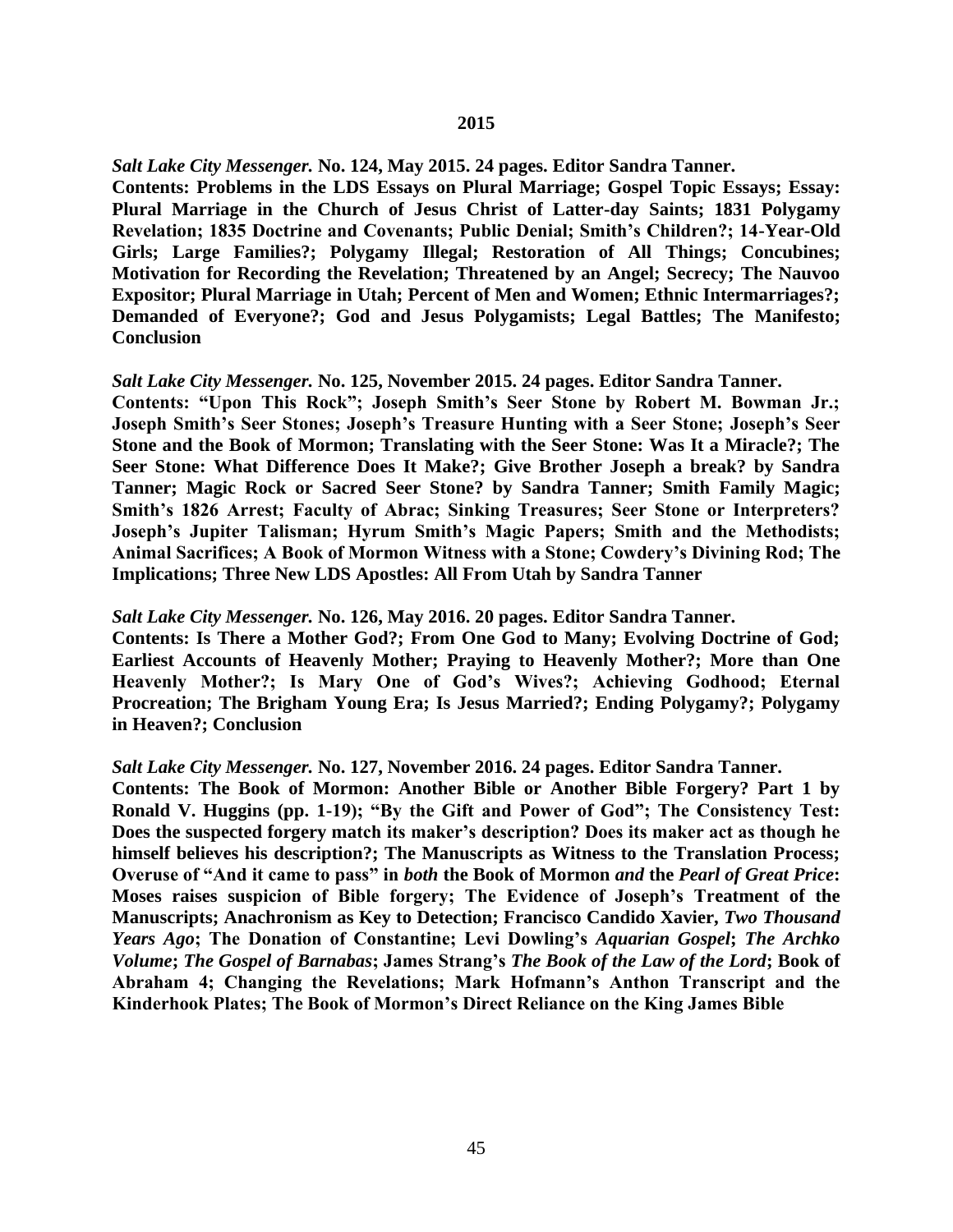*Salt Lake City Messenger.* **No. 128, April 2017. 20 pages. Editor Sandra Tanner.**

**Contents: The Book of Mormon: Another Bible or Another Bible Forgery? Part 2 by Ronald V. Huggins (pp. 1-16); Jesus as the Lamb of God; Jesus the Good Shepherd; In Spirit and in Truth; You Must Be Born Again!; Anachronistic Quotations of the King James Point to Bible Forgery; Contradicting the Grand Narrative; The Gold Plates; Conclusion**

*Salt Lake City Messenger.* **No. 129, November 2017. 16 pages. Editor Sandra Tanner. Contents: Who Will Be The Next President?; The First Prophet; Possible Successors to Smith; 1. Oliver Cowdery; 2. Sidney Rigdon; 3. David Whitmer; 4. Joseph Smith III; 5. David Smith – Youngest son of Joseph; 6. Hyrum Smith, Joseph's brother; 7. Samuel H. Smith, Joseph's brother; 8. William Marks; 9. James J. Strang; 10. Brigham Young; The Vote; A First Presidency; Brigham Young's Sons; Orson Pratt's Problems with Seniority; Seniority or Retirement; Trustee in Trust; Is It Biblical?; Apostles and Seventies Disciplined Since 1900**

## **2018**

*Salt Lake City Messenger.* **No. 130, June 2018. 24 pages. Editor Sandra Tanner.**

**Contents: Blacks and Priesthood: 40 Years Later; Elijah Abel; Scriptural Racism; Sealed as a Servant to Joseph Smith; The Twentieth Century; No Missionaries to Blacks; No Intermarriage; Segregated Blood?' Pre-earth Life and Race; Patriarchal Blessings Declare Lineage; Folklore or Doctrine; LDS Priesthood – Invention or Restoration?; Necessity of Priesthood; "The Proper Order"; When Did It Happen?; Two Priesthoods Added; LDS Priesthood Offices; Aaronic Priesthood; Deacons; Teachers; Priests; Melchizedek Priesthood; Elders and Bishops; Seventy; High Priests; Pastors; Evangelist or Patriarch?; Apostles and Prophets; False Prophets?; Conclusion**

*Salt Lake City Messenger.* **No. 131, November 2018. 16 pages. Editor Sandra Tanner.**

**Contents: "A Major Victory for Satan": Nicknames Pronounced Blasphemous by**  President Nelson; A revelation from God? Refraining from using "LDS," "Mormon" **demanded by Nelson by Eric Johnson of Mormonism Research Ministry; What Should the Church be Called?; Changed of Names in Church Organizations; A Revelation from God? Or An Old General Authority's Prejudice?; Has the Church been doing it "Wrong" all along?; Will MRM Change its Name?; Conclusion: Will this be the end of the Derogatory term "Anti-Mormon"?; IN THE NEWS; Changing a Web Address; No More "Mormon Tabernacle Choir"; Two-Hour Sunday Meeting Block Unveiled; No More High Priest Group in the Ward; Down with Home Teachers, Up with Ministering; LDS Women to take 10-Day Fast from Social Media; LDS Girls Passing the Sacrament; Two-Transfer Missionaries?; 12 New LDS Temples Announced; Tithing Ends Poverty Cycle?; End of Mormon Pageants?; Lawsuit Filed against LDS Church Relating to Child Abuse; Former LDS Bishop, Sam Young, Excommunicated for Challenging Bishop Interviews**